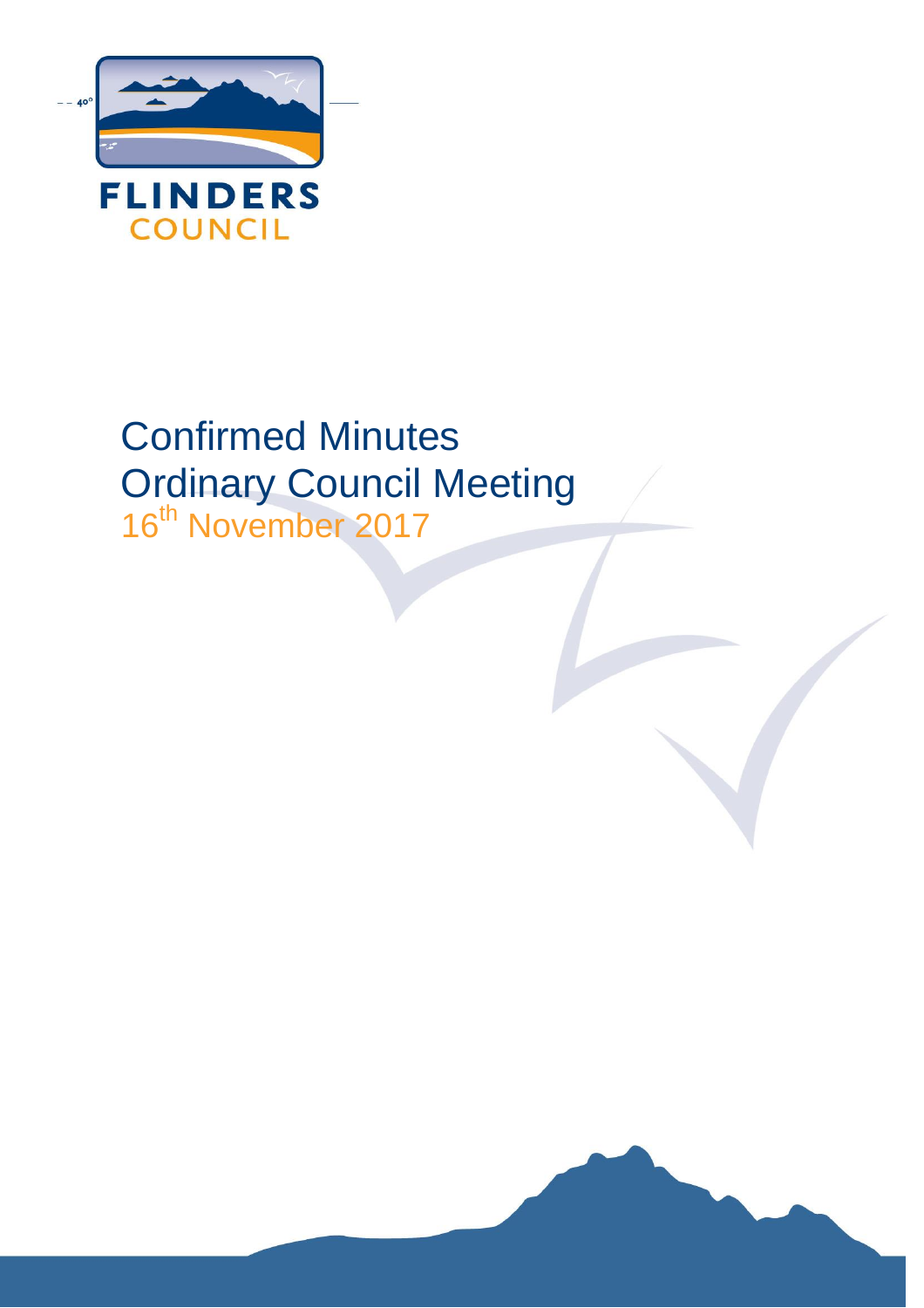# FLINDERS COUNCIL ORDINARY MEETING

## UNCONFIRMED MINUTES

| <b>DATE:</b>       | Thursday 16 <sup>th</sup> November 2017           |
|--------------------|---------------------------------------------------|
| <b>VENUE:</b>      | Flinders Arts and Entertainment Centre, Whitemark |
| <b>COMMENCING:</b> | $1.00 \,\mathrm{pm}$                              |

#### PRESENT

Mayor Carol Cox Deputy Mayor Marc Cobham Cr Peter Rhodes Cr Ken Stockton

#### APOLOGIES

Cr Chris Rhodes Cr David Williams Cr Gerald Willis

#### STAFF IN ATTENDANCE

| Bill Boehm             | - General Manager $(1:00 \text{ pm} - 2:23 \text{ pm})$ |
|------------------------|---------------------------------------------------------|
| Kelly Blundstone       | - Executive Assistant (minute taker) (1:00pm - 2:23pm)  |
| Jacci Viney            | - Development Services Coordinator (1:00pm - 1:48pm)    |
| <b>Brian Barnewall</b> | - Works & Services Manager (1:12pm - 1:48pm)            |

#### CONFIRMATION OF MINUTES

261.11.2017 Moved: Cr K Stockton Seconded: Deputy Mayor M Cobham That the Minutes from the Ordinary Council Meeting held on the  $12<sup>th</sup>$  October 2017 be confirmed.

#### CARRIED UNANIMOUSLY (4-0)

For: Mayor Carol Cox, Deputy Mayor Marc Cobham, Cr Peter Rhodes and Cr Ken Stockton.

## PUBLIC QUESTION TIME

Question 1: Mick Rose on behalf of Flinders Island Tourism and Business Inc.

Could the Council give an update on the status of the planning scheme / interim planning scheme?

Is any more community consultation proposed for the "structure plan" which underpins the planning scheme revisions?

#### Answer:

Taken on notice.

## COUNCILLOR'S QUESTIONS ON NOTICE

Nil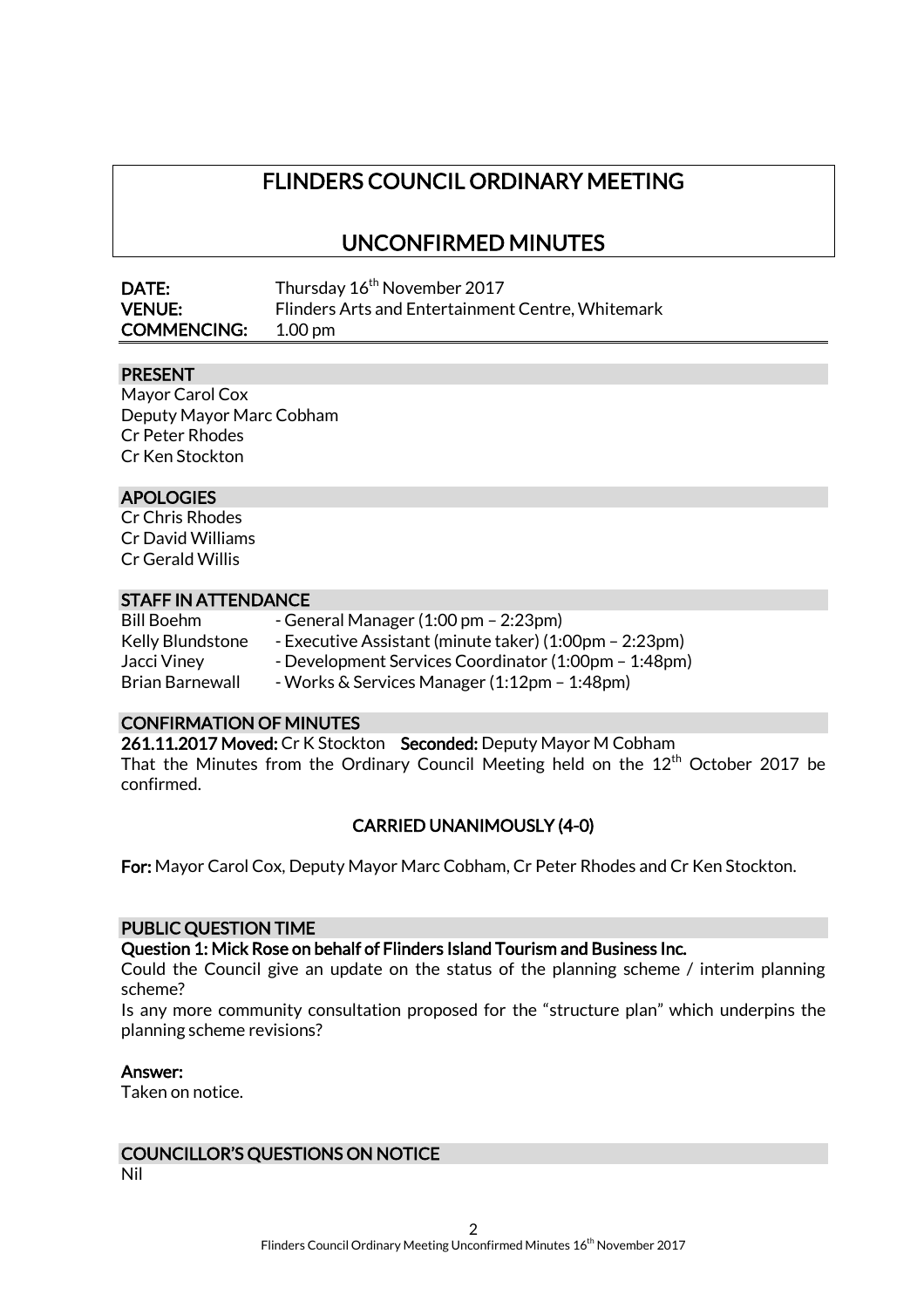#### COUNCILLOR'S QUESTIONS WITHOUT NOTICE

#### Question 1: Deputy Mayor Marc Cobham

Several community members have enquired re: the length of time that Council has been without the services and expertise of our Corporate Services and Finance Manager. Can the matter be clarified please?

#### Answer:

It is a personnel matter and therefore not for discussion in an open Council meeting.

#### Question 2: Deputy Mayor Marc Cobham

Will Councillors be updated on the current status of the Council's Corporate Services and Finance Manager's position?

#### Answer:

An update will be provided to Councillors when information is available.

#### RESPONSE TO COUNCILLOR'S QUESTIONS WITHOUT NOTICE 12<sup>th</sup> October 2017 Council Meeting

#### Question 2: Deputy Mayor Marc Cobham

When will Council be either re-establishing the concrete wastewater pipes on Whitemark beach or removing them from the foreshore, as in their current state some community members consider them to be an eyesore.

#### Mayor's Response

The Council Works and Services staff are planning to use the pipes on the foreshore to build a retaining wall when the wastewater pipe is re-established. This is currently scheduled for the 2018/19 year, subject to inclusion in the Annual Plan and budget estimates for that year.

## Question 3: Deputy Mayor Marc Cobham

Some regular uses of Badger Corner Road are concerned that roadside slashing needs to be done as a matter of urgency as roadside vegetation is obscuring signs such as bridge warnings etc. Could this matter be addressed as soon as possible please?

#### Mayor's Response

This will be addressed as usual when the annually scheduled slashing takes place on Lady Barron Rd, Coast Rd, and Badger Corner Rd, which is usually in November/December.

#### Question 4: Deputy Mayor Marc Cobham

Re: possible future engagement of Natural Resource Management staff. Can Council staff provide costings and any other relevant information for the next Budget Review consideration please?

#### Mayor's Response

As this would be a new role within Council, staff would require more guidance from Council as to the purpose and role that such a staff member would play within the Council workforce before being able to provide specific budget information. The 2017/18 Annual Plan does not require an NRM dedicated staff member and the General Manager has not been directed by Council to expand work in this area.This topic would be better raised at a workshop level.

262.11.2017 Moved: Cr P Rhodes Seconded: Deputy Mayor M Cobham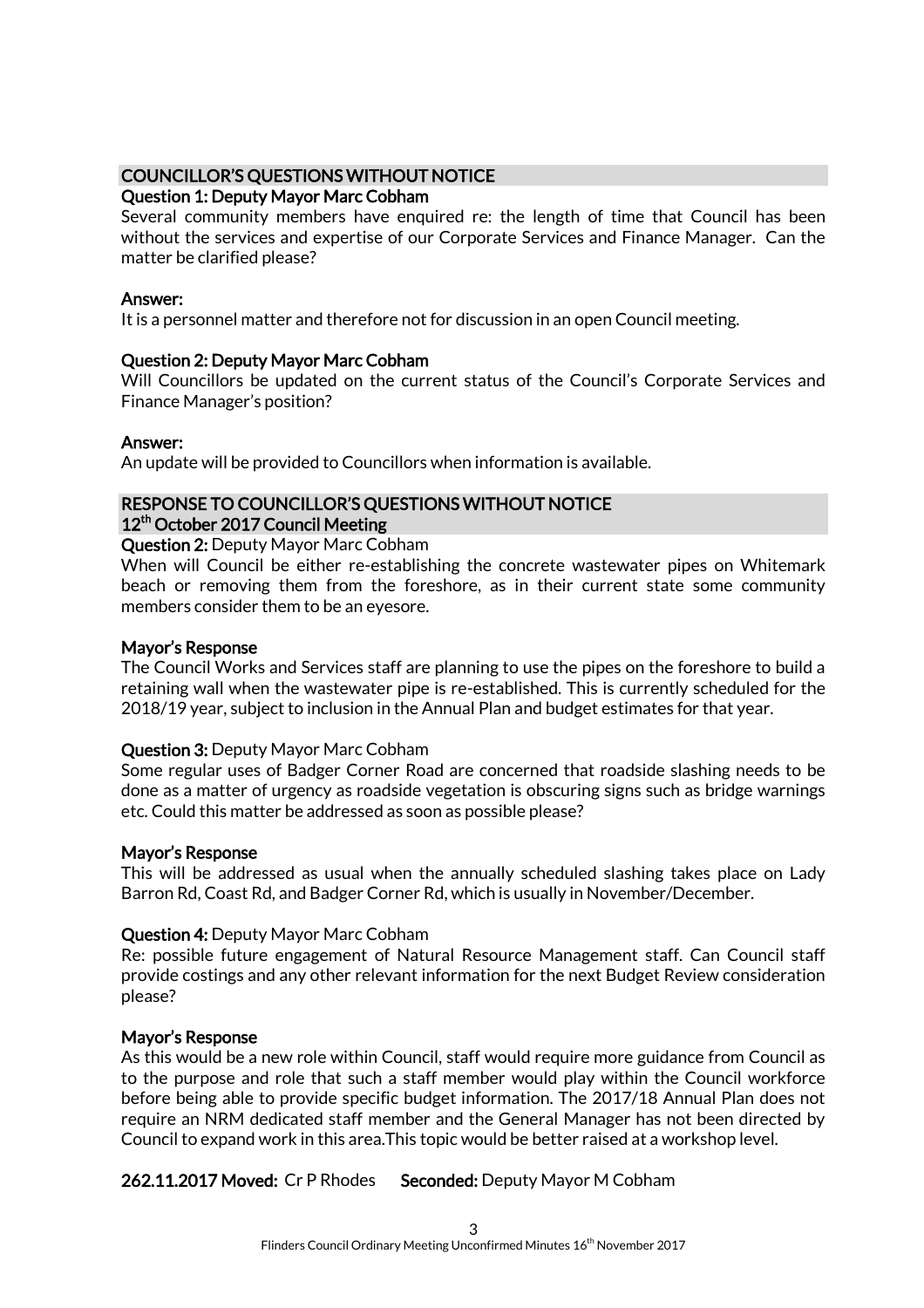That the answers to the  $12^{th}$  October 2017 Councillor's questions without notice be noted.

## CARRIED UNANIMOUSLY (4-0)

For: Mayor Carol Cox, Deputy Mayor Marc Cobham, Cr Peter Rhodes and Cr Ken Stockton.

Deputy Mayor Marc Cobham passed on his thanks to the Mayor for all her extensive answers.

LATE AGENDA ITEMS Nil

DECLARATION OF PECUNIARY INTEREST Nil

LEAVE OF ABSENCE Nil

# **PETITIONS**

Nil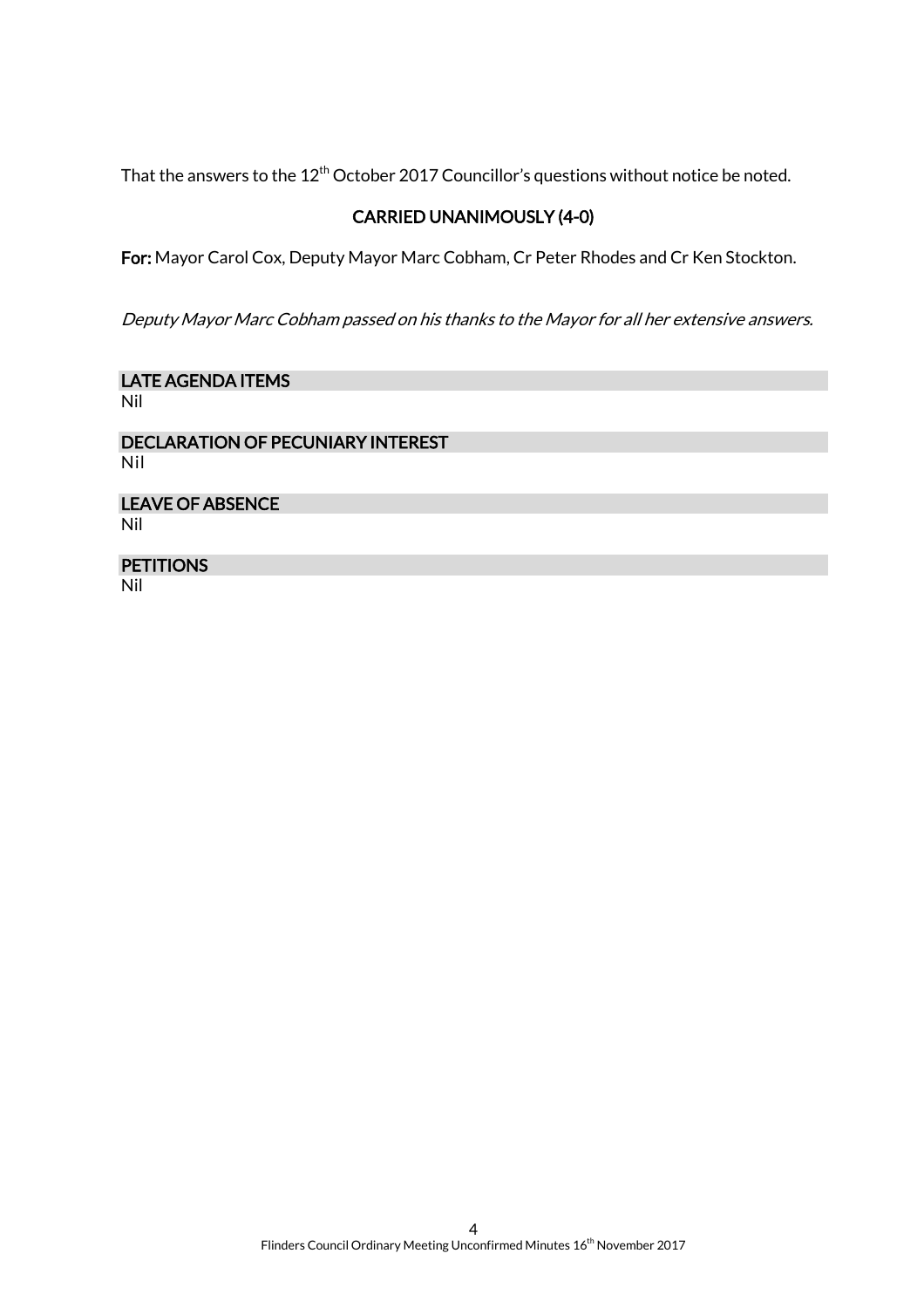#### WORKSHOPS & INFORMATION FORUMS File No: COU/0205

## Council Workshop held on 25<sup>th</sup> October 2017

Council held a Workshop on the following subjects:

- Item 1 TasPorts Development Planning
- Item 2 Community Shed Update
- Item 3 Extension to Robert St
- Item 4 Airport Hangar Project Update
- Item 5 Planning Update
- Item 6 Risk Analysis<br>Item 7 FITBI Quarte
	- **FITBI Quarterly Report**
- Item 8 LGAT General Meeting Agenda
- Item 9 General Manager's Update
- Item 10 Policy Review

#### Councillors Present:

Mayor Carol Cox, Deputy Mayor Marc Cobham, Cr Chris Rhodes, Cr Peter Rhodes, Cr Ken Stockton and Cr Gerald Willis.

#### Apologies:

Cr David Williams

#### Staff and Consultants Present:

| <b>Bill Boehm</b>      | <b>General Manager</b>                                       |
|------------------------|--------------------------------------------------------------|
| Vicki Warden           | <b>Executive Officer</b>                                     |
| Robyn Cox              | Strategic Planner (Item 1 & 5 only)                          |
| Mark Cooper            | TasPorts (Item 1 only)                                       |
| Kristen Derbyshire     | TasPorts (Item 1 only)                                       |
| <b>Patrick Duffy</b>   | Furneaux Group Shipping Special Committee (Item 1 only)      |
| <b>Richard Hill</b>    | Executive Advisor, Maritime, Ports and Freight, GHD Advisory |
|                        | (Item 1 only)                                                |
| Kaye Doyle             | Community Shed Representatives (Item 2 only)                 |
| Dave Gray              | Community Shed Representatives (Item 2 only)                 |
| Dale Wells             | Community Shed Representatives (Item 2 only)                 |
| <b>Brian Barnewall</b> | Works and Services Manager (Item 3 & 8 only)                 |
| <b>Adrian Mythen</b>   | $QC^3$ Consulting (Item 3 only)                              |
| Jacci Viney            | Development Services Coordinator (Item 3 only)               |
| Michael Grimshaw       | FITBI Executive (Item 7 only)                                |

As workshops and information sessions are for information and discussion purposes only, no decisions are made or foreshadowed at these proceedings.

#### VOTING REQUIREMENTS:

Simple Majority

#### RECOMMENDATION:

That the Council Workshop held on 25<sup>th</sup> October 2017 be noted.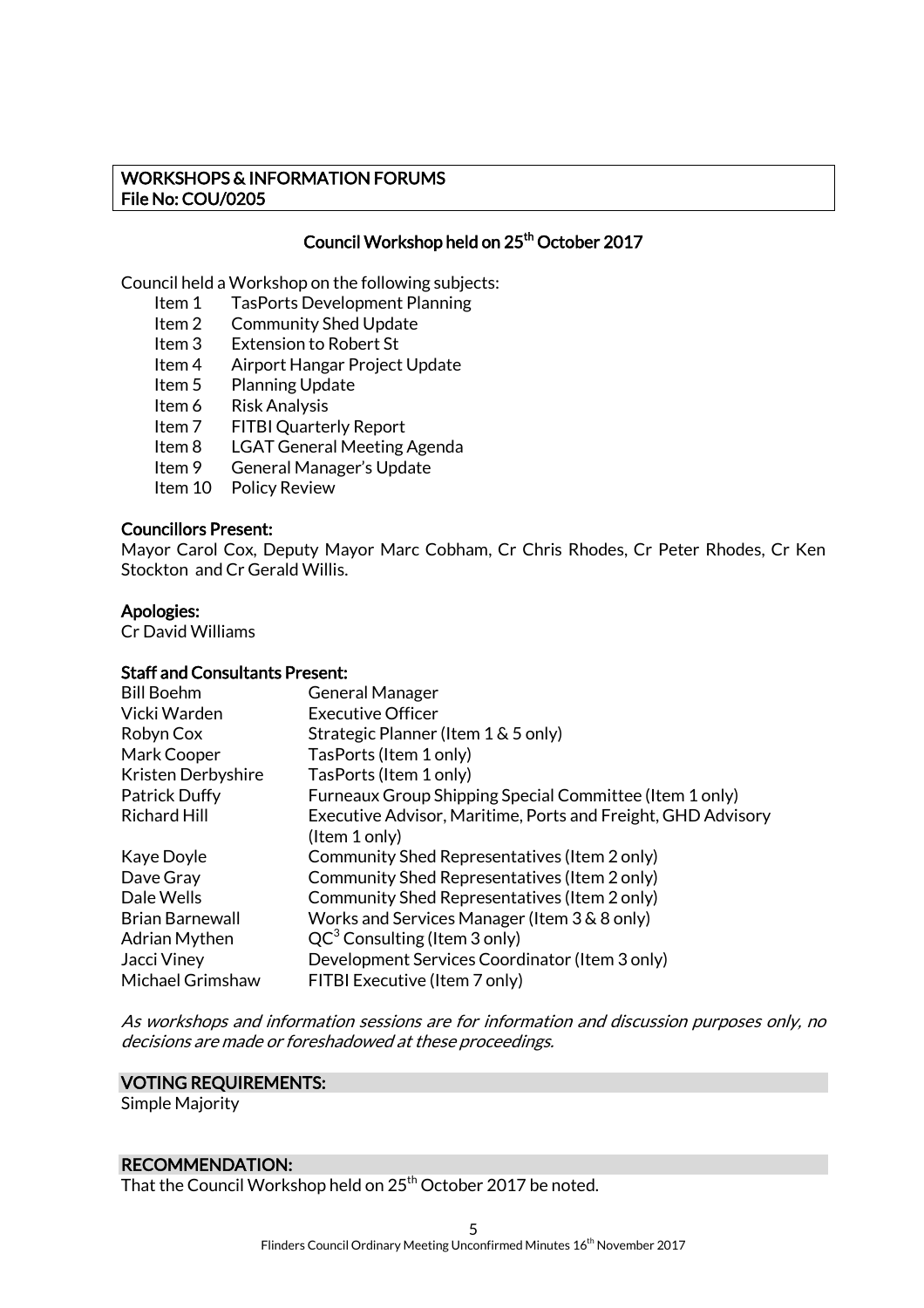DECISION: 263.11.2017 Moved: Deputy Mayor M Cobham Seconded: Cr K Stockton That the Council Workshop held on 25<sup>th</sup> October 2017 be noted.

## CARRIED UNANIMOUSLY (4-0)

For: Mayor Carol Cox, Deputy Mayor Marc Cobham, Cr Peter Rhodes and Cr Ken Stockton.

## PUBLIC MEETINGS

Nil

# PUBLICATIONS/REPORTS TABLED FOR COUNCIL INFORMATION

Nil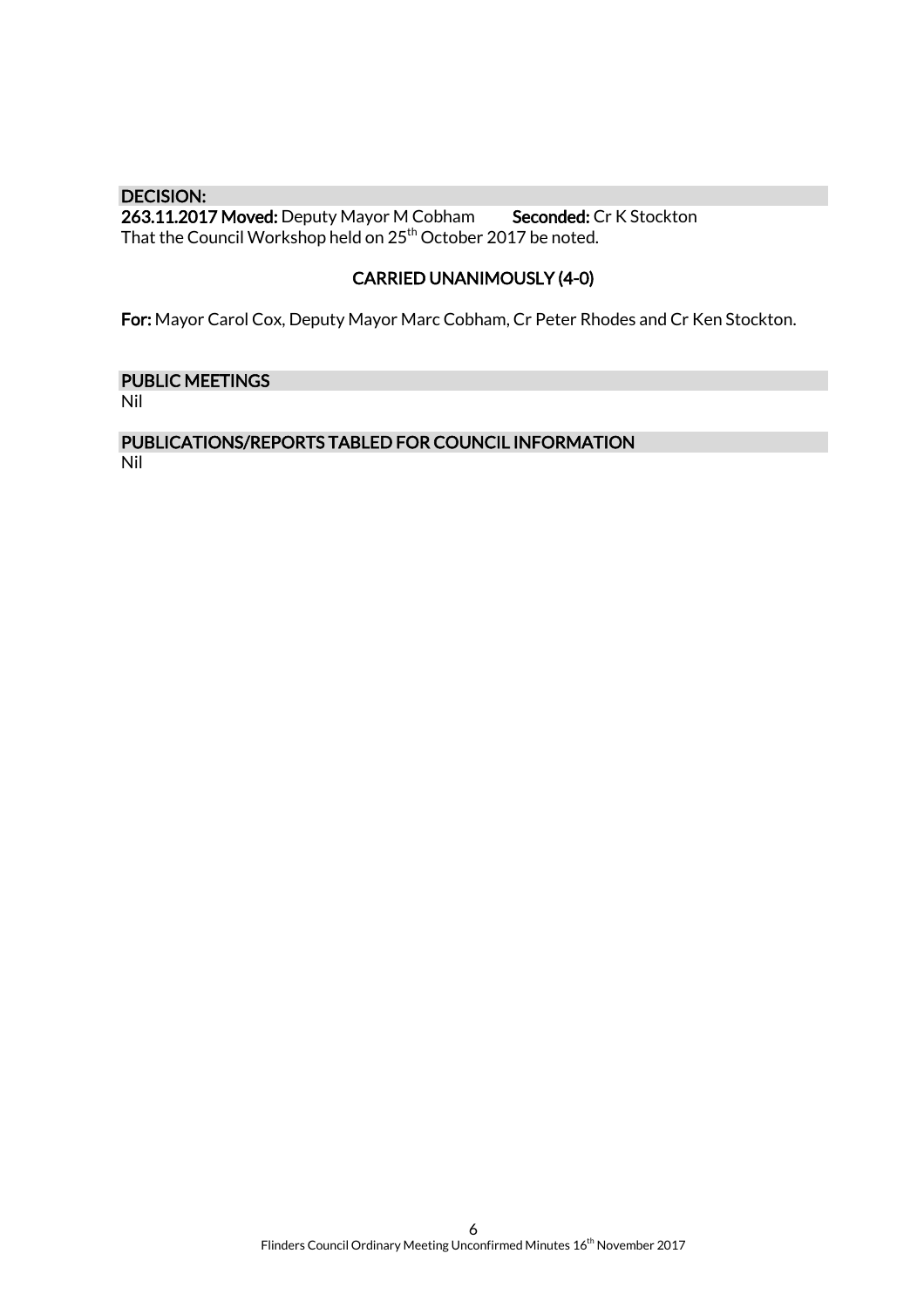#### REPORTS TO BE RECEIVED

#### Furneaux Group Shipping Special Committee

File No: COM/0403

Annexure 1: Furneaux Group Shipping Special Committee 7th November 2017 Unconfirmed **Minutes** 

#### OFFICER'S REPORT (Bill Boehm, General Manager):

The unconfirmed minutes of the Furneaux Group Shipping Special Committee meeting held  $7<sup>th</sup>$ November 2017 have been provided for consideration. The minutes outline what the committee has been working on to date and can now be received by Council.

#### OFFICER'S RECOMMENDATION

That the unconfirmed minutes of the Furneaux Group Shipping Special Committee meeting held 7<sup>th</sup> November 2017 be accepted.

#### DECISION:

264.11.2017 Moved: Cr P Rhodes Seconded: Deputy Mayor M Cobham That the unconfirmed minutes of the Furneaux Group Shipping Special Committee meeting held 7<sup>th</sup> November 2017 be noted.

#### CARRIED UNANIMOUSLY (4-0)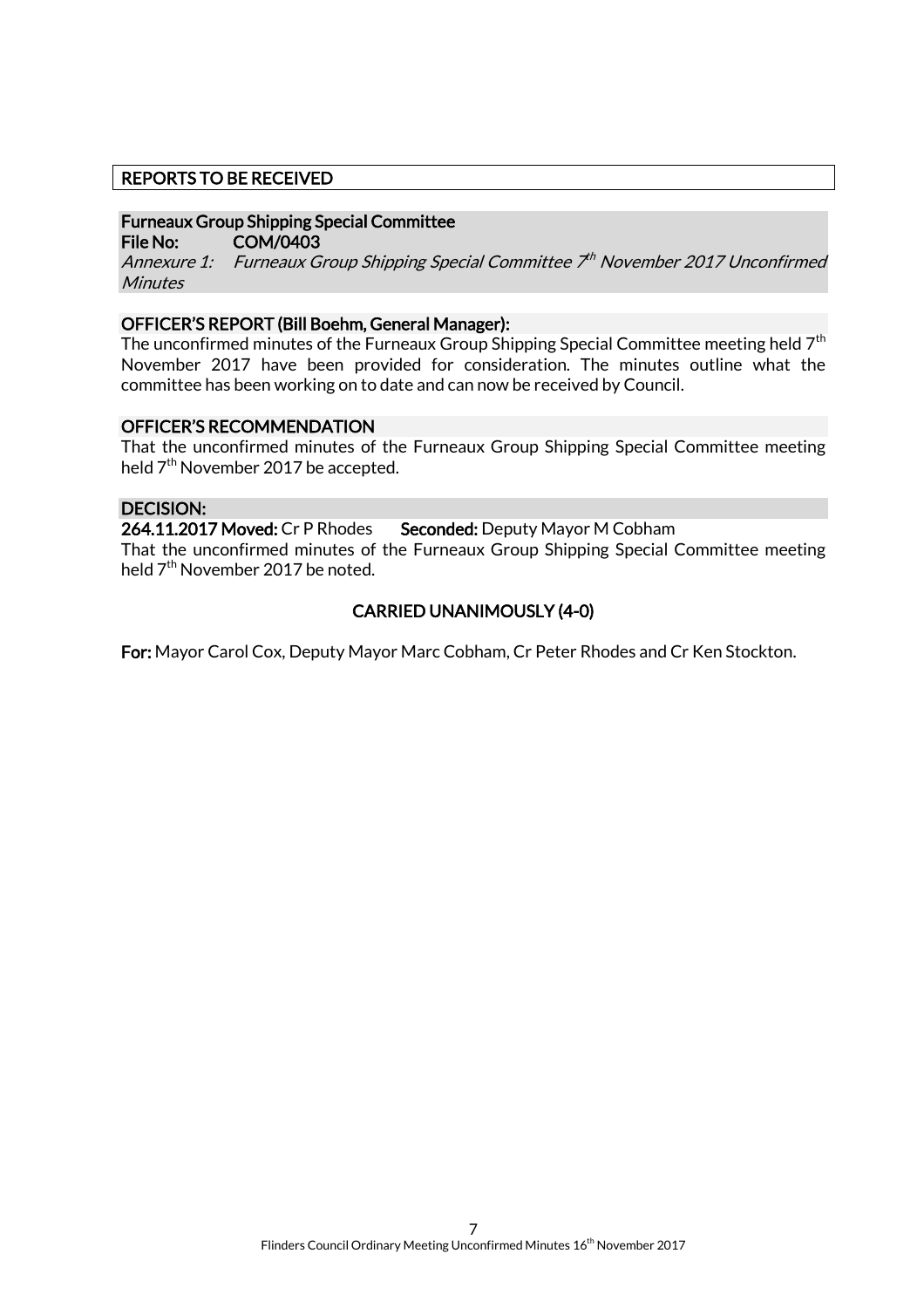## COUNCILLORS' REPORTS

#### Report from Councillor Gerald Willis as the Flinders Council Representative on TasWater Owners' Committee File No: COU/0312

CORRESPONDENCE IN:

| <b>DATE</b> | <b>WHO</b>                                                                | <b>SUBJECT</b>                                                                                                                                                           |
|-------------|---------------------------------------------------------------------------|--------------------------------------------------------------------------------------------------------------------------------------------------------------------------|
| 18.10.17    | Ailsa Sypkes, General Manager<br>Legal and Governance,<br><b>TasWater</b> | Email advising that a General Meeting has<br>been called for 10:30am on Thursday 9<br>November at Riverside and that agenda<br>papers will be distributed by 25 October. |
| 26.10.17    | Ailsa Sypkes, General Manager<br>Legal and Governance,<br><b>TasWater</b> | Email with papers for a General Meeting to<br>be held 10:30am on Thursday 9 November<br>at Riverside.                                                                    |

#### RECOMMENDATION:

That the report from Councillor Gerald Willis as the Flinders Council Representative on TasWater Owners' Committee be received.

#### DECISION:

265.11.2017 Moved: Cr P Rhodes Seconded: Cr K Stockton

That the report from Councillor Gerald Willis as the Flinders Council Representative on TasWater Owners' Committee be received.

#### CARRIED UNANIMOUSLY (4-0)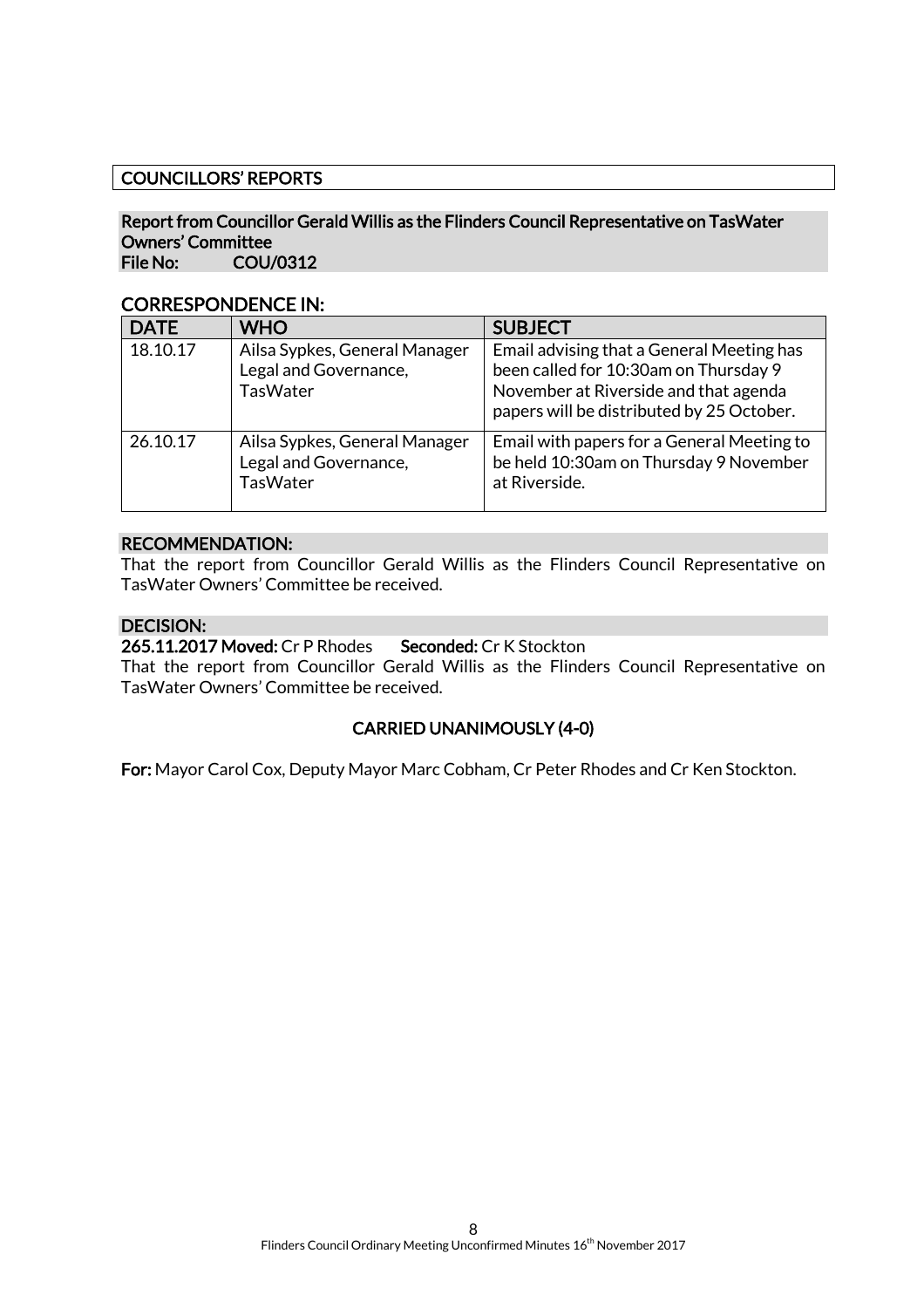## MAYOR'S REPORT:

| <b>ACTION</b>            | <b>Information</b> |
|--------------------------|--------------------|
| <b>PROPONENT</b>         | Mayor C Cox        |
| <b>FILE REFERENCE</b>    | COU/0600           |
| <b>ASSOCIATED PAPERS</b> | Nil                |

#### REPORT:

#### APPOINTMENTS:

| 04.10.17 | Met with Resident re Airport Hangar situation (phone)                          |
|----------|--------------------------------------------------------------------------------|
| 04.10.17 | Met with resident re difficulty in finding housing.                            |
| 10.10.17 | Met with Wayne Dick, Parks and Wildlife                                        |
| 10.10.17 | Met with Council's Citizenship award nominee                                   |
| 11.10.17 | Met with two residents regarding Development Application up for Council        |
|          | consideration (both phone)                                                     |
| 12.10.17 | <b>Council Meeting</b>                                                         |
| 12.10.17 | Met with The Hon Rene Hidding, Minister for Infrastructure re Council decision |
|          | to refuse the Gums quarry development application. (phone)                     |
| 12.10.17 | Met with The Hon Peter Gutwein, Treasure and Minister for Local Government     |
|          | re Council decision to refuse the Gums quarry development application.         |
|          | (phone)                                                                        |
| 16.10.17 | Met with two residents regarding Council's decision to refuse the Gums quarry  |
|          | development application. (both by phone)                                       |
| 18.10.17 | Telstra Telecomms project information evening                                  |
| 19.10.17 | Met with Gums quarry proponent (phone)                                         |
| 19.10.17 | With the General Manager met with Michael Sammutt, Andrew Ross & Drew          |
|          | (Andrew) Bury discussing Telecomms project                                     |
| 19.10.17 | Interview with the Sally Dakis, ABC Country Hour.                              |
| 19.10.17 | Met with Frank Willebrand re: Whitemark airport hangar situation (phone)       |
| 20.10.17 | Flinders Island Show - Council's Citizenship Award presented to Mrs Pat        |
|          | Masters.                                                                       |
| 25.10.17 | Council workshop                                                               |
| 31.10.17 | Mayor's professional development day organised by LGAT                         |
| 31.10.17 | Mayors dinner                                                                  |
| 01.11.17 | <b>LGAT General meeting</b>                                                    |
| 03.11.17 | Lion's Tour de Flinders                                                        |
| 05.11.17 | Furneaux Tavern - Melbourne Cup Day                                            |
| 08.11.17 | Northern Tasmania Development Corporation AGM                                  |
| 09.11.17 | <b>TasWater Owners General meeting</b>                                         |

#### Justice of the Peace:

Congratulations to Vicki Warden, Executive Officer at Flinders Council for achieving the status of Justice of the Peace. Vicki normally works Monday to Thursday and can be contacted through the Council Office. Thank you Vicki for giving Council the ability to provide this service to the Community.

## Northern Tasmania Development Corporation (NTDC) – AGM: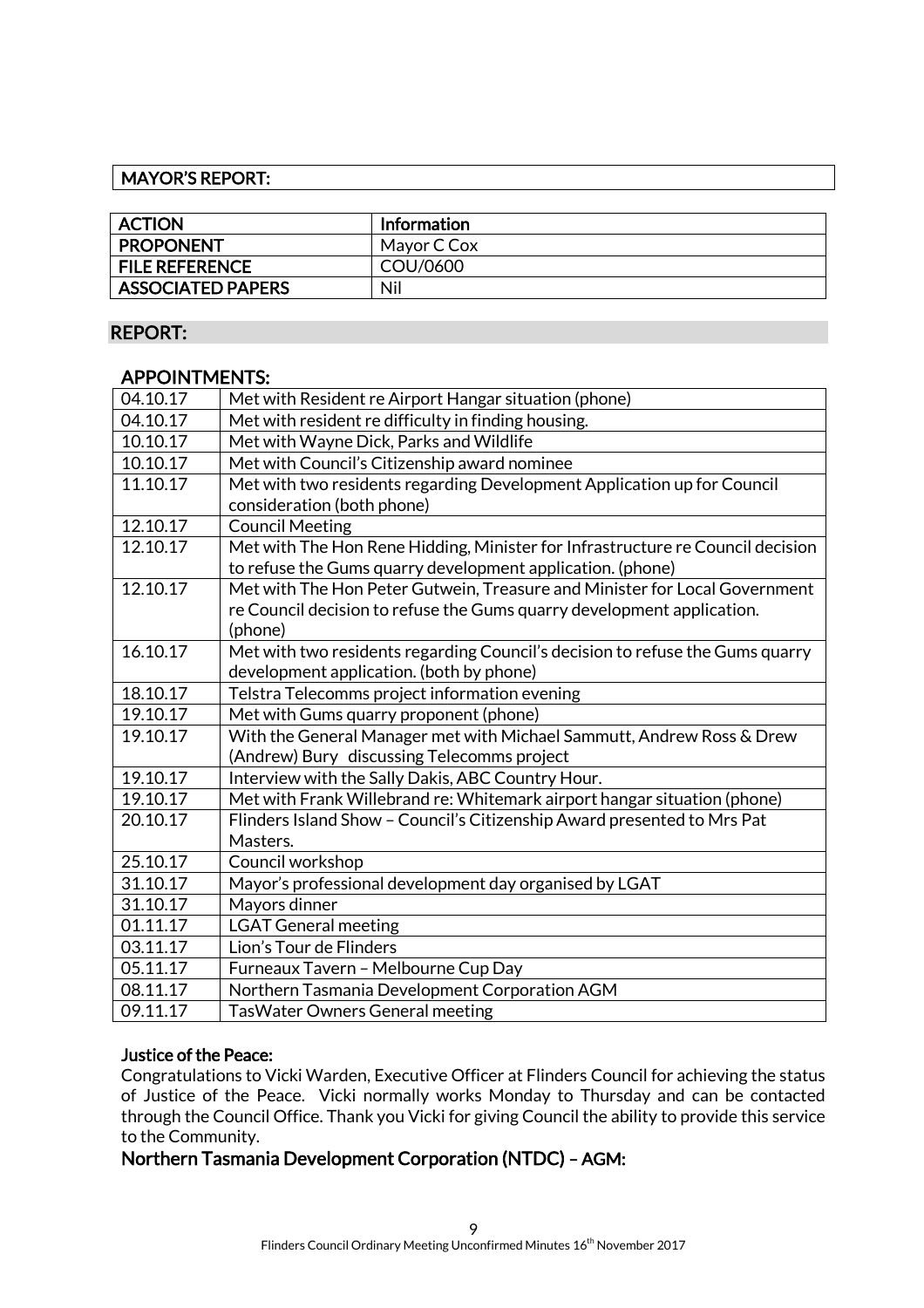The Agenda with included reports has been circulated to Councillors, as will the minutes once received. The agenda included the prioritised regional projects that NTDC will assist in lobbying for. These projects have gone through an approved selection process that identifies the projects best placed and forecast to create an improved economic outcome for the region. There are currently four projects on that list of which the Safe Harbour project at Lady Barron is one.

#### Citizenship Award 2017:

Mrs Pat Masters is awarded the 2017 Council's citizenship award. Pat was presented with the award at the annual show.

Pat is a very worthy recipient of this award being active in community service since her arrival on the Island with her husband Alan in the early 1980's. Since then Pat has been involved in bowls, a long term member of the hospital Auxiliary, a very active and strong participant in the Lady Barron Hall Special Committee and for 13 years has been, and still is a member of the Flinders Lions Club.

Pat often gave her time as Treasurer, Secretary or President to the above organisations. She was also one of the dedicated Lady Barron Hall committee members who would provide egg and bacon sandwiches to Three Peaks race contestants and support crew in the early hours of the morning.

Pat is an ongoing member of the Lions Club and with husband Alan, manages the bingo machine at the Furneaux Tavern, one of the Lions biggest fund raising earners. Pat along with husband Alan was awarded the Melvin Jones Award, the Lions Club's highest International Award.

Most of us know Pat as she tends the garden stall at the markets and is ever generous with the donation of plant for local raffles and fund raising events.

Congratulations Pat, and thank you for the support you have given and continue to give to this community.

#### Local Government Association of Tasmania (LGAT) General Meeting:

Considerable time was spent developing a sectorial response to the Code of Conduct Review. The minutes of the meeting will be available on the LGAT website once they are published. At each LGAT meeting a Council is invited to give a short overview of what is happening in their Council area. I will report on the Flinders Municipal area activities at the next LGAT General meeting.

#### School walking/cycling access track:

On the  $8<sup>th</sup>$  November 2017, I received a letter from the Minister for Infrastructure advising that Flinders Council was successful in its application to the Vulnerable Road User Program and has been allocated \$50,000 to regrade and seal the walking/cycling track to the School. Council staff will now be working to develop and submit the plans and undertake the work to realise the funding.

Thank you to staff for recognising and using this opportunity to improve infrastructure on the Island for the benefit of our school pupils.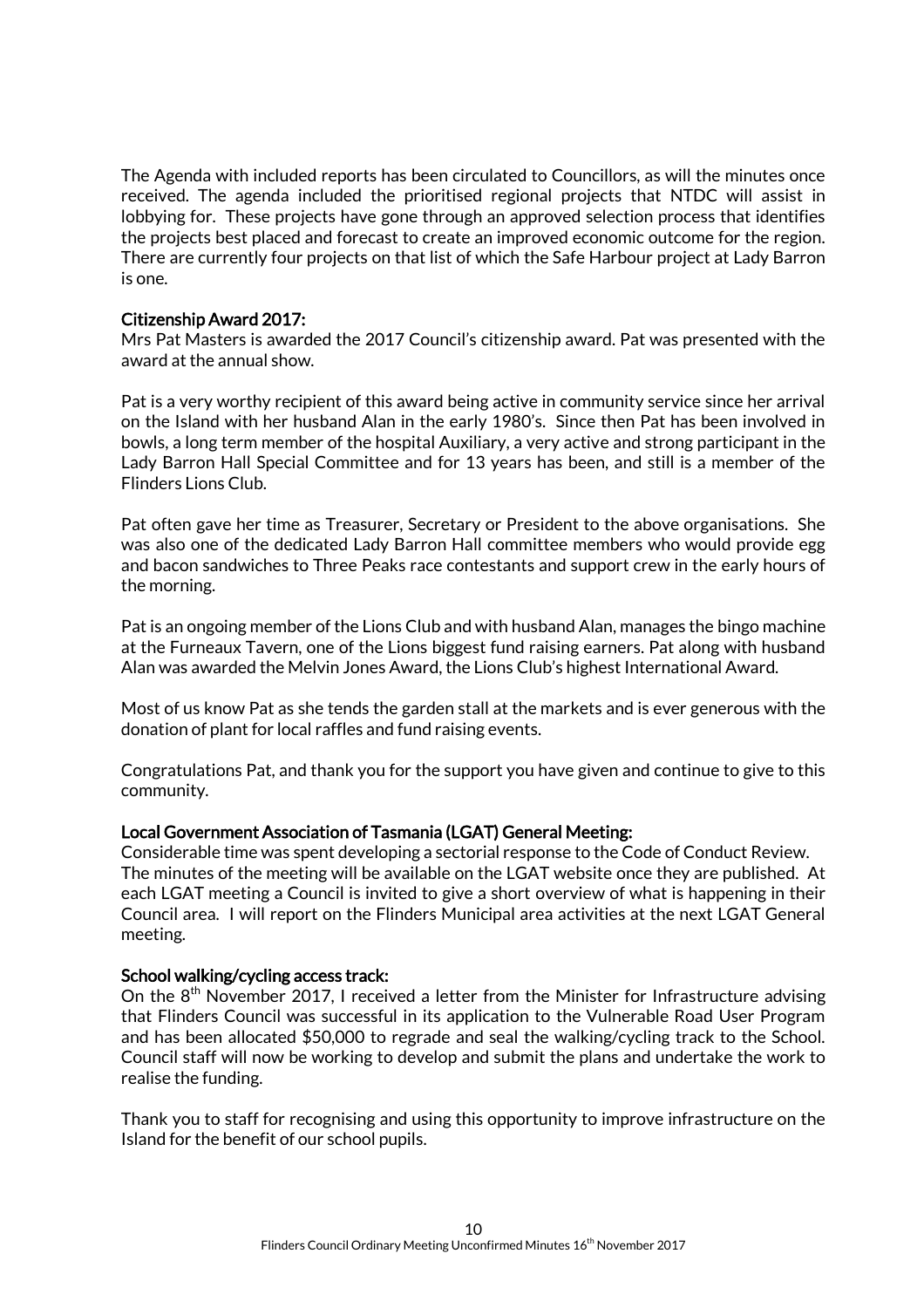## CORRESPONDENCE IN:

| <b>DATE</b> | <b>WHO</b>                         | <b>SUBJECT</b>                                   |
|-------------|------------------------------------|--------------------------------------------------|
| 04.10.2017  | Nigel Scullion, Minister For       | Letter re: Support Indigenous businesses         |
|             | Indigenous Affairs                 |                                                  |
| 05.10.2017  | Senator David Bushby               | Letter of Support Safe Harbour Project           |
| 06.10.2017  | Mayor David O'Loughlin,            | Invitation to attend the National Local Roads    |
|             | President, Australian Local        | and Transport Congress                           |
|             | <b>Government Association</b>      |                                                  |
|             | (LGAT)                             |                                                  |
| 09.10.2017  | Robyn Dilger, Flinders Island      | Invitation to lunch                              |
|             | <b>Show Society</b>                |                                                  |
| 09.10.2017  | Jenny Denholm, Primary             | Letter re: Funding of Suicide Prevention         |
|             | Health Tasmania                    | Services                                         |
| 11.10.2017  | Launceston Airport                 | Annual Stakeholder Event Invitation              |
| 11.10.2017  | Peter Guichelaar                   | Letter re: Quarry Code of Practice 2017          |
| 11.10.2017  | Matthew Abbey, Department          | Local Government Forum - Sport, Recreation       |
|             | Premier and Cabinet (DPAC)         | and Physical Activity - 9 November 2017          |
| 11.10.2017  | Dion Lester, Policy Director,      | <b>LGAT Regional Breakfast Series - Save the</b> |
|             | <b>LGAT</b>                        | Date                                             |
|             |                                    |                                                  |
| 12.10.2017  | Michael Buck, Secretary,           | Notice of General Meeting 18 October 2017        |
|             | <b>Flinders Island Tourism and</b> |                                                  |
|             | <b>Business Inc (FITBI)</b>        |                                                  |
| 13.10.2017  | Guy Barnett MP, Minister for       | Work Safe Month 2017                             |
|             | <b>Building and Construction</b>   |                                                  |
| 13.10.2017  | Tarryn Yetman,                     | TasPorts Development Planning - Proposed         |
|             | Administrator, GHD                 | Meeting                                          |
| 13.10.2017  | Dion Lester, Policy Director,      | Letter re: LGAT President Doug Chipman           |
|             | <b>LGAT</b>                        |                                                  |
| 18.10.2017  | Ailsa Sypkes, Tas Water            | Notice of General Meeting 9 November             |
|             |                                    | 2017                                             |
| 18.10.2017  | <b>Richard Mollineaux</b>          | Letter re: Gumms Quarry                          |
| 18.10.2017  | David Bailey                       | Letter re: Gumms Quarry                          |
| 19.10.2017  | Peter Gutwein, MP, Minister        | Letter re: support for Northern Tasmanian        |
|             | for Planning and Local Govt        | Councils - Shared Services Study report          |
| 24.10.2017  | Sally Darke, Chairperson, Tas      | Increasing Workforce Engagement Large            |
|             | <b>Community Fund</b>              | <b>Funding Rounds</b>                            |
| 25.10.2017  | Mandy Denby, Dept of               | Success in Australia Day Great Ideas Grants      |
|             | <b>Premier and Cabinet</b>         | Program 2018                                     |
| 26.10.2017  | Mayor Brian Cunial,                | Homelessness in Australia                        |
|             | <b>Frankston City Council</b>      |                                                  |
| 31.10.2017  | Christine Agostinelli,             | Additional Information re: Code of Conduct       |
|             | <b>Executive Officer, LGAT</b>     | Item on General Meeting Agenda                   |
| 31.10.2017  | Fiona Simson, President,           | National Agriculture Day 21.11.2017              |
|             | National Farmers' Federation       |                                                  |
| 01.11.2017  | Rikki-Lee Ross, Northern           | 08 November AGM Agenda Papers                    |
|             | Tasmania Development               |                                                  |
|             | Corporation (NTDC)                 |                                                  |
| 04.11.2017  | Furneaux Islands CWA Rest          | Community Grant 2017                             |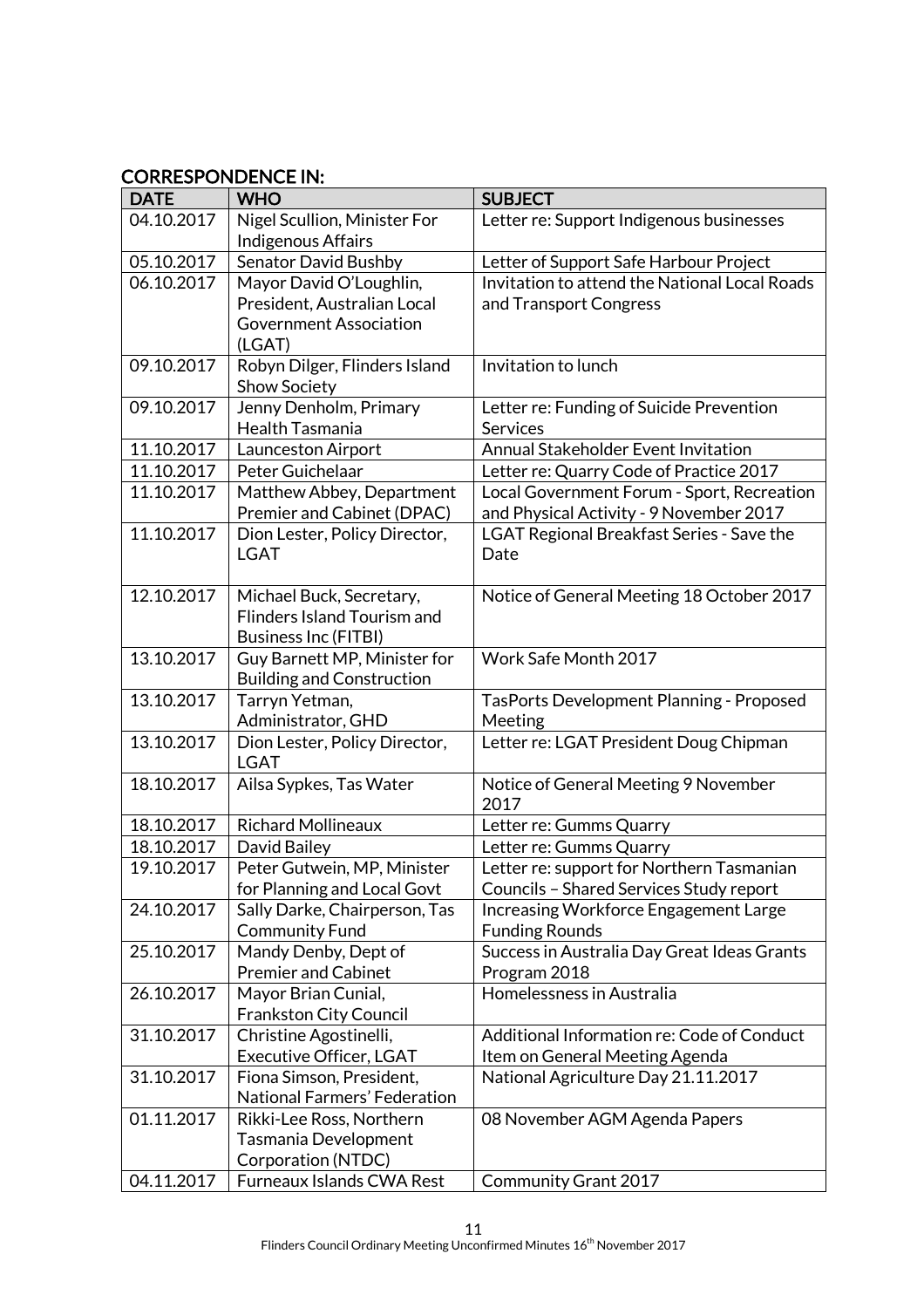| <b>DATE</b> | WHO                                                                           | <b>SUBJECT</b>                                      |
|-------------|-------------------------------------------------------------------------------|-----------------------------------------------------|
|             | <b>Room Committee</b>                                                         |                                                     |
| 06.11.2017  | Katrena Stephenson, CEO,<br>LGAT                                              | Letter re: LGAT President Doug Chipman              |
| 07.11.2017  | Dion Lester, Policy Director,<br><b>LGAT</b>                                  | <b>Councillor Allowance Review</b>                  |
| 07.11.2017  | Rikki-Lee Ross, NTDC                                                          | <b>NTDC Directors Report</b>                        |
| 07.11.2017  | Darren Chester MP, Minister<br>for Infrastructure and<br>Transport            | Roads to Recovery Statement of<br>Expectations      |
| 07.11.2017  | Maree Crawford, Furneaux<br><b>Historical Research</b><br>Association         | <b>FHRA Committee Members 2017</b>                  |
| 08.11.2017  | Rene Hidding MP, Minister for<br>Infrastructure                               | Vulnerable Road User Program 2017/18                |
| 08.11.2017  | Sally Darke, Chairperson, Tas<br><b>Community Fund</b>                        | <b>Emerging Community Leaders 2018</b>              |
| 15.11.2017  | Michael Ferguson MP,<br>Minister for Information<br>Technology and Innovation | Letter re: Networking Tasmania range of<br>benefits |

## CORRESPONDENCE OUT:

| <b>DATE</b> | <b>WHO</b>                       | <b>SUBJECT</b>                                 |
|-------------|----------------------------------|------------------------------------------------|
| 04.10.2017  | Chris Bowman                     | Thank you for ongoing commitment to            |
|             |                                  | <b>Flinders Municipal Emergency Management</b> |
|             |                                  | Committee                                      |
| 06.10.2017  | Rhiannon Shine, ABC              | Flinders Island contacts for filming           |
| 13.10.2017  | Deputy Mayor Marc Cobham         | Authorisation to act as spokesperson of        |
|             |                                  | Council with regard to Development             |
|             |                                  | Application                                    |
| 17.10.2017  | Regional Jobs and                | Letter of Support for Quoin Holdings           |
|             | <b>Investment Packages</b>       |                                                |
|             | Program                          |                                                |
| 19.10.2017  | <b>Furneaux Group Shipping</b>   | Invitation to attend workshop                  |
|             | <b>Special Committee Members</b> |                                                |
| 23.10.2017  | <b>Richard Mollineaux</b>        | Response to letter re: Gumms Quarry            |
| 23.10.2017  | David Bailey                     | Response to letter re: Gumms Quarry            |
| 30.10.2017  | Jeneane Thomas, Hydro            | Response to invitation to Official Opening of  |
|             |                                  | Flinders Island Hybrid Energy Hub              |
| 09.11.2017  | Deputy Mayor Marc Cobham         | Response to Questions without notice           |

## VOTING REQUIREMENTS:

Simple Majority

## RECOMMENDATION:

That the Mayor's report be received.

#### DECISION:

266.11.2017 Moved: Deputy Mayor M Cobham Seconded: Cr K Stockton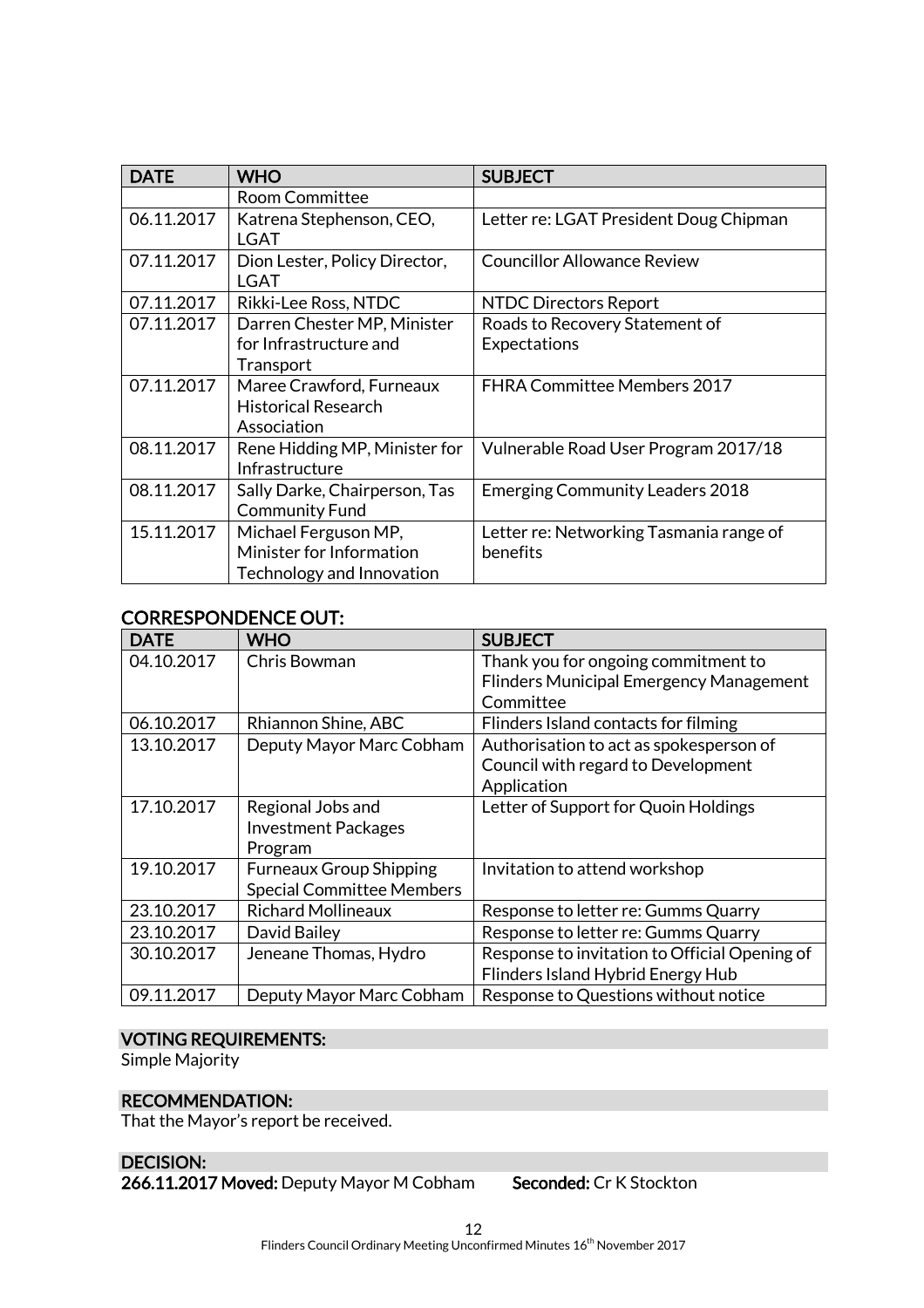That the Mayor's report be received.

## CARRIED UNANIMOUSLY (4-0)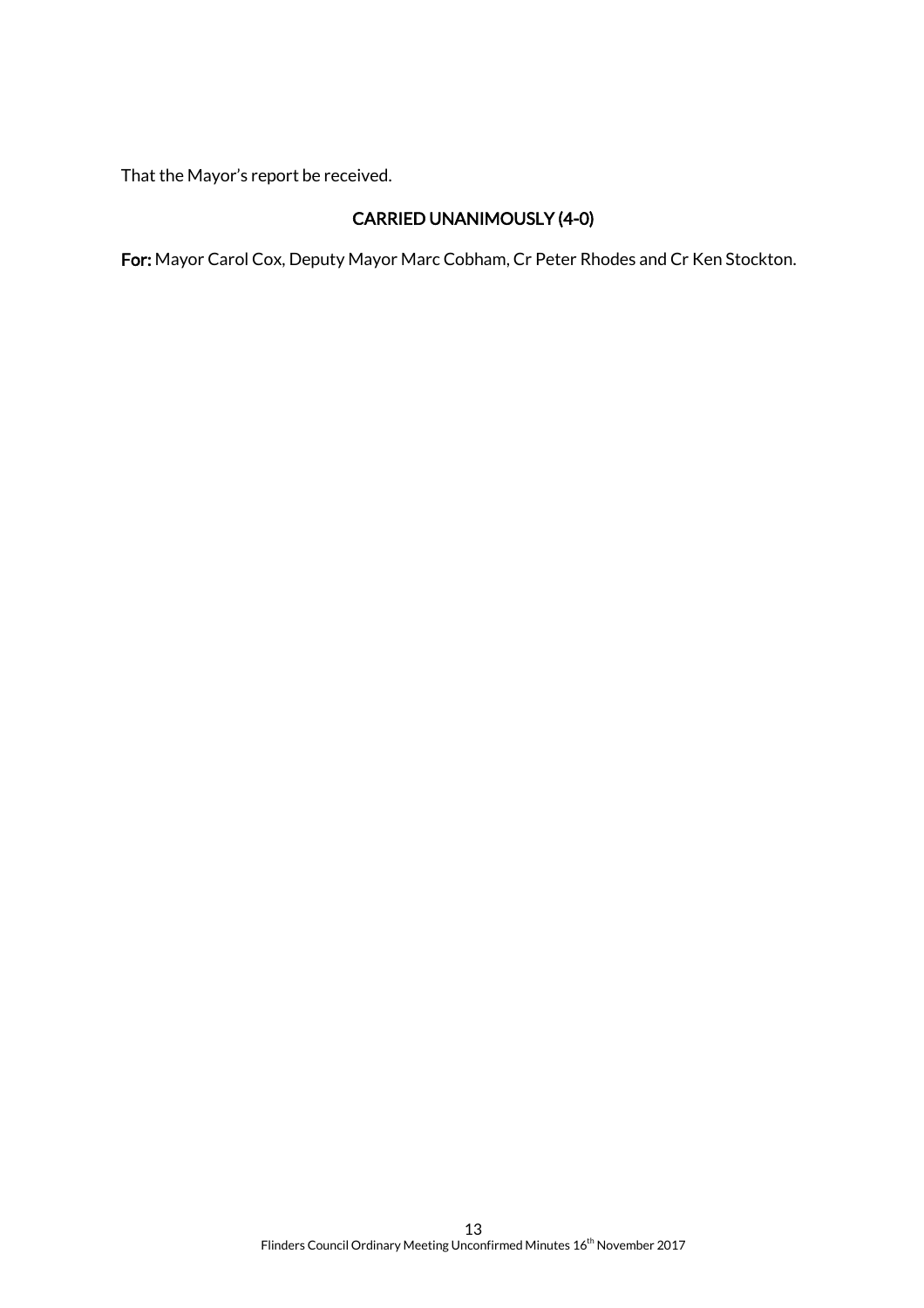## A. DEVELOPMENT SERVICES AND PLANNING APPLICATIONS

#### Item A1: Transfer of Crown Land to Council

| <b>ACTION</b>            | <b>Decision</b>                                         |
|--------------------------|---------------------------------------------------------|
| <b>PROPONENT</b>         | <b>Council Officer</b>                                  |
| <b>OFFICER</b>           | Jacci Viney, Development Services Coordinator           |
| <b>FILE REFERENCE</b>    | <b>REA/0201</b>                                         |
| <b>ASSOCIATED PAPERS</b> | Annexure 2: Transfer of land to Council                 |
|                          | Annexure 3: Library lease document from Crown Solicitor |

#### INTRODUCTION:

As part of Council's ongoing assessment of asset and land management, parcels of land that are otherwise owned by the Crown, but utilised by Council, may be identified as requiring amendment in either a lease, licence or ownership arrangement. Land that hosts Council built and owned assets is usually prioritised over vacant land.

This report updates Council on progress in securing title to the current Council offices with an associated lease to provide for the current library.

#### PREVIOUS COUNCIL CONSIDERATION:

Nil

#### OFFICER'S REPORT:

The land; CT:171441/1, host to the current Council offices and known as 4 Davies Street, Whitemark, has been long identified as a parcel of land that Council would ideally hold ownership of. The land is currently leased by Council from the Crown. The current lease has been in place since 1947. The transfer documents relating to the cessation of the lease are attached as Annexure 2.

The land holds significant Council assets including the Council offices, the Rose Garden, approximately half of the Flinders Arts and Entertainment Centre (FAEC), the "Duckpond" Child Care Centre and the playground on the corner of Davies and James Streets, as well as the State Library building owned by the Department of Education.

Council attempted to gain ownership of the land in the early 2000's but issues around unknown sewage location, unclear boundaries and asset ownership precluded continuation of the project.

Recently Council utilised the services of visiting plumbers to provide CCTV mapping of the sewage services to the Council building, the public toilet at the library and Duckpond child care centre. It was confirmed that the library toilets do use the same system as the Council office.

The land known as 6 James Street, Whitemark, and previously known as the "Accountant's house" was removed from the lease in 2015.

Negotiations with Crown Land Services were quite straight forward although the matter of the library building did present an issue. The Department of Education, as owners of the State Library, were approached regarding the possibility of Council owning the asset and leasing the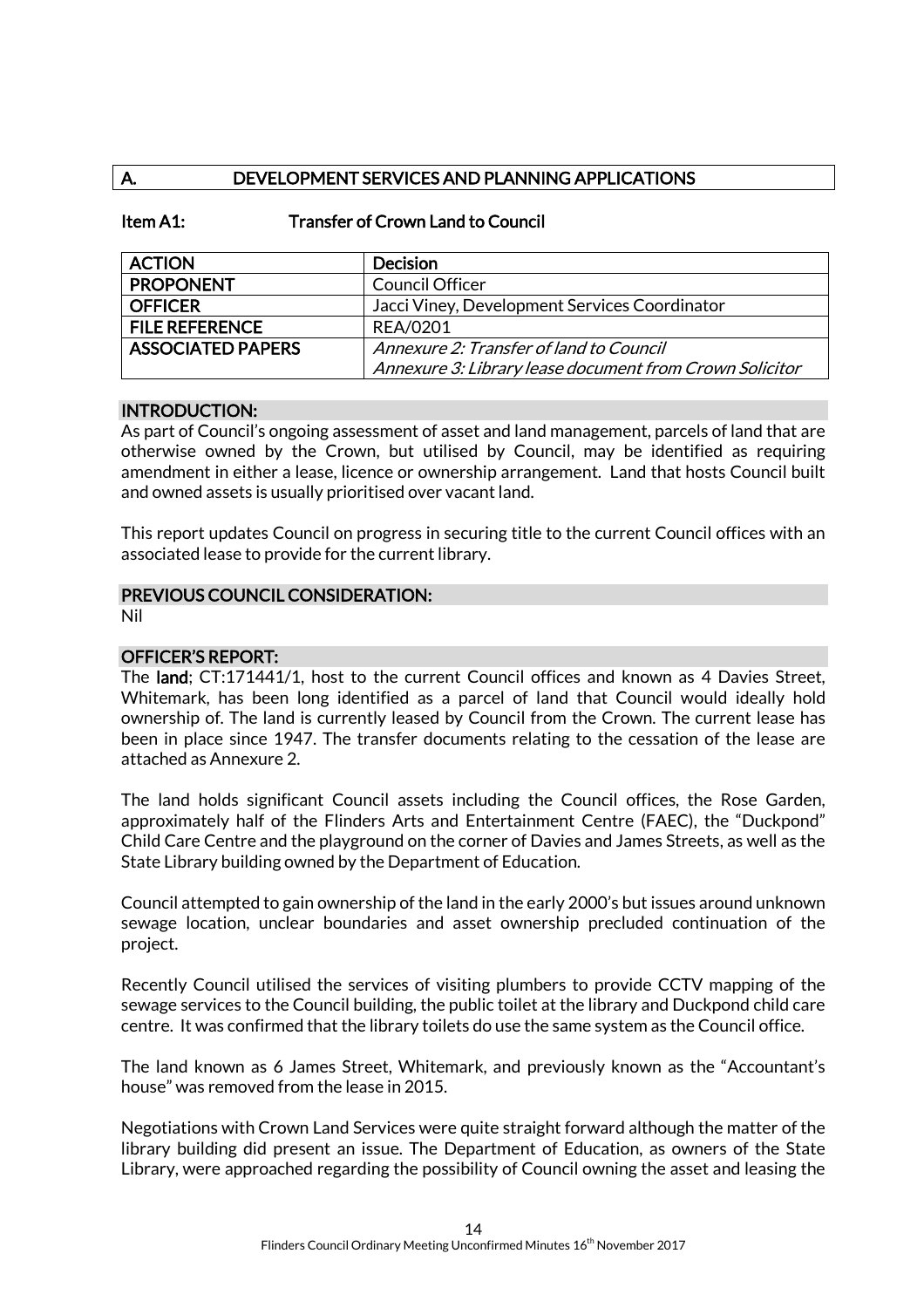building back to the Department of Education. This has taken some time to negotiate but finally the lease document has been issued by the Crown Solicitor of Tasmania. The document forms Annexure 3.

## STATUTORY REQUIREMENT:

#### Nil

## POLICY/STRATEGIC IMPLICATIONS:

- 2. Infrastructure and Services Placed based approach to planning and delivery to ensure community and environmental values are maintained.
	- 2.1 Plan, deliver and operate community infrastructure to provide levels of service that align with community needs and demand.

2.1.4.1 Deliver services as per long term asset management plan 2017/18.

## BUDGET AND FINANCIAL IMPLICATIONS:

Nil at this stage. Council to contact State Revenue Office regarding stamp duty payable.

#### RISK/LIABILITY:

This 'tidies up' the matter of Council owning assets on Crown land.

## VOTING REQUIREMENTS:

Simple Majority

#### OFFICER'S RECOMMENDATION:

That Council:

- 1. Receives the annexure detailing the cessation of the lease over CT:171447/1 known as 4 Davies Street, Whitemark; and
- 2. Agrees to lease the existing library building to the Department of Education.

#### DECISION:

267.11.2017 Moved: Cr K Stockton Seconded: Deputy Mayor M Cobham That Council:

- 1. Receives the annexure detailing the cessation of the lease over CT:171447/1 known as 4 Davies Street, Whitemark; and
- 2. Agrees to lease the existing library building to the Department of Education.

## CARRIED UNANIMOUSLY (4-0)

For: Mayor Carol Cox, Deputy Mayor Marc Cobham, Cr Peter Rhodes and Cr Ken Stockton.

Works and Services Manager Brian Barnewall entered the meeting at 1.12pm.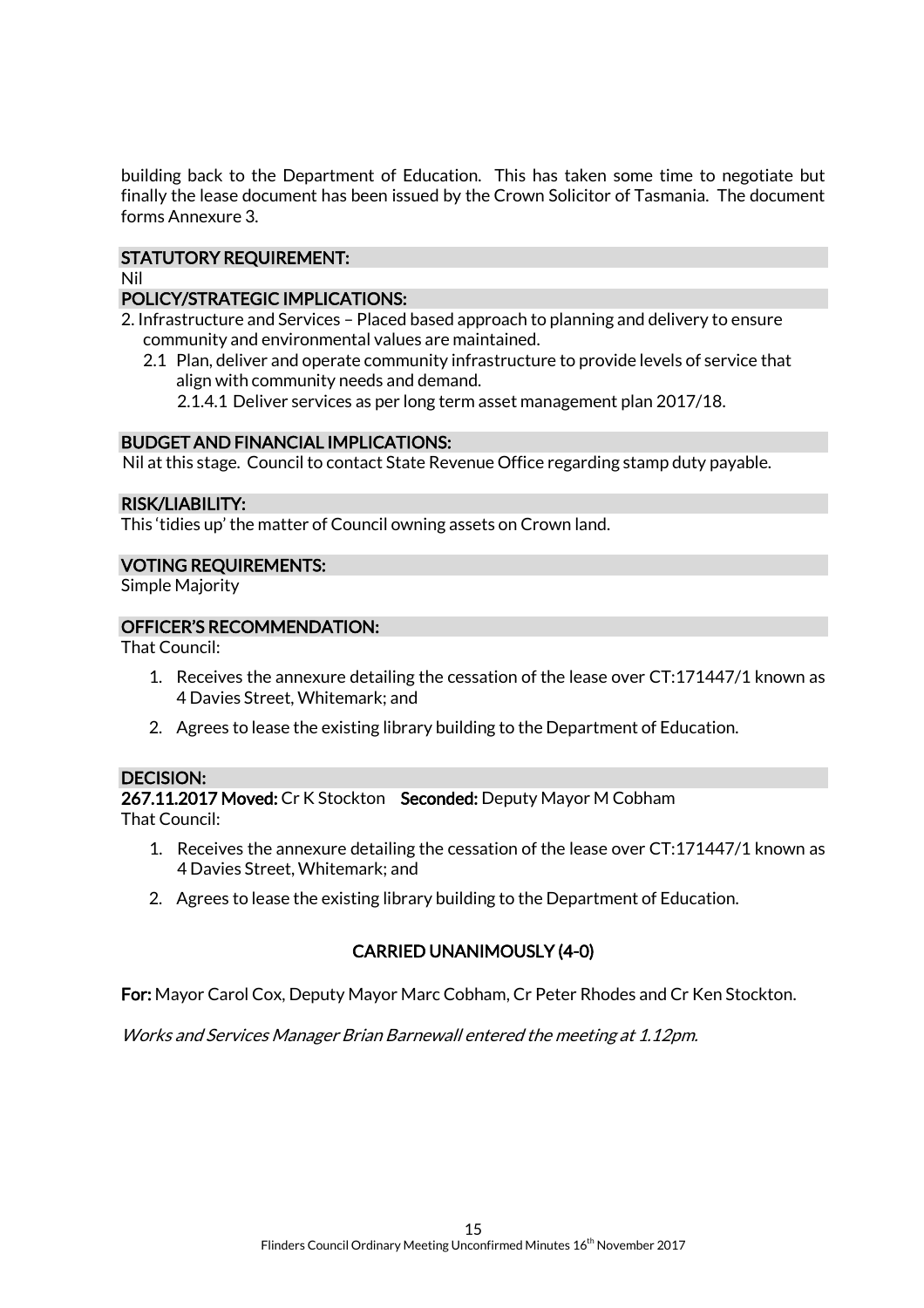#### Item A2: Development Application Report

| <b>ACTION</b>            | Information                                             |
|--------------------------|---------------------------------------------------------|
| <b>PROPONENT</b>         | Council Officer                                         |
| <b>OFFICER</b>           | Jacci Viney, Development Services Coordinator           |
| <b>FILE REFERENCE</b>    | PLN/0105                                                |
| <b>ASSOCIATED PAPERS</b> | Annexure 4: Planner's Information Report - October 2017 |

#### INTRODUCTION:

The purpose of this report is to provide Councillors with an update of the applications which have been dealt with by the Planning Department for the month of October as per the council motion 249.09.2015, passed at the  $24^{th}$  September 2015 Council Meeting.

Council has requested that the planning consultancy service (West Tamar Council) provide this detail to Council on a monthly basis.

Permitted applications are assessed under s58 of the *Land Use Planning and Approvals Act* 1993 and as such are not advertised nor are the applicant's details made public. Applicants retain the right to privacy having met all development and use standards applicable within the current planning scheme. Applications made under this section must be granted a permit, with or without conditions.

The numbering of applications relates to the allocation provided by the 'Regulatory Applications' (RegApps) electronic filing system. Numbers are allocated in order to Planning (DA), Building (BA) and Plumbing (PA) applications. This may mean that planning numbers are not sequential.

#### PREVIOUS COUNCIL CONSIDERATION:

Some items may have been considered at meetings of Council while the remainders have been approved under delegation by the General Manager.

#### OFFICER'S REPORT:

Refer to Annexure 2 Planner's Information Report – October 2017, provided by West Tamar Council.

#### VOTING REQUIREMENTS:

Simple Majority

#### OFFICER'S RECOMMENDATION:

That the Planner's Information Report – October 2017 be received.

#### DECISION:

268.11.2017 Moved: Cr P Rhodes Seconded: Cr K Stockton That the Planner's Information Report – October 2017 be received.

#### CARRIED UNANIMOUSLY (4-0)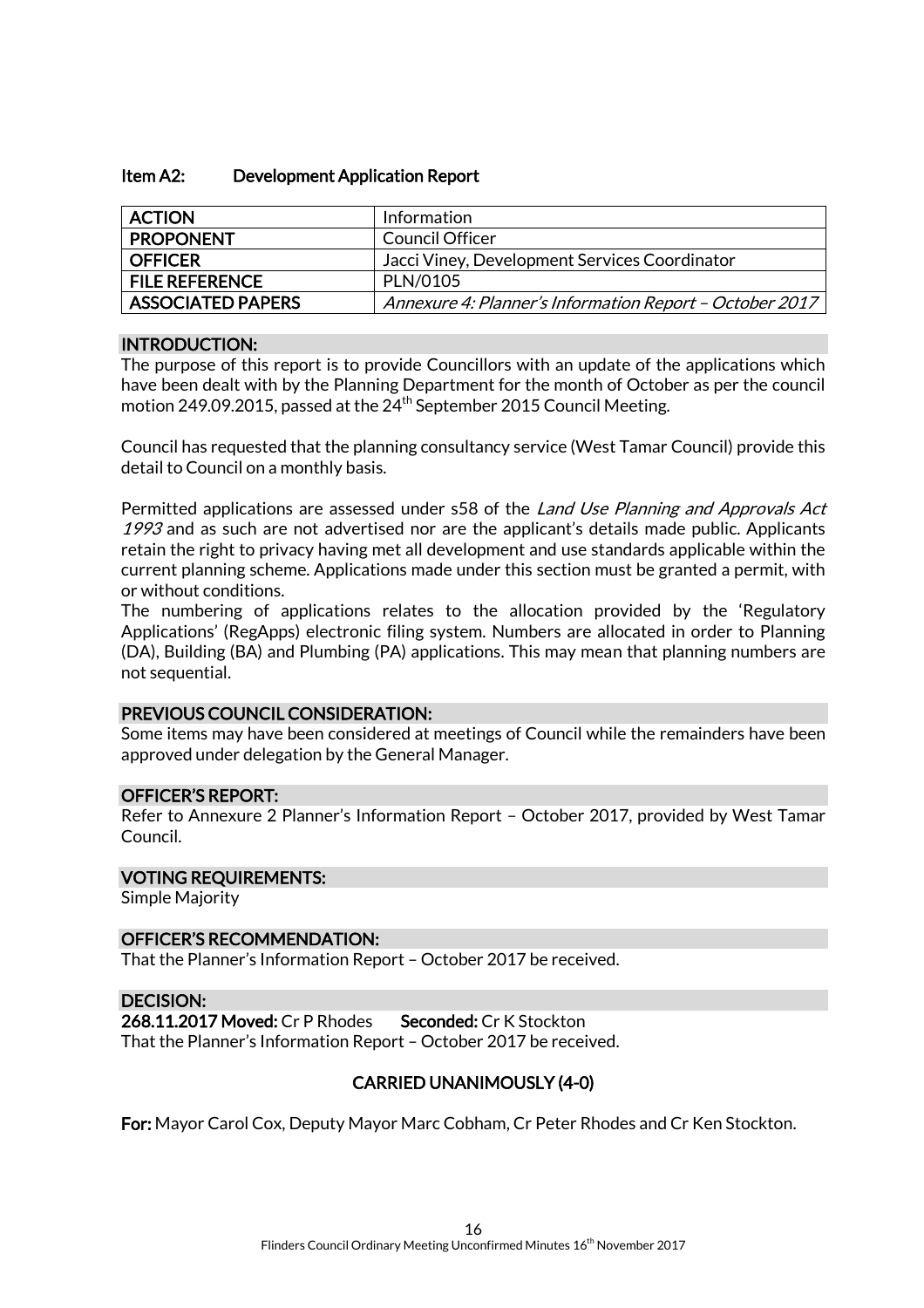## B. AIRPORT

#### Item B1: Airport Business Planning Update

| <b>ACTION</b>            | <b>Decision</b>                                            |
|--------------------------|------------------------------------------------------------|
| <b>PROPONENT</b>         | <b>Council Officer</b>                                     |
| <b>OFFICER</b>           | Brian Barnewall (Airport Manager) and Jacci Viney (Project |
|                          | Officer)                                                   |
| <b>FILE REFERENCE</b>    | AER/0100                                                   |
| <b>ASSOCIATED PAPERS</b> | Annexure 5: Flinders Island Aerodrome Costings Review      |
|                          | (Elected Members only)                                     |
|                          | Annexure 6: Flinders Island Aerodrome Review Report        |
|                          | (Elected Members only)                                     |
|                          | Annexure 7: Flinders Island Aerodrome Action Plan Report   |
|                          | (Elected Members only)                                     |
|                          | Annexure 8: Flinders Island Airport Hangars Update Report  |
|                          | (Elected Members only)                                     |
|                          | Annexure 9: Proposed Airport Extension                     |
|                          | (Elected Members only)                                     |
|                          | Annexure 10: Tank Inspection Report                        |
|                          | (Elected Members only)                                     |

#### INTRODUCTION:

In April of this year, the Flinders Island Airport became managed by Council's Works and Services Manager, Mr Brian Barnewall. As a result, an Airport Business Planning Team was developed comprising Brian Barnewall, Adrian Mythen of QC3 Consulting and Jacci Viney, Council's Development Services Coordinator, acting in a Project Officer capacity.

Since this time the Airport Business Planning Team commenced a review of all elements of the current operating position of the Flinders Island Airport. As well as addressing the status of two previous Council decisions in relation to Airport hangers and fuel facilities, the review also considered a comparative review of fees and charges associated with other airports plus update stakeholder consultations.

This report provides a formal consolidated update of this work to sit alongside previous report updates through Council's Annual Business Plan, Council Resolution Report and Council Workshop updates.

#### PREVIOUS COUNCIL CONSIDERATION:

| 30 <sup>th</sup> April 2015   | 129.04.2015             |
|-------------------------------|-------------------------|
| 20 <sup>th</sup> October 2016 | 250.10.2016             |
| 20 <sup>th</sup> October 2016 | 251.10.2016             |
| 9 <sup>th</sup> March 2017    | <b>Council Workshop</b> |
| $1st$ June 2017               | Council Workshop        |
| 25 <sup>th</sup> October 2017 | Council Workshop        |

#### OFFICER'S REPORT:

Work carried out in 2017 by the Airport Business Planning Team has thus far consisted of: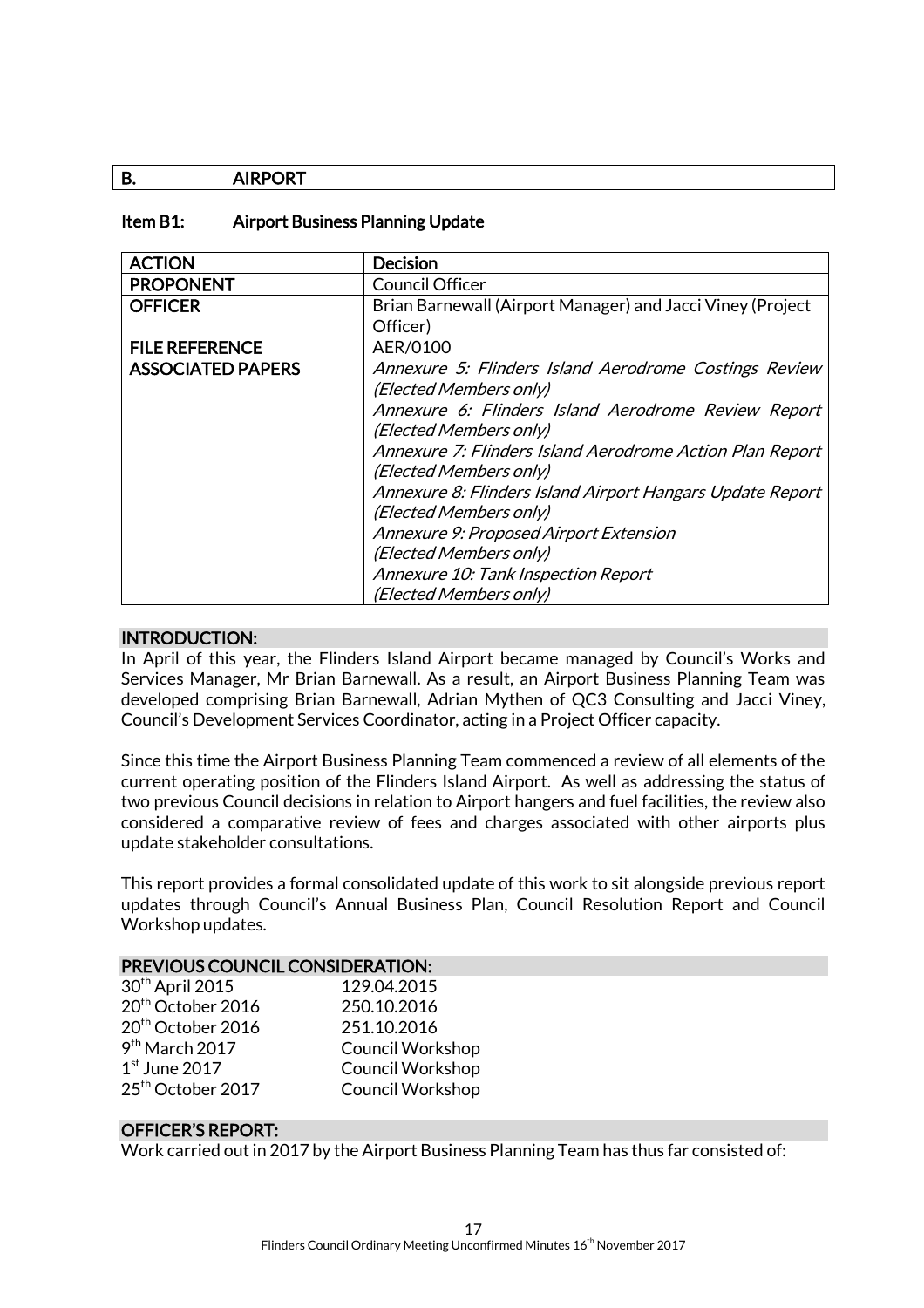- (a) Stakeholder discussions with Sharp Airlines, Flinders Island Air Charters, Flinders Island Aviation and multiple private or interested individual parties;
- (b) Examination of previous Airport Master Plan work;
- (c) Review of previous reports in relation to Airport hangers and fuel facilities;
- (d) A comparative review of fees and charges associated with other regional or similar airports; and
- (e) Preliminary concept plans for redevelopment of the airport terminal and potential sites for commercial and private hangers.

As a result it quickly became evident that there are multiple operational positions within the one (airport) business, all of which require review with a holistic approach required. Individual stakeholder and community consultation is an essential element and have reconfirmed this view.

A number of reports, working documents and updates are provided as Annexures, all of which are classified as 'Commercial in Confidence'.

As a summary, the following aspects are of note:

- 1. The Master Plan provides an optimal spatial outcome for the airport in keeping with commercial business objectives and environmental, planning, security and operational obligations but it needs to be reviewed in light of new information. Once revised, the Master Plan will formally provide Council with a long-term (20 year) planning framework for the safe, secure, efficient and sustainable use and development of the airport site. It will provide clear direction as to how growth is to be accommodated, particularly with respect to continued growth and expansion of Regular Passenger Transport services and general aviation activities.
- 2. Parts of the site have been identified for possible future non-aviation uses on land that is not likely to be required for aviation purposes. These include but are not limited to the following:
	- terminal upgrade for passengers including ancillary commercial and visitor information services;
	- commercial aviation facilities;
	- private hanger developments which may or may not include accommodation;
	- improved terminal car parking; and
	- streamlined aviation fuel facilities.
- 3. In a general sense, whilst the operation of the airport places a significant financial impact on the Council incurring an annual operational deficit of \$180,000, it is expected that over time through careful management this can be reduced. As it currently stands, the loss is covered by revenue raised via the (property) rating system but in context is not as significant compared with the overall Council operation.
- 4. The aim of the costings review is to provide an understanding of how this Airport stands in comparison with other airports in the country so that amendments to current fees and charges may be made with sound consideration for both the business model and the users of the site.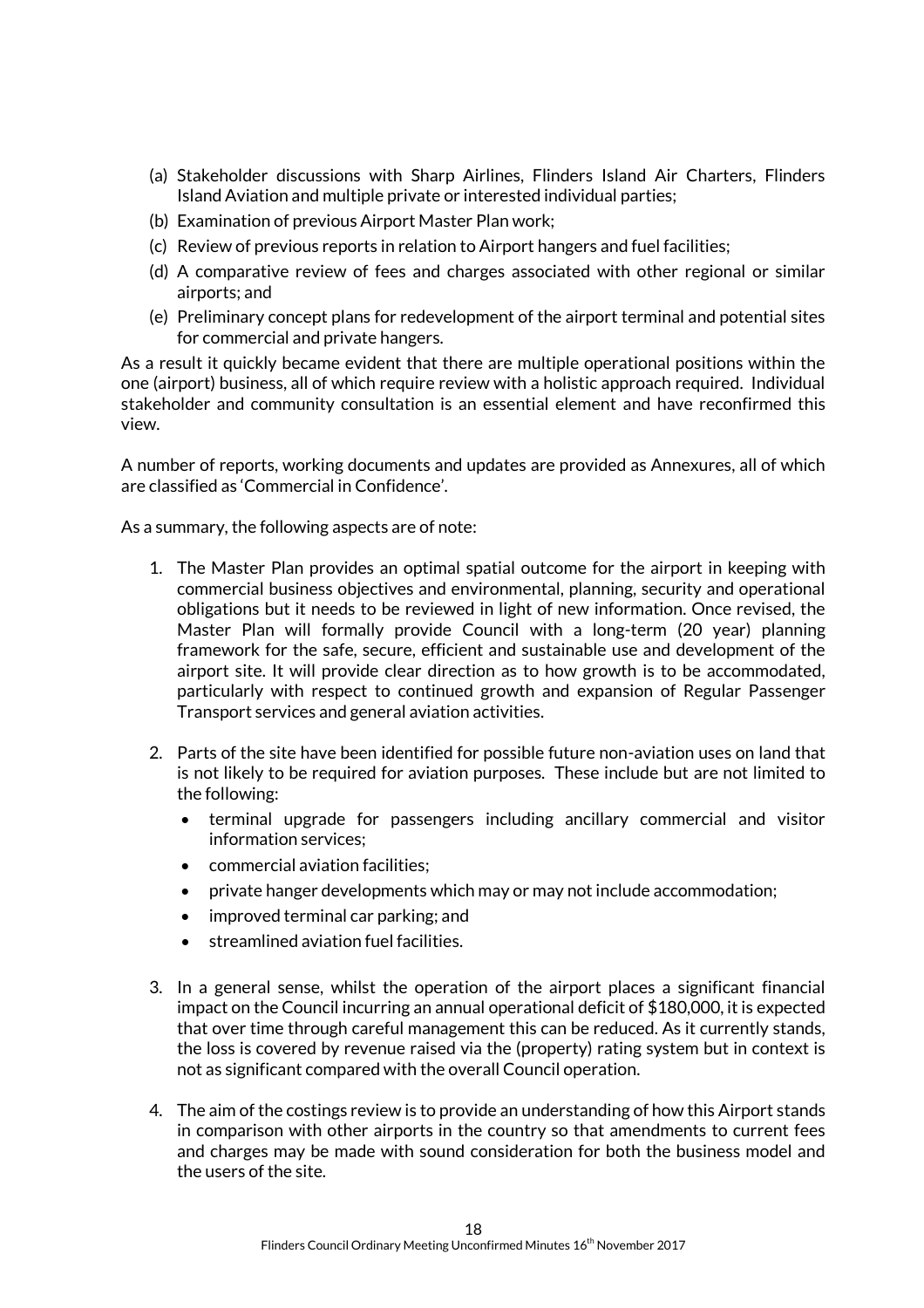It has become clear that separating landing fees from any future commercial or private development is essential to avoid future issues of equity.

- 5. The Airport is a major community asset which is integral to the operation and development of the Island as well as being a major Tourism gateway. As such Council is the best placed and only entity that will ensure that the needs of the Community will be accommodated.
- 6. There will be different strategies and actions associated with ensuring that all commercial users are treated equitably.
- 7. At this stage, whilst Council does not own fuel facilities, it is essential that this service be provided either through the current owner (Sharp Airlines) or another arrangement.

#### STATUTORY REQUIREMENT:

Nil

#### POLICY/STRATEGIC IMPLICATIONS:

3. Access and Connectivity

3.2 Maintain air access to the Island and improve performance of the airport. 3.2.1 Improved operation and financial performance of airport.

#### BUDGET AND FINANCIAL IMPLICATIONS:

Nil at this stage. Any future amendments to the schedule of fees and charges with relation to airport fees will be based on a holistic review of other airports as well as all operational requirements.

#### RISK/LIABILITY:

There is an ongoing financial risk to Council if the Airport continues to operate under the current financial model but also potential changes need extensive community consultation.

#### VOTING REQUIREMENTS:

Simple Majority

#### OFFICER'S RECOMMENDATION:

That Council

- 1. Receives and notes the Officers Report including the relevant information as provided which is noted as 'Commercial in Confidence'.
- 2. Authorises staff to continue to work on progressing actions as identified and report progress back on a regular basis.

#### DECISION:

269.11.2017 Moved: Cr K Stockton Seconded: Deputy Mayor M Cobham

That Council

- 1. Receives and notes the Officers Report including the relevant information as provided which is noted as 'Commercial in Confidence'.
- 2. Authorises staff to continue to work on progressing actions as identified and report progress back on a regular basis.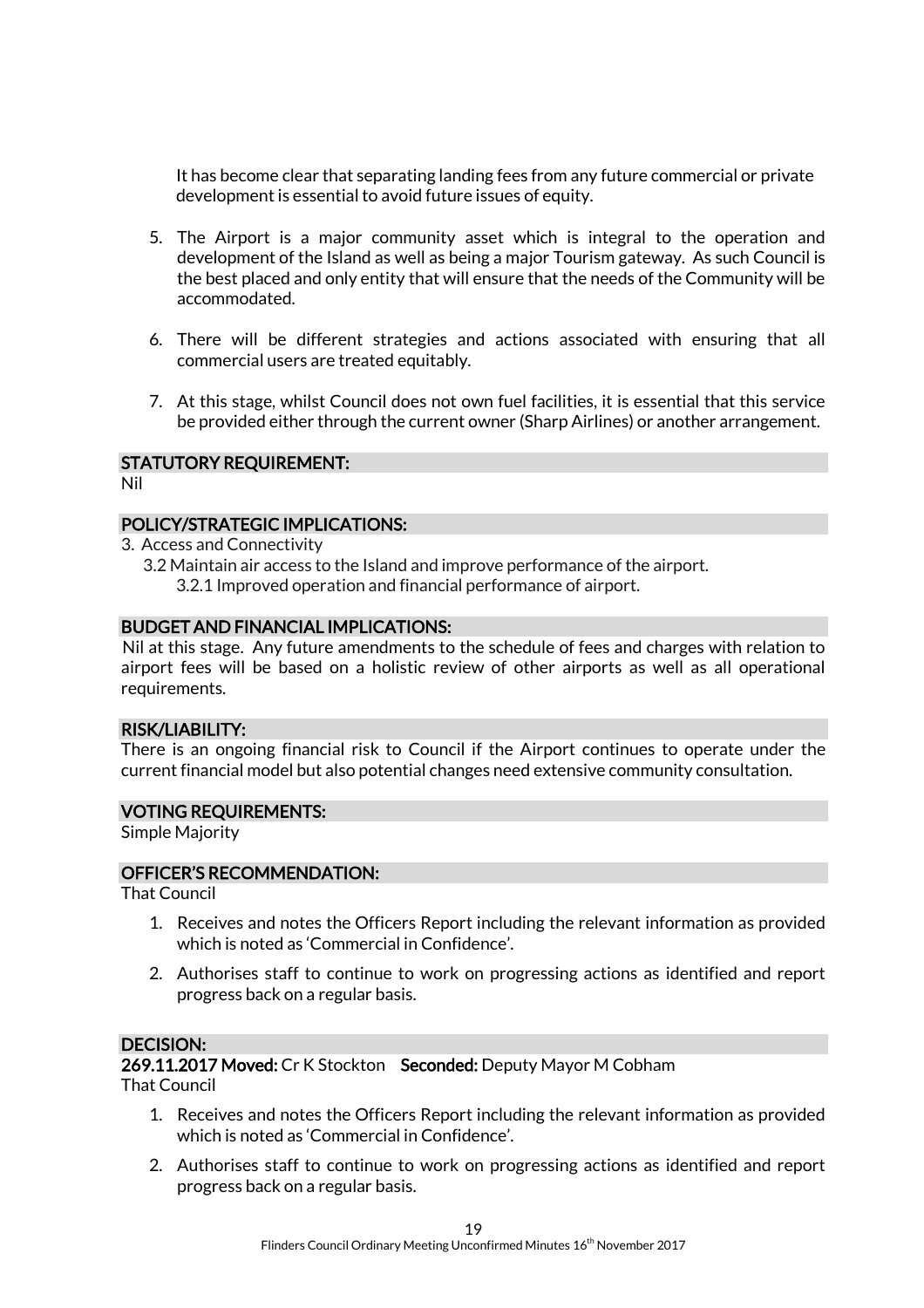## CARRIED UNANIMOUSLY (4-0)

For: Mayor Carol Cox, Deputy Mayor Marc Cobham, Cr Peter Rhodes and Cr Ken Stockton.

270.11.2017 Moved: Deputy Mayor M Cobham Seconded: Cr K Stockton That Council moves to Item E2 and E3 due to the Works and Services Manager being present.

## CARRIED UNANIMOUSLY (4-0)

For: Mayor Carol Cox, Deputy Mayor Marc Cobham, Cr Peter Rhodes and Cr Ken Stockton.

Council moved to Item E2 and then E3 at 1.21pm.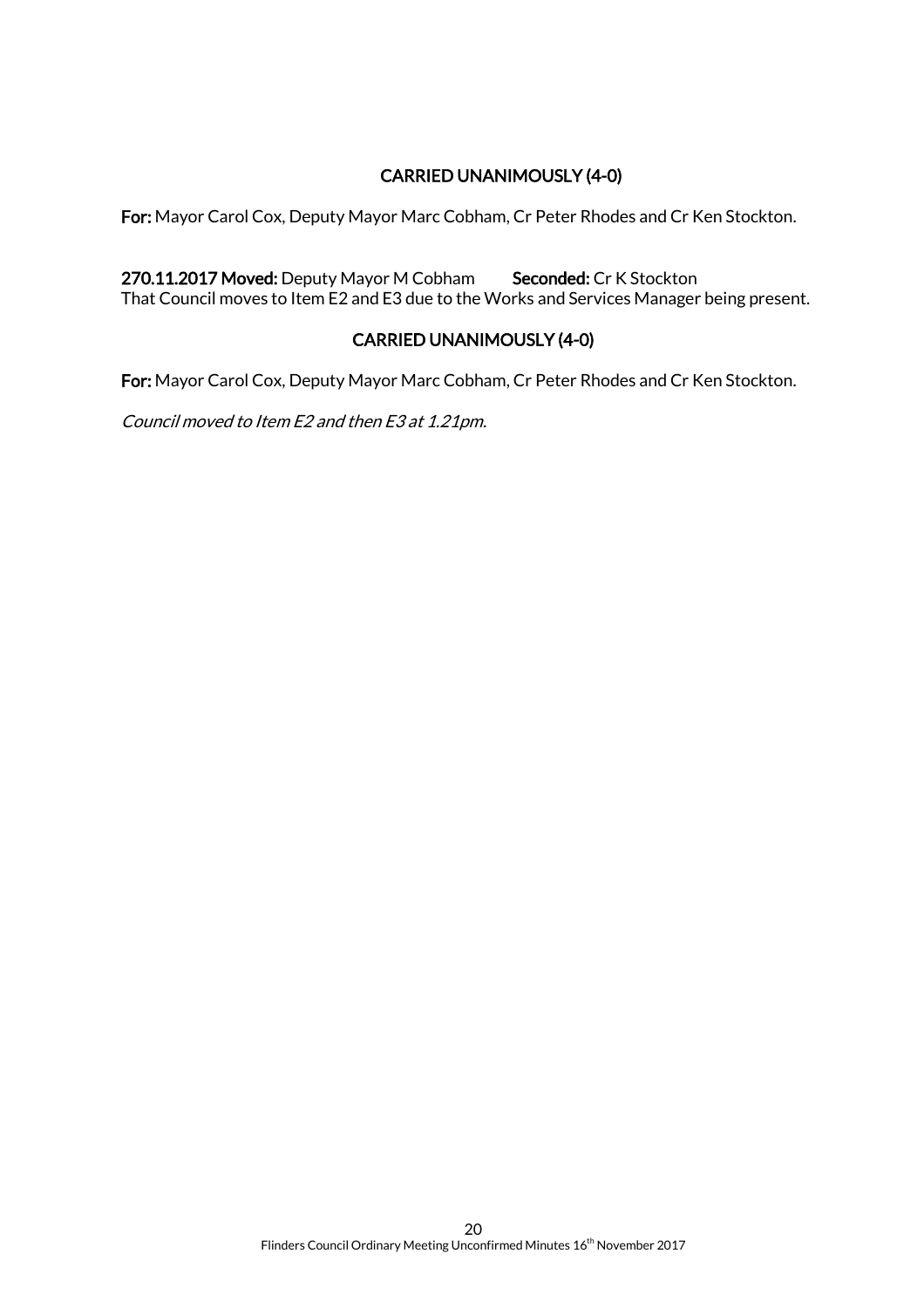#### Item E2: Roads Program Capital Works Budget Variation

| <b>ACTION</b>            | <b>Decision</b>                                  |
|--------------------------|--------------------------------------------------|
| <b>PROPONENT</b>         | Council Officer                                  |
| <b>OFFICER</b>           | <b>Brian Barnewall</b>                           |
| <b>FILE REFERENCE</b>    | FIN/0906, FIN/0701                               |
| <b>ASSOCIATED PAPERS</b> | Annexure 12: Existing and Proposed Roads Program |
|                          | 2017/18                                          |

#### INTRODUCTION:

At the adoption of the 2017/18 Budget a Capital Works Program was adopted including works associated with roads and bridges. Since the adoption of the budget circumstances have changed requiring a reconsideration of our proposed works program.

This report updates the situation with justification to make appropriate changes to the Council budget to enable a revised roads program to be delivered.

#### PREVIOUS COUNCIL CONSIDERATION:

| <b>Budget Workshops</b> | $9th$ May & 29 <sup>th</sup> June 2017      |
|-------------------------|---------------------------------------------|
| 172.07.2017             | 20 <sup>th</sup> July 2017 (Budget adopted) |

#### OFFICER'S REPORT:

At the time of the adoption of the budget an allocation from the Department of State Growth was included but without the actual details.

Since this time, an inspection of Lady Barron Road and discussions with State Growth representatives deemed it necessary to stabilise, prime and seal the sections of road that are failing and not likely to last until the next scheduled resealing program in another two years. These sections total 1,275m of road and would be at a cost to State Growth of \$187,500. A further 2,230m of road will be resealed at a cost of \$112,500.

The costs to mobilise stabilisation contractors, plant and equipment is expensive such that it was originally intended that this type of work be undertaken in the following year. The requirement to undertake stabilisation on State Growth roads means that by adapting our own local roads program we will be able to maximise the advantage thereby effectively halving these mobilisation costs.

As part of the acquittal of the 2016/17 Roads to Recovery Program it was determined that it was necessary to remove a completed project from the list so as to comply with our own source expenditure requirements as a condition of Roads to Recovery funding. As such we need to increase our Roads to Recovery Program in 2017/18 to compensate.

Both these aspects required a reconsideration of our own proposed local roads works schedule.

Accordingly, apart from the budgeted Capital Resealing totaling \$314,963 it is considered prudent to add the stabilisation of two sections of Memana Rd; one being the 500 metres breaking up just past Officers Creek Bridge and the other being a two metre width area on each side of the road just past "Four Winds" entrance for a distance of 550 metres.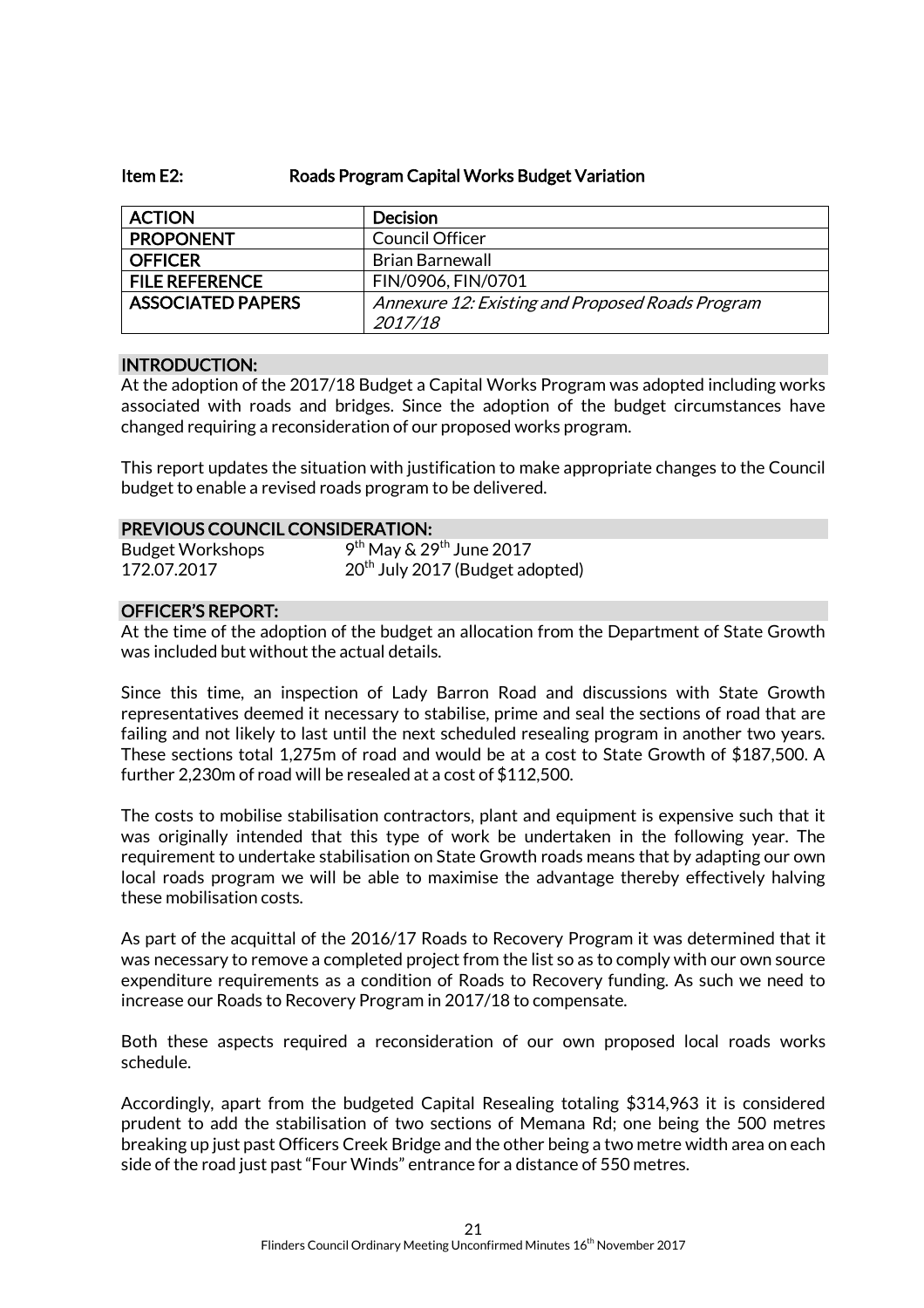A further section of Memana Rd will have the edges resealed where it was damaged by the carting of water from a Markarna Park property by TasWater last summer. An amended program is attached with the additional works (Items 2a to 2e) highlighted increasing the Capital Roads Budget by \$137,100.

Council has a contract in place with Hyway Stabilisers Australia to undertake this work which last year was extremely successful. A February 2018 timeframe is envisaged. Whilst this will increase the level of activity in 2017/18 it is within our resource capability but also has the advantage of reducing our Roads to Recovery Program works for 2018/19 when it is hopeful that we will be undertaking major works on the Airport.

#### STATUTORY REQUIREMENT:

Local Government Act 1993

#### POLICY/STRATEGIC IMPLICATIONS:

- 2.1 Plan, deliver and operate community infrastructure to provide levels of service that align with community needs and demand.
	- 2.1.4.1 Deliver services as per long term asset management plan 2017/18
	- 2.1.4.3 Reseal 5 kilometres of bitumen road.
	- 2.1.4.4 Continue monitoring of stabilized roads and investigate new methods
	- 2.5.1.1 As a contractor for the State Government, undertake a major reseal project on the State Road.

#### BUDGET AND FINANCIAL IMPLICATIONS:

The additional \$137,100 added to Council's Capital Works Roads Program is manageable and may be potentially offset by a reduced roads program in 2018/19. It is also proposed to form part of this year's Roads to Recovery funded program. There are also savings in mobilisation costs for stabilisation contractors, plant and equipment by apportionment with State Growth.

#### RISK/LIABILITY:

There is a significant risk that Council will not be able to comply with Roads to Recovery funding requirements if an amended roads program is not adopted and actioned.

#### VOTING REQUIREMENTS:

Simple Majority

#### OFFICER'S RECOMMENDATION:

That Council adds the following projects with notional allocations into the 2017/18 Local Roads Capital Works Program:

| <b>Item</b>  | Road   | <b>Works</b>             | Length<br>(m) | From  | To    | Width<br>(m) | Amount    |
|--------------|--------|--------------------------|---------------|-------|-------|--------------|-----------|
| 2a)          | Memana | Stabilise and Seal       | 500           | 4820  | 5320  | 60           | \$71,100  |
| 2(b)         | Memana | Stabilise and Seal       | 550           | 10650 | 11200 | 4.0          | \$52,100  |
| 2(c)         | Memana | Reseal Left Edge         | 1200          | 12100 | 13300 | 1.4          | \$8,750   |
| 2(d)         | Memana | Reseal Right Edge        | 500           | 12100 | 12600 | 1.4          | \$3,650   |
| 2(e)         | Memana | <b>Reseal Right Edge</b> | 400           | 12900 | 13300 | 0.7          | \$1,500   |
| <b>Total</b> |        |                          |               |       |       |              | \$137,100 |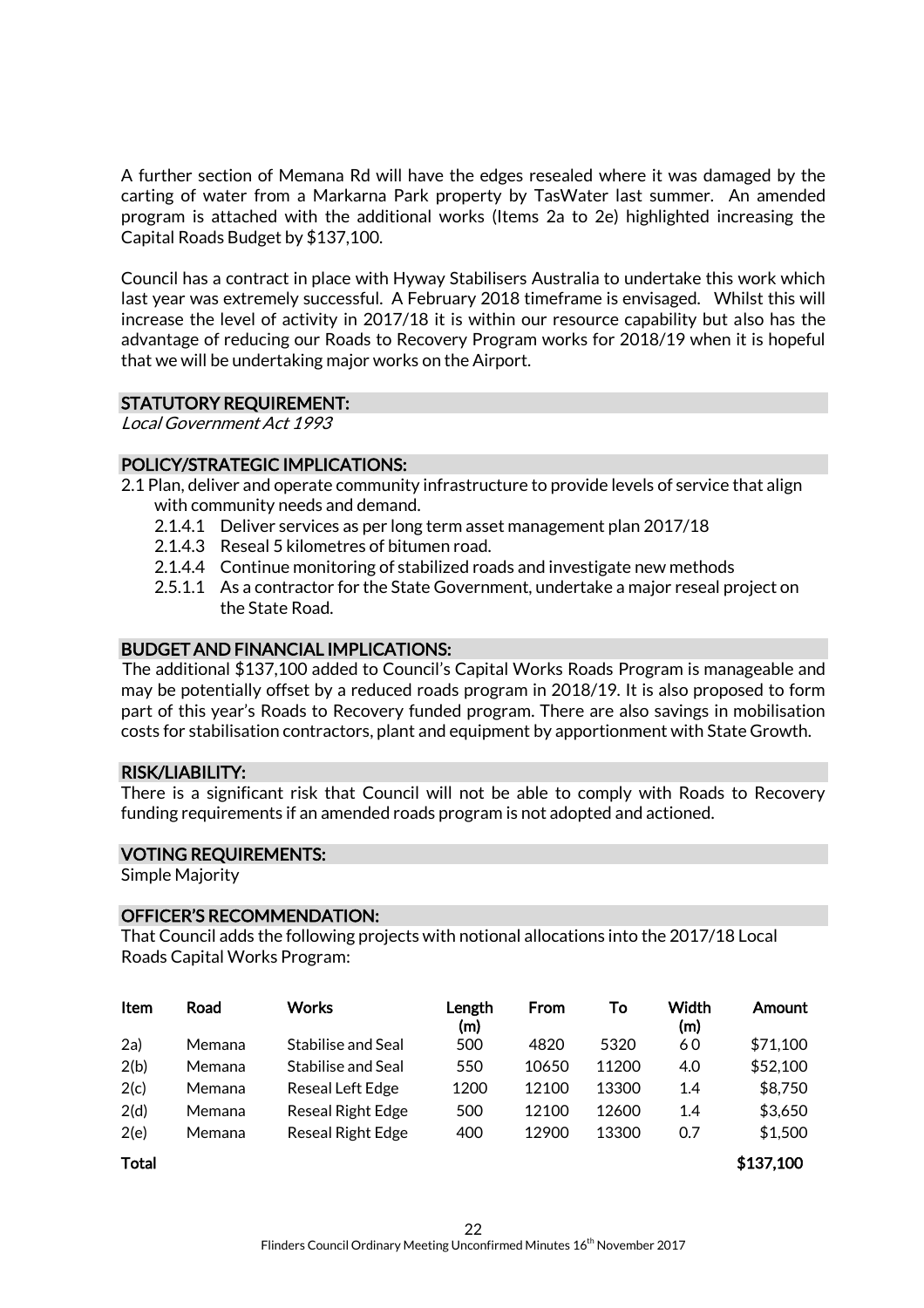#### DECISION:

271.11.2017 Moved: Deputy Mayor M Cobham Seconded: Cr K Stockton That Council adds the following projects with notional allocations into the 2017/18 Local Roads Capital Works Program and amends the 2017/18 Capital Budget to reflect these changes:

| Item         | Road   | <b>Works</b>             | Length<br>(m) | From  | То    | Width<br>(m) | Amount    |
|--------------|--------|--------------------------|---------------|-------|-------|--------------|-----------|
| 2a)          | Memana | Stabilise and Seal       | 500           | 4820  | 5320  | 6.0          | \$71,100  |
| 2(b)         | Memana | Stabilise and Seal       | 550           | 10650 | 11200 | 4.0          | \$52,100  |
| 2(c)         | Memana | Reseal Left Edge         | 1200          | 12100 | 13300 | 1.4          | \$8,750   |
| 2(d)         | Memana | <b>Reseal Right Edge</b> | 500           | 12100 | 12600 | 1.4          | \$3,650   |
| 2(e)         | Memana | <b>Reseal Right Edge</b> | 400           | 12900 | 13300 | 0.7          | \$1,500   |
| <b>Total</b> |        |                          |               |       |       |              | \$137,100 |

#### CARRIED UNANIMOUSLY (4-0)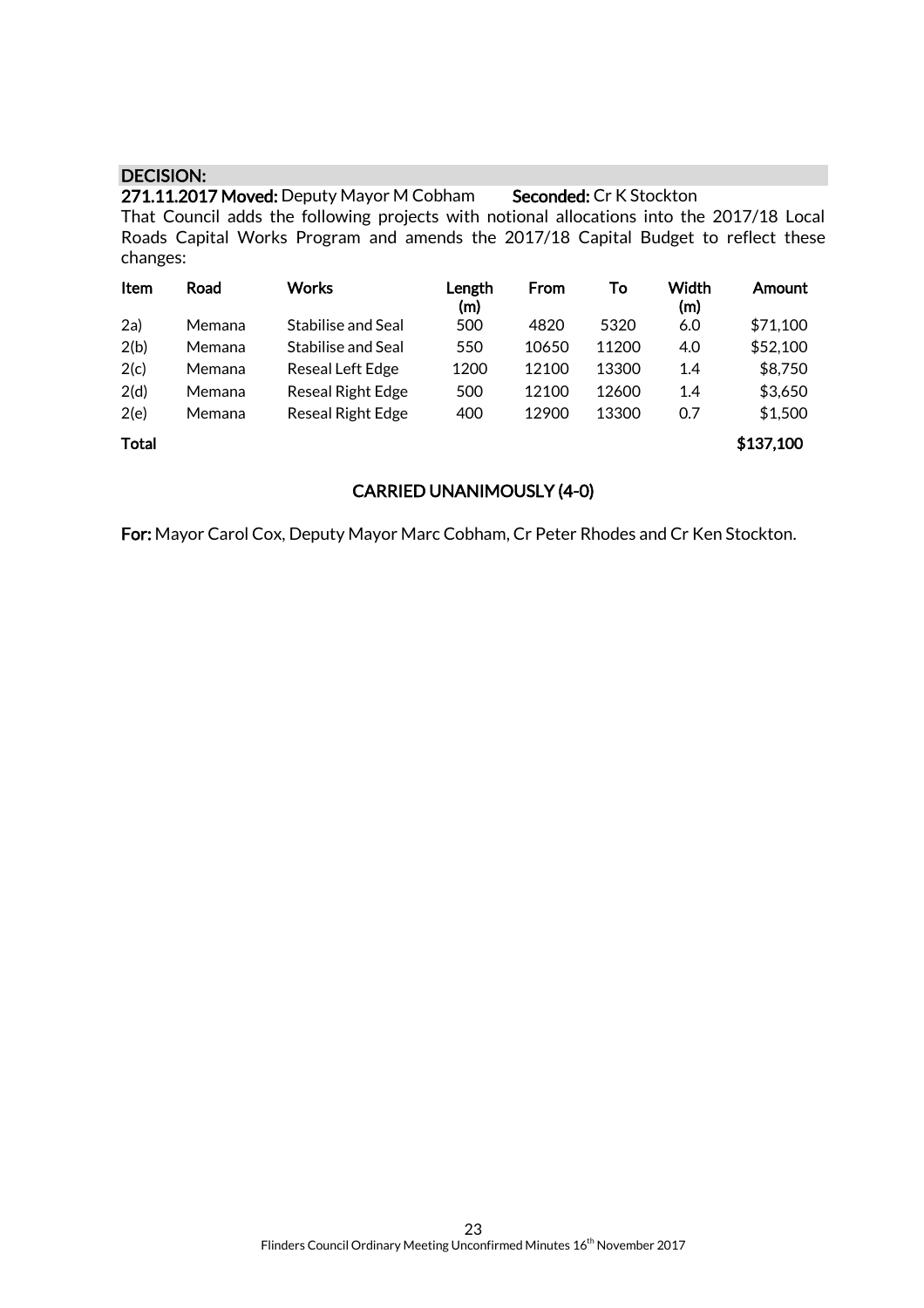| Item E3: | Northern Tasmania Economic Stimulus Package Loan Project Update |
|----------|-----------------------------------------------------------------|
|----------|-----------------------------------------------------------------|

| <b>ACTION</b>            | <b>Decision</b>             |
|--------------------------|-----------------------------|
| <b>PROPONENT</b>         | Council Officer             |
| <b>OFFICER</b>           | Bill Boehm, General Manager |
| <b>FILE REFERENCE</b>    | <b>FIN/0701</b>             |
| <b>ASSOCIATED PAPERS</b> | Nil                         |

#### INTRODUCTION:

Council has been successful in receiving loan funds via the Northern Tasmania Economic Stimulus Package Loan Scheme to undertake a variety of Capital Works. Since the adoption of the budget circumstances have changed requiring a minor reconsideration of our proposed works program under this Scheme.

This report updates the situation and recommends with justification appropriate changes to the approved projects list.

#### PREVIOUS COUNCIL CONSIDERATION:

| $6th$ October 2016                     | <b>Council Workshop</b>      |
|----------------------------------------|------------------------------|
| 20 <sup>th</sup> October 2016          | 270.10.2016 and 270.10.2016  |
| 17 <sup>th</sup> November 2016         | 288.11.2016                  |
| $9th$ May & 29 <sup>th</sup> June 2017 | <b>Budget workshops</b>      |
| 20 <sup>th</sup> July 2017             | 172.07.2017 (Budget adopted) |

#### OFFICER'S REPORT:

At the time of the adoption of the budget, Council was proceeding along the lines that projects were approved to form part of a \$1,447,000 allocation from the Department of Treasury and Finance.

Since this time there have been a few changes in circumstances that warrant a minor review as follows:

1. Consultation with the Cape Barren Island Aboriginal Association Inc. (CBIAAI) commenced in September of this year and included a visit to the Island by a Council engaged consultant – Liam Dingemanse of CBM Sustainable Design.

The consultant reported that CBIAAI had multiple areas they wished to improve with public facilities and acknowledged that only one may be chosen at this time. The option to separate the facilities was explored and the outcome was that their first preference would be to provide a toilet facility at their golf club and a BBQ facility on their foreshore area near the main town. A development application for each of the determined sites will be made by the consultant soon.

CBIAAI has indicated that they would upgrade an existing public toilet, near to the foreshore site, from their own funds and would assume responsibility for the ongoing maintenance and costs associated with these new facilities. Overall CBIAAI would be pleased with this situation.

Given the inherent additional costs for servicing Cape Barren Island, an additional small allocation is considered appropriate.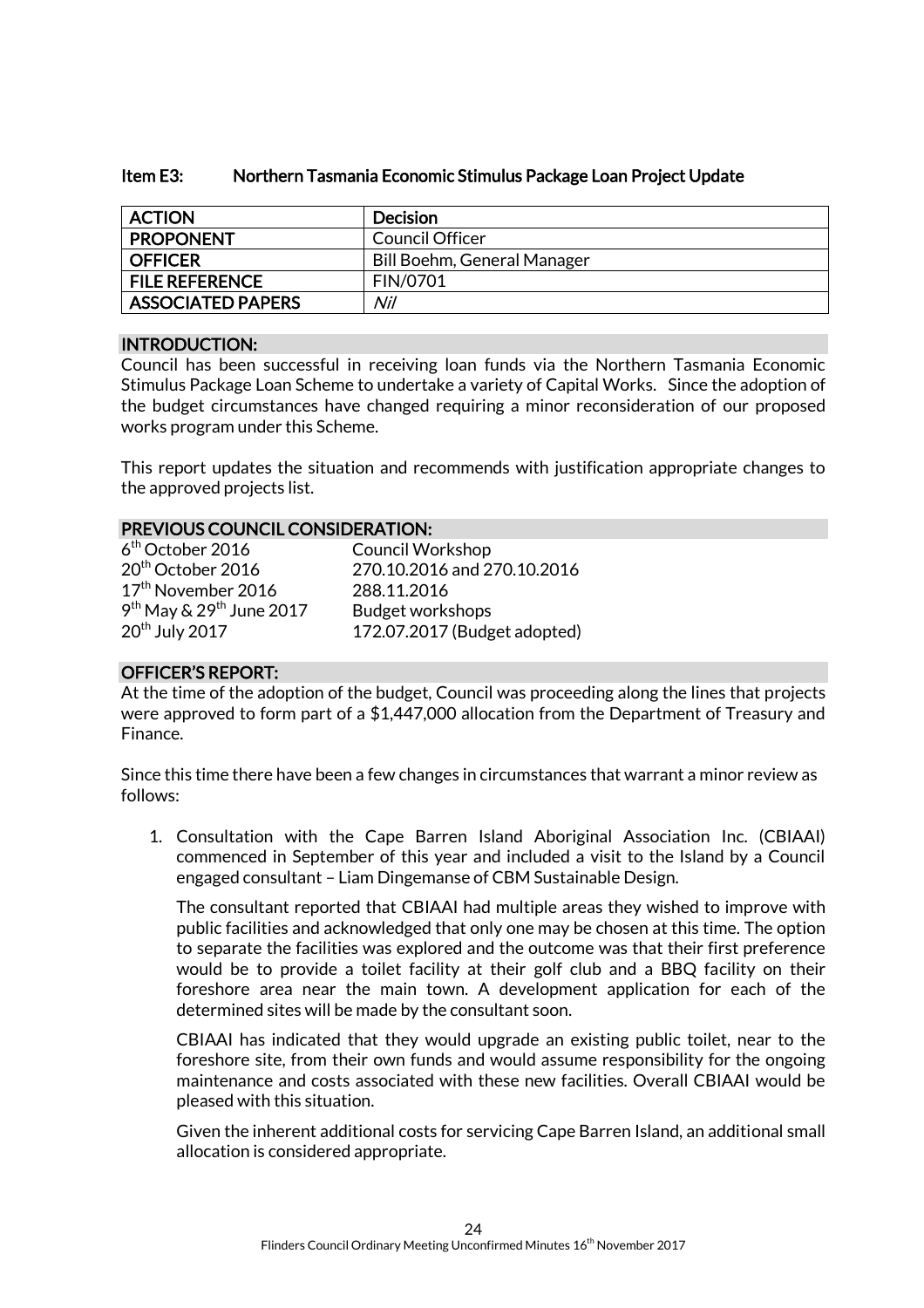- 2. Progress in relation to the proposed BBQ and toilet facilities at North East River is not progressing at a sufficient rate, in part as the location and ongoing service arrangements with Department of Primary Industries, Parks, Water and Environment (DPIPWE) need to be addressed. This area is one that is currently mainly managed by Parks but with Council also a major stakeholder. Parks has in general indicated a potential willingness to review the form and nature of the resources on Flinders Island with this area imminently suited to a strategic review. In essence, the facility was proposed to be constructed to replace an existing Parks funded and managed facility. In these circumstances, a deferral would seem to be appropriate as we are not able to undertake any meaningful progress at this time.
- 3. The proposed Whitemark Township Entrance Enhancement was at the time a standalone project with no apparent relationship to the balance of the Whitemark Township. The current Flood Study / Coastal Inundation Report and wider Township Strategy Plan will inevitably put this project into wider context from a design and priority perspective. In this circumstance, a deferral at this time would seem to be appropriate.
- 4. On 8 November 2017 Council received advice from the Department of State Growth that under the *Safer Roads: Vulnerable Road User Program* the Project Steering Committee has approved, in-principle, Flinders Council's request for \$50,000 to regrade and seal the footpath on Thule Road, Whitemark to provide all weather access, install a pedestrian crossing and reduce the speed limit to 80 km/h.

This project requires matching funds with Council's contribution also involving the upgrade and sealing of the footpath along Lagoon Road thereby improving road safety but also greatly enhancing the Whitemark township entrance in the process.

5. The approved township footpath project allocation of \$50,000 under this package is worthy of review as Council has already identified a suite of footpath crossovers that need replacement. The concrete footpath should also be extended in front of the existing houses to link the existing gravel /proposed seal in Lagoon Road.

In summary, the following changes to the loan program are proposed:

| Project                                                | Approved<br><b>Loan Allocation</b><br>\$ | Recommended<br>Adjustment<br>\$ | <b>Revised</b><br><b>Loan Allocation</b><br>ን |
|--------------------------------------------------------|------------------------------------------|---------------------------------|-----------------------------------------------|
| Rehabilitation of insitu putrescible cell              | 80,000                                   |                                 | 80,000                                        |
| Construction of new putrescible cell                   | 90,000                                   |                                 | 90,000                                        |
| BBQ and Public Toilets at the North-East<br>River      | 75,000                                   | $-75,000$                       |                                               |
| BBQ and Public Toilets on Cape Barren<br><b>Island</b> | 80,000                                   | $+10,000$                       | 90,000                                        |
| Whitemark township entrance<br>enhancement             | 80,000                                   | -80.000                         |                                               |
| The 'Stabilisation of Council Gravel<br>Roads'         | 567.000                                  |                                 | 567,000                                       |
| <b>Bridge Railings Project</b>                         | 350,000                                  |                                 | 350,000                                       |
| Township footpath program                              | 125,000                                  | $+145,000$                      | 270,000                                       |
| Total Loan Costs                                       | 1,447,000                                | 0                               | 1,447,000                                     |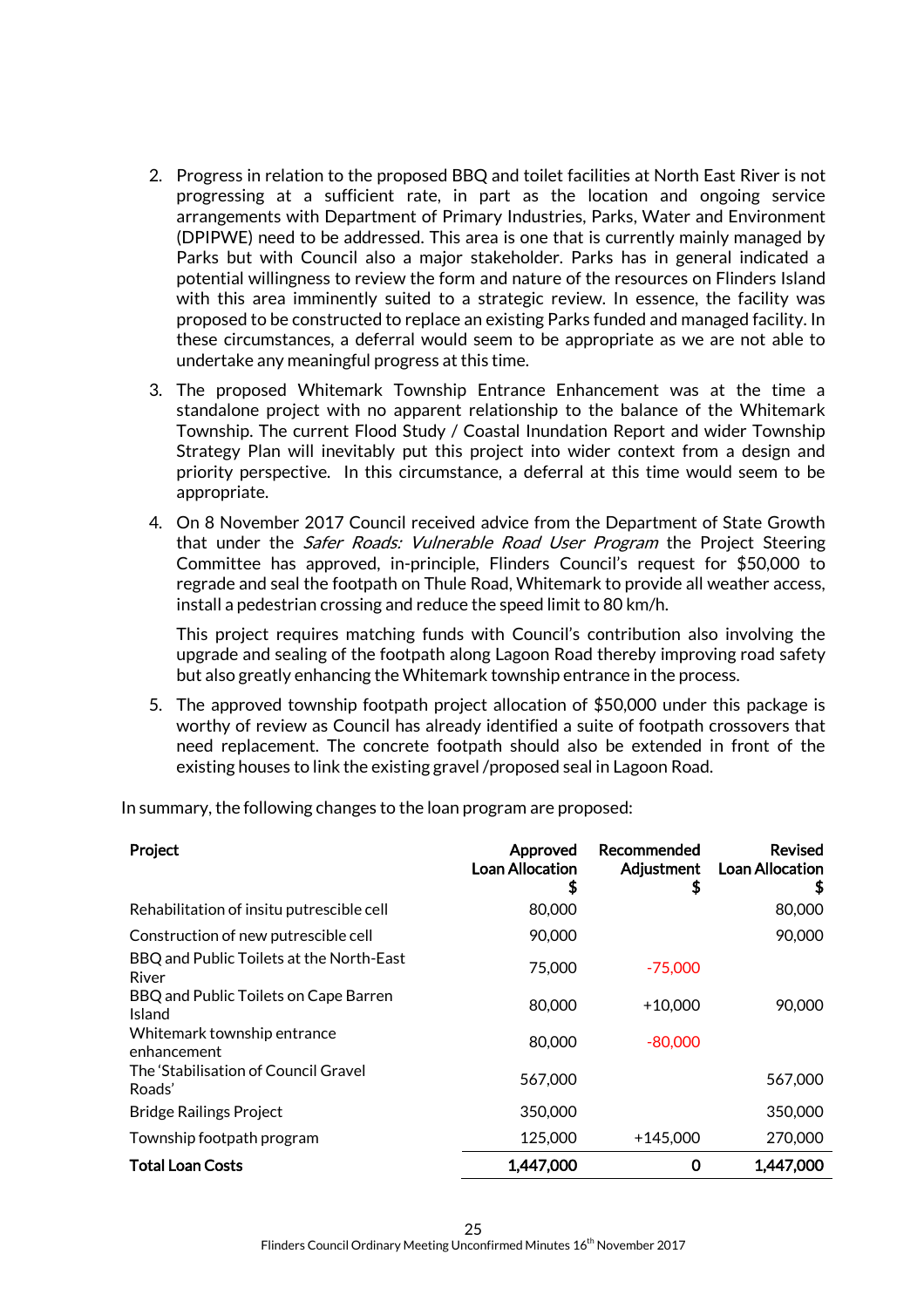It is also noted that as indicated on agenda item E2 Roads Program Capital Works Update, the recommended amended program involves additional works that would increase the Capital Roads Budget by \$137,100. There is also potential scope within the existing category of 'Stabilisation of Council Gravel Roads' to include some of this work but in terms of achieving better road safety and township enhancement aspects it is considered that work on footpaths would be more beneficial.

Should Council agree to these changes then formal approval will need to be obtained from the Department of Treasury and Finance. This is not expected to be an issue.

#### STATUTORY REQUIREMENT:

Local Government Act 1993

#### POLICY/STRATEGIC IMPLICATIONS:

- 4.0 Strategic, Efficient and Effective Organisation Responding to risks and opportunities. 4.3 Ensure Council meets its statutory obligations and manages corporate and community risk.
	- 4.3.21 An integrated and strategic approach to financial and asset management. 4.3.21.1. Maintain a long-term financial plan in accordance with the Local Government Act 1993.

#### BUDGET AND FINANCIAL IMPLICATIONS:

Nil for 2017/18. Should Council proceed with those projects that have been recommended to be deferred then additional allocations will be required in the future.

#### RISK/LIABILITY:

There is a significant risk that Council will not be able to fulfill its obligations under the existing loan program due to various factors. The amended program addresses this situation.

#### VOTING REQUIREMENTS:

Absolute Majority

#### OFFICER'S RECOMMENDATION:

That Council

1. Amends the Northern Tasmania Economic Stimulus Package Loan Scheme approved program distribution as follows; and

| Project                                           | Approved Loan<br><b>Allocation</b><br>\$ | Recommended<br>Adjustment<br>\$ | <b>Revised Loan</b><br><b>Allocation</b><br>S |
|---------------------------------------------------|------------------------------------------|---------------------------------|-----------------------------------------------|
| Rehabilitation of insitu putrescible cell         | 80,000                                   |                                 | 80,000                                        |
| Construction of new putrescible cell              | 90,000                                   |                                 | 90,000                                        |
| BBQ and Public Toilets at the North-East<br>River | 75,000                                   | $-75,000$                       |                                               |
| BBQ and Public Toilets on Cape Barren<br>Island   | 80,000                                   | $+10,000$                       | 90,000                                        |
| Whitemark township entrance<br>enhancement        | 80,000                                   | $-80,000$                       |                                               |
| The 'Stabilisation of Council Gravel Roads'       | 567,000                                  |                                 | 567,000                                       |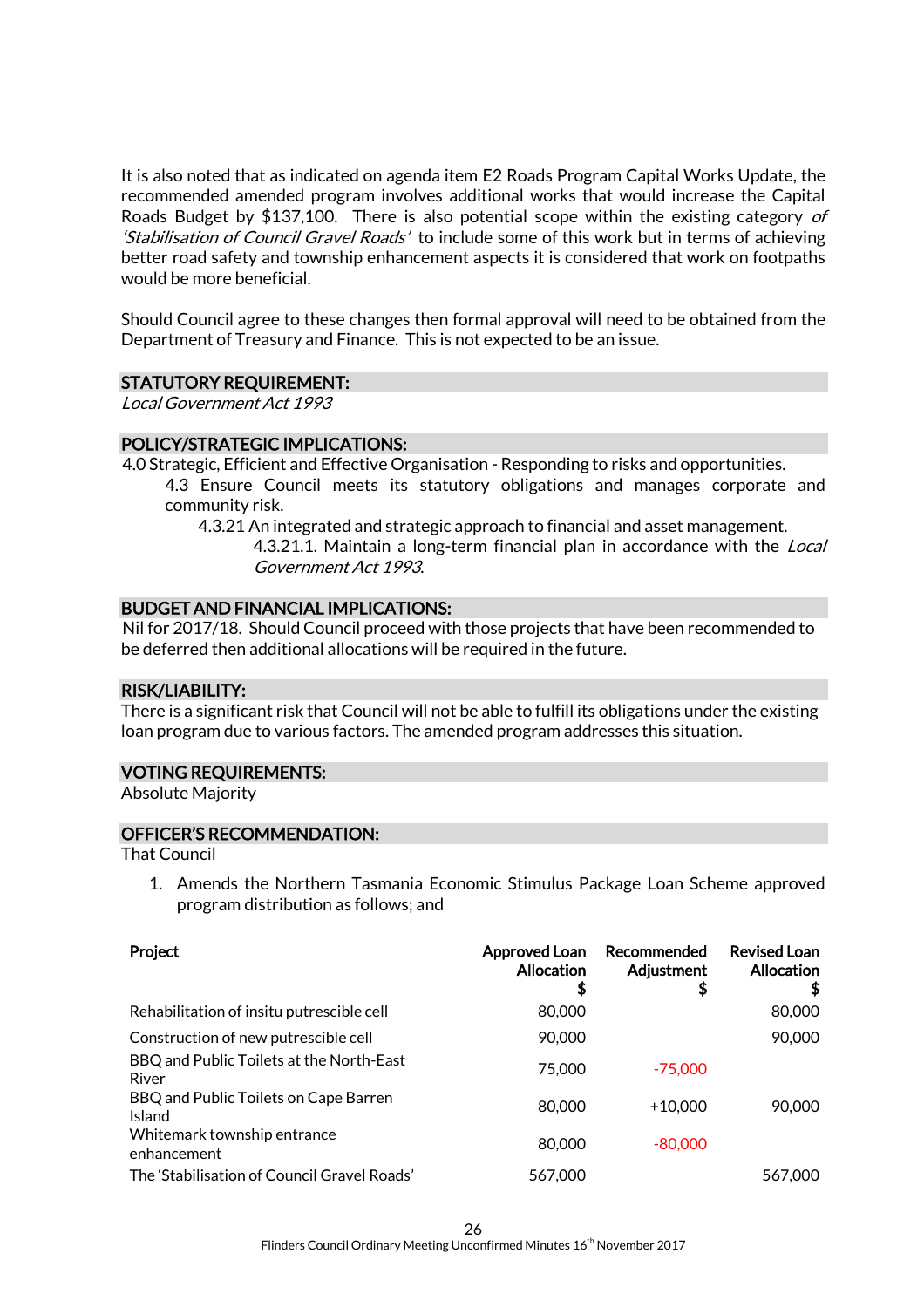| Project                        | Approved Loan<br><b>Allocation</b> | Recommended<br>Adjustment | <b>Revised Loan</b><br>Allocation |
|--------------------------------|------------------------------------|---------------------------|-----------------------------------|
| <b>Bridge Railings Project</b> | 350,000                            |                           | 350,000                           |
| Township footpath program      | 125,000                            | $+145,000$                | 270,000                           |
| <b>Total Loan Costs</b>        | 1,447,000                          | 0                         | 1,447,000                         |

2. Seeks approval from the State Government Treasurer for these changes.

## DECISION:

#### 272.11.2017 Moved: Cr K Stockton Seconded: Cr P Rhodes That Council

1. Amends the Northern Tasmania Economic Stimulus Package Loan Scheme approved program distribution as follows; and

| Project                                           | Approved Loan<br><b>Allocation</b><br>S | Recommended<br>Adjustment<br>S | <b>Revised Loan</b><br>Allocation<br>\$ |
|---------------------------------------------------|-----------------------------------------|--------------------------------|-----------------------------------------|
| Rehabilitation of insitu putrescible cell         | 80,000                                  |                                | 80,000                                  |
| Construction of new putrescible cell              | 90,000                                  |                                | 90,000                                  |
| BBQ and Public Toilets at the North-East<br>River | 75,000                                  | $-75,000$                      |                                         |
| BBQ and Public Toilets on Cape Barren<br>Island   | 80,000                                  | $+10,000$                      | 90,000                                  |
| Whitemark township entrance<br>enhancement        | 80,000                                  | $-80,000$                      |                                         |
| The 'Stabilisation of Council Gravel Roads'       | 567,000                                 |                                | 567,000                                 |
| Bridge Railings Project                           | 350,000                                 |                                | 350,000                                 |
| Township footpath program                         | 125,000                                 | $+12,000$                      | 137,000                                 |
| Rehabilitation of Memana Rd                       |                                         | +133,000                       | 133,000                                 |
| <b>Total Loan Costs</b>                           | 1,447,000                               |                                | 1,447,000                               |

2. Seeks approval from the State Government Treasurer for these changes.

## **CARRIED UNANIMOUSLY (4-0)**

Works and Services Manager Brian Barnewall left the meeting at 1:48pm.

Development Services Coordinator Jacci Viney left the meeting at 1:48pm.

Council returned to Item C1 at 1.49pm.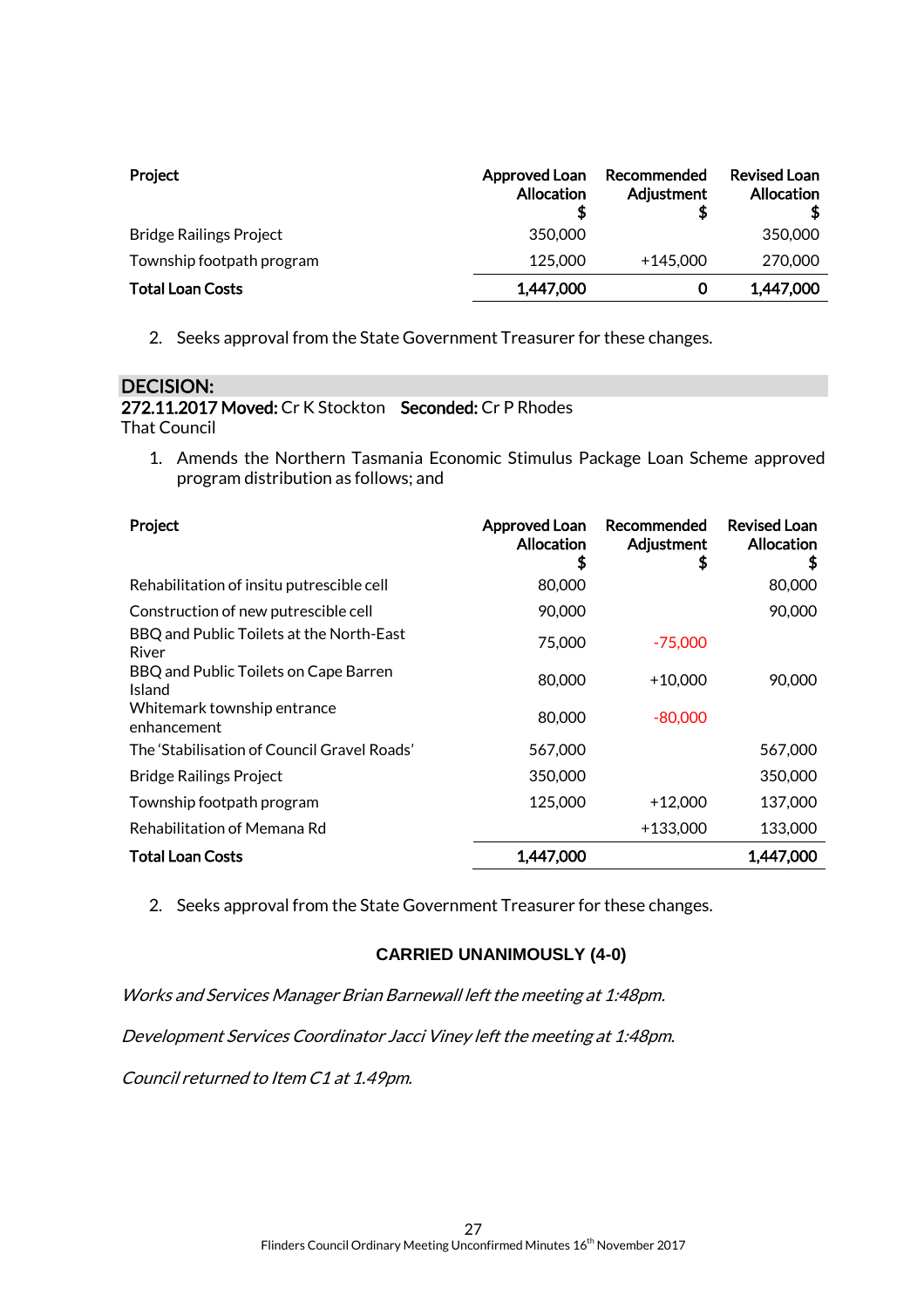## C. COMMUNITY DEVELOPMENT

#### Item C1: Whitemark Community Gym Special Committee Membership

| <b>ACTION</b>            | <b>Decision</b>                               |
|--------------------------|-----------------------------------------------|
| <b>PROPONENT</b>         | Council Officer                               |
| <b>OFFICER</b>           | Claire Nicholl, Community Development Officer |
| <b>FILE REFERENCE</b>    | CDV/0702                                      |
| <b>ASSOCIATED PAPERS</b> | Nil                                           |

#### INTRODUCTION:

To assist in the ongoing management of the Whitemark Community Gym, Council has decided that a Special Committee is to be established. Terms of Reference for the Whitemark Community Gym Committee have been developed and adopted by Council. Council also authorised the General Manager to seek nominations for the Committee Members.

Nominations have been received and the purpose of this agenda item is for Council to approve the membership of the Whitemark Community Gym Special Committee.

#### PREVIOUS COUNCIL CONSIDERATION:

| <b>Council Workshop</b> | $6th$ July 2017                 |
|-------------------------|---------------------------------|
| <b>Council Workshop</b> | 3rd August 2017                 |
| 2017.08.2017            | 17 <sup>th</sup> August 2017    |
| 230.09.2017             | 21 <sup>st</sup> September 2017 |
| 255.10.2017             | 12 <sup>th</sup> October 2017   |

#### OFFICER'S REPORT:

The call for expressions of interest for membership of the Whitemark Gym Special Committee closed Friday  $27<sup>th</sup>$  October 2017. The following nominations were received:

- Cr Cobham
- Anne Campbell
- Annie Revie
- Rachel Summers
- Vicki Warden

The Terms of Reference for this committee state that there shall be one elected member of Council and a minimum of four and a maximum of six residents from the Community on the committee. As such there are sufficient nominations for the Whitemark Community Gym Special Committee to be established.

The Terms of Reference for this committee also include Council's Physical Health Worker, currently David Heap, as a member of the committee.

#### STATUTORY REQUIREMENT:

Local Government Act 1993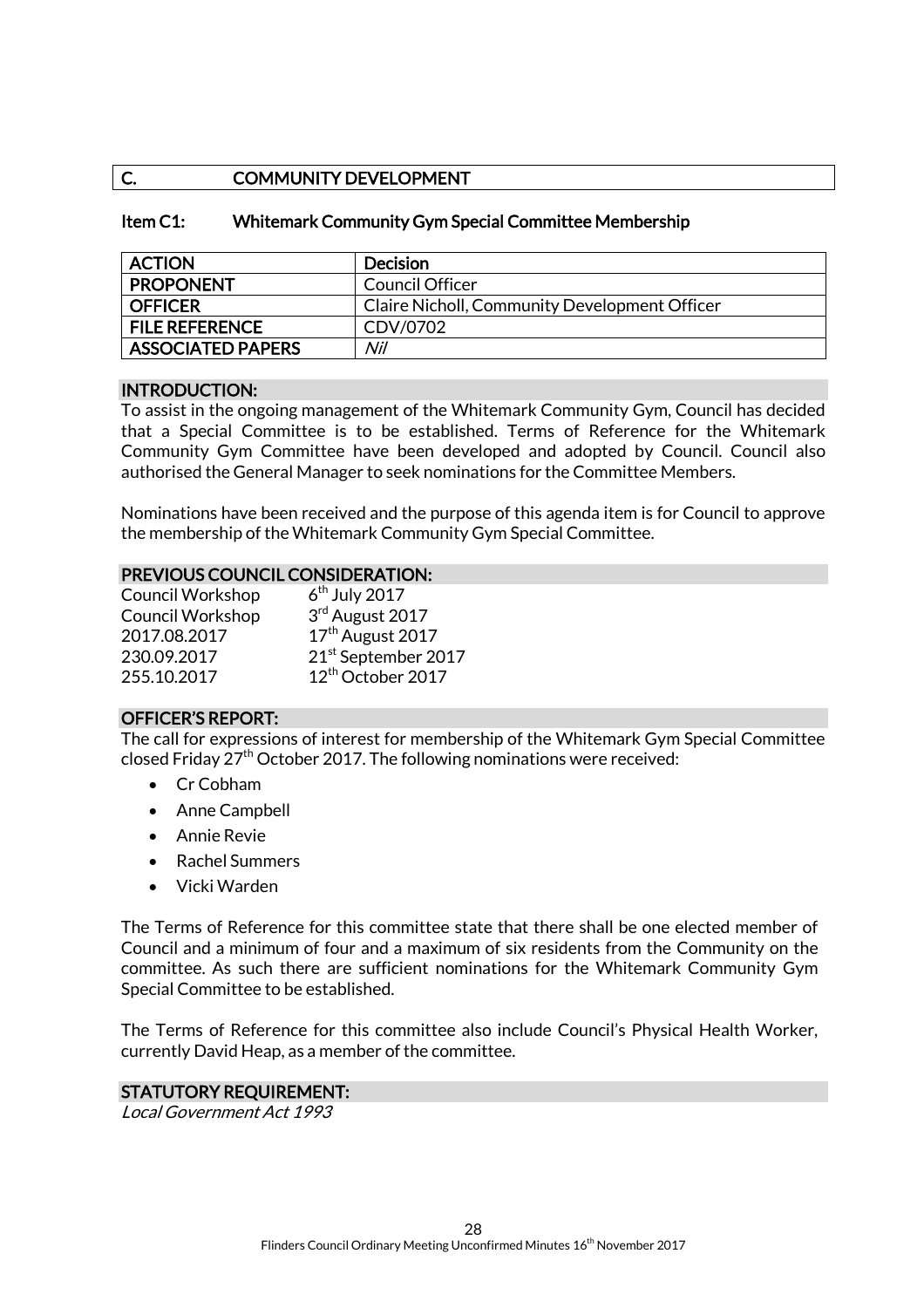## POLICY/STRATEGIC IMPLICATIONS:

- 5.0 Livability Protect, improve and promote the safety, creativity, health and wellbeing of the Islands' communities.
	- 5.1 Improve the health and wellbeing of the Island communities through leadership and coordination.
		- 5.1.2 Rural Primary Health Service program funding is administered for delivery of health services to the community.
			- 5.1.2.1 Facilitate and deliver the Rural Primary Health Service Program.

## BUDGET AND FINANCIAL IMPLICATIONS:

Nil

#### RISK/LIABILITY:

Nil

#### VOTING REQUIREMENTS:

Simple Majority

#### OFFICER'S RECOMMENDATION:

That Council approves the following membership of the Whitemark Community Gym Special Committee in accordance with the adopted Terms of Reference:

- Cr Cobham (Elected Member)
- David Heap (Physical Health Worker)
- Anne Campbell
- Annie Revie
- Rachel Summers
- Vicki Warden

#### DECISION:

#### 273.11.2017 Moved: Cr K Stockton Seconded: Deputy Mayor M Cobham

That Council approves the following membership of the Whitemark Community Gym Special Committee in accordance with the adopted Terms of Reference:

- Cr Cobham (Elected Member)
- David Heap (Physical Health Worker)
- Anne Campbell
- Annie Revie
- Rachel Summers
- Vicki Warden

## CARRIED (3-1)

For: Mayor Carol Cox, Deputy Mayor Marc Cobham and Cr Ken Stockton. Against: P Rhodes (abstained)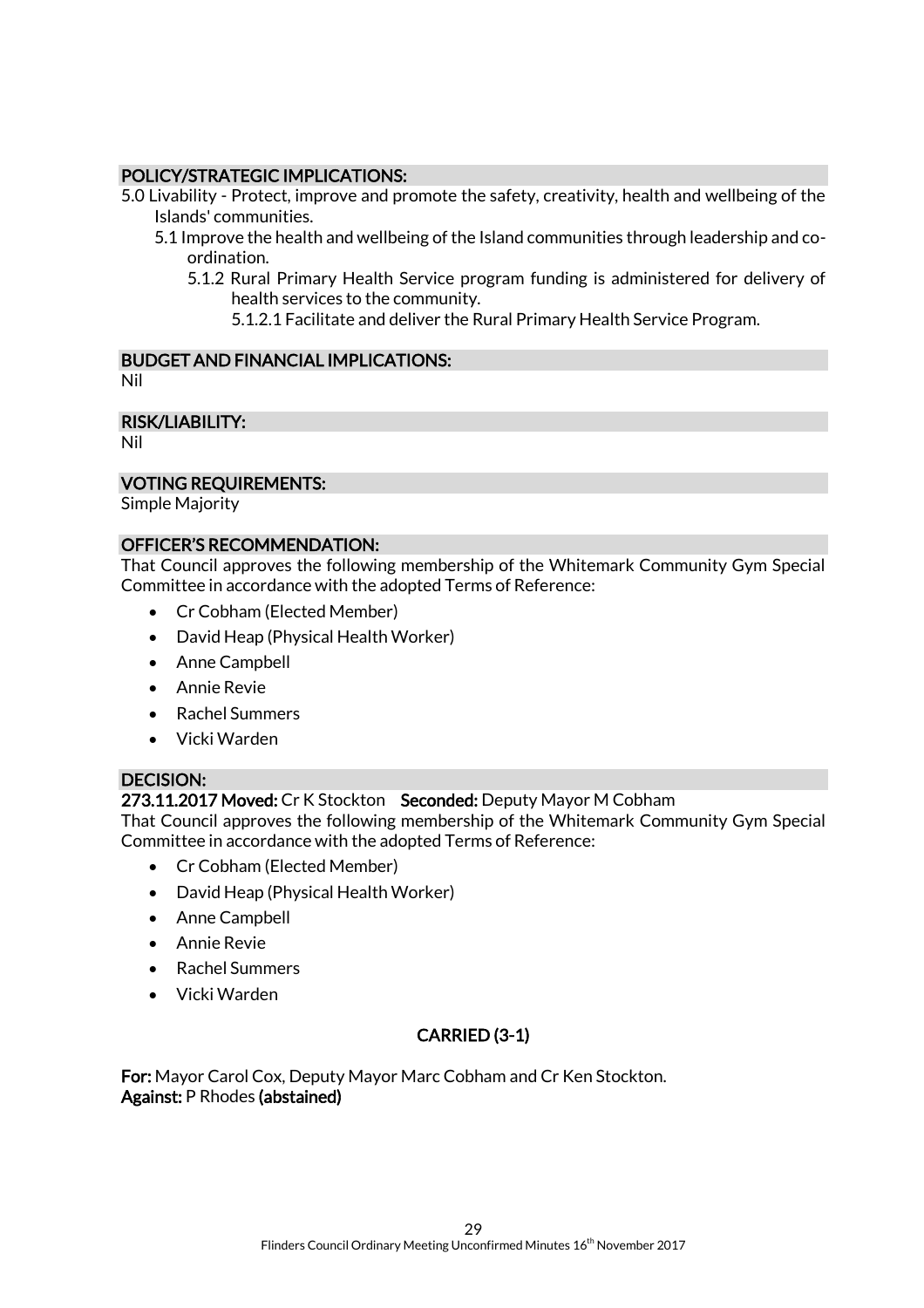## D. NOTION OF MOTION

#### Item D1: Furneaux Group Shipping Special Committee Terms of Reference

| <b>ACTION</b>            | <b>Decision</b>                                  |
|--------------------------|--------------------------------------------------|
| <b>PROPONENT</b>         | Mayor Carol Cox (Furneaux Group Shipping Special |
|                          | Committee Chair)                                 |
| <b>OFFICER</b>           | Bill Boehm, General Manager                      |
| <b>FILE REFERENCE</b>    | COM/0403                                         |
| <b>ASSOCIATED PAPERS</b> | Nil                                              |

#### NOTICE OF MOTION:

That the following changes be made to the Furneaux Group Shipping Special Committee Terms of Reference:

- The quorum be changed to 5 members including non-voting members;
- The Tasmanian Framers and Graziers' Association representative be changed to Farmer representative; and
- That one Flinders Island Tourism and Business Inc. representative be added to the Committee.

#### PREVIOUS COUNCIL CONSIDERATION:

20<sup>th</sup> October 2016 252.10.16

#### OFFICER'S REPORT:

At the  $7<sup>th</sup>$  November 2017 meeting of the Furneaux Group Shipping Special Committee, the following recommendation to Council was passed in response to continuing difficulties experienced in achieving a quorum and the inactivity of the Tasmanian Framers and Graziers' Association (TFGA) on the Island.

#### "Moved: J Phillips Seconded: D Madden

That a recommendation be taken to Council to make the following changes to the Terms of Reference:

- The quorum be changed to 5 members including non-voting members; and
- The TFGA representative be changed to Farmer representative.
- That provision for a representative from FITBI be added to the membership.

#### CARRIED"

The purpose of the committee is "… to provide recommendations to Flinders Council on shipping matters, including port and associated infrastructure where it relates to shipping."

The efficient, reliable and economic movement of sea freight is extremely important to the social and economic wellbeing of the Island and it is in Council's interest to be informed and to assist the flow of information between users and providers.

The current membership as listed in the Terms of Reference is:

## "3.0 MEMBERSHIP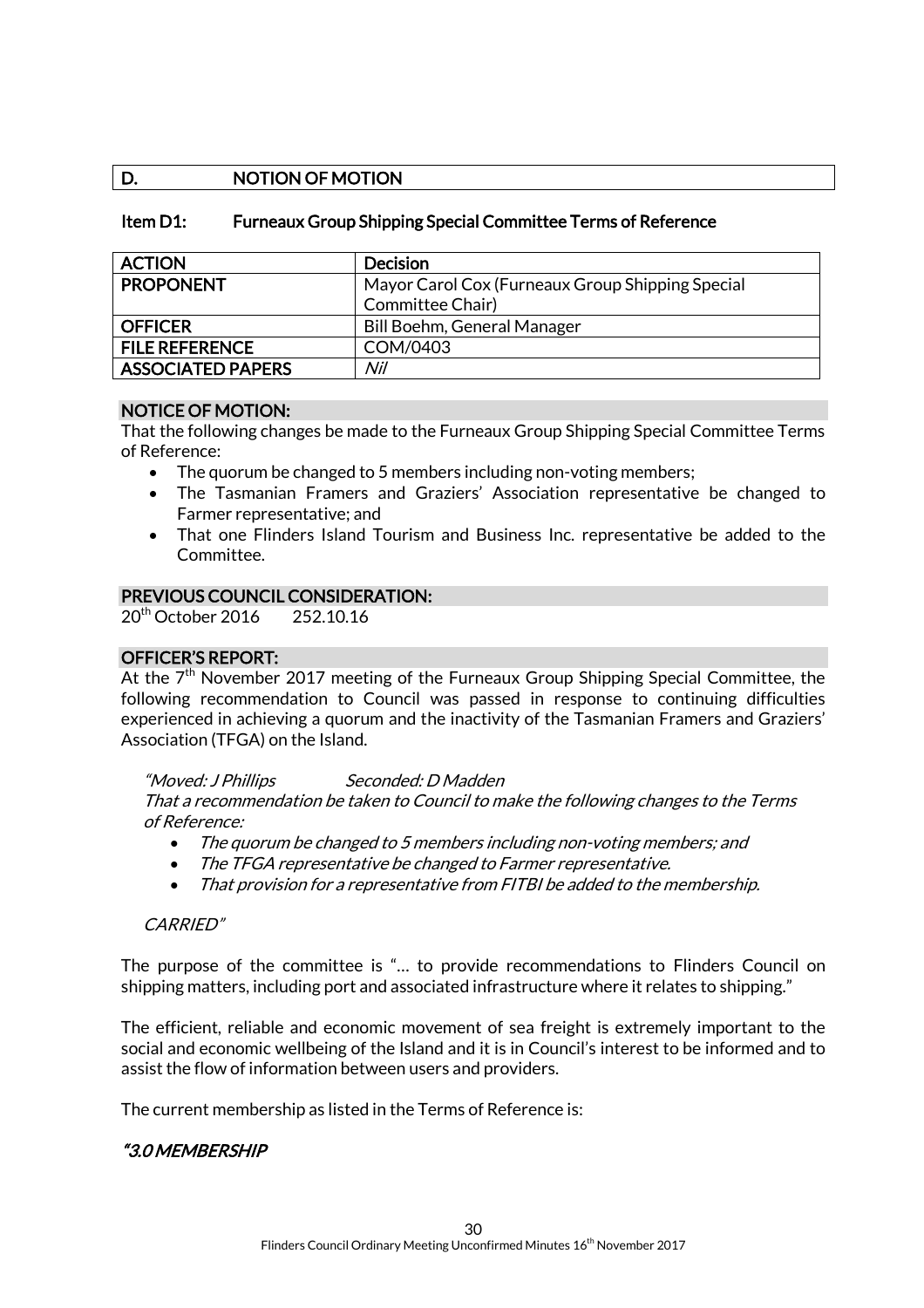Membership of the Furneaux Group Shipping Special Committee shall be:

- The Mayor as Chairperson(non-voting)
- Councillors (2) (excluding the Chairperson)
- General Manager Flinders Council (non-voting)
- Cape Barren Island (1)
- Tasmanian Farmers and Graziers' Association Flinders Branch (1)
- TasPorts (1)
- Department of State Growth (DoSG) (1 non-voting)
- Transport sector (road on Flinders Island) (1)
- Commerce/business sector (1)
- Agriculture/Livestock sector (1)
- Shipping company(s) (1 each)

Members representing the various sectors shall be appointed by Flinders Council from nominations received. Nominees with experience in the sector they wish to represent shall be preferred. Flinders Council may select a representative of any other sector who it determines may make a contribution to the Furneaux Group Shipping Special Committee.

Those members representing non-council entities shall be selected by the entity they represent (Cape Barren Island, Tasmanian Farmers and Graziers' Association, TasPorts, Department of State Growth)."

Changes occur over time and it is now considered pertinent that the farmers be represented by a person with experience in that area who nominates to be on the committee rather than the TFGA representative as the TFGA does not have a major presence in the island arena.

The provision for a Flinders Island Tourism and Business Inc. (FITBI) representative on the committee also reflects change over time and that FITBI now also includes business representation and is not just focused on the economics and activities of tourism.

#### STATUTORY REQUIREMENT:

Nil

#### POLICY/STRATEGIC IMPLICATIONS:

- 3. Access and Connectivity Work with service providers and other relevant stakeholder to improve security, reliability and cost effectiveness.
	- 3.1 Maintain or better the standard of sea access to the Islands.
		- 3.1.1 Advocacy for improved port and freight operations.
			- 3.1.1.1 Furneaux Group Shipping Special Committee of Council advocates on behalf of the Community.

## BUDGET AND FINANCIAL IMPLICATIONS:

Nil

#### RISK/LIABILITY:

Nil

#### VOTING REQUIREMENTS:

Simple Majority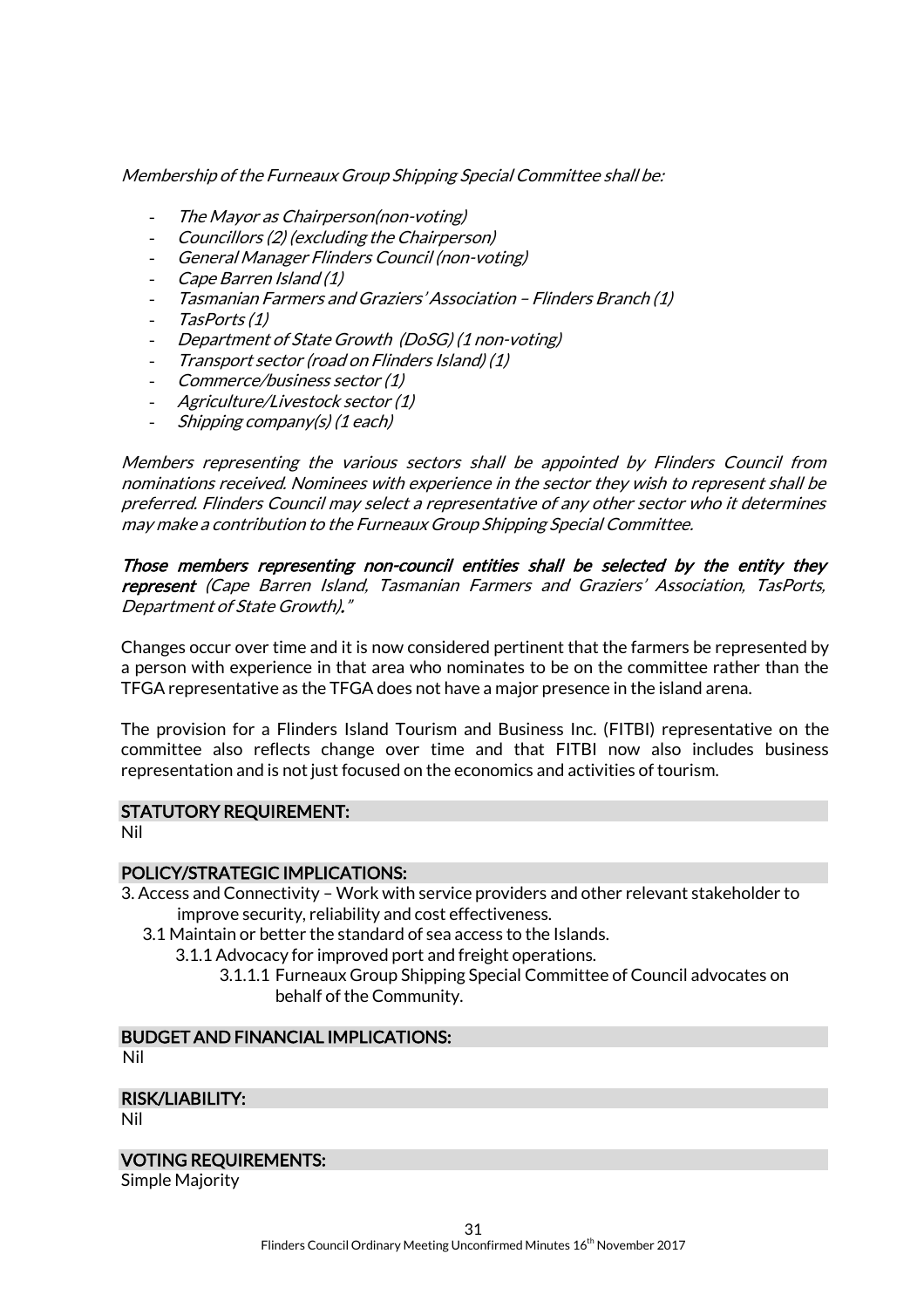## OFFICER'S RECOMMENDATION:

That the following changes be made to the Furneaux Group Shipping Special Committee Terms of Reference:

- The quorum be changed to 5 members including non-voting members;
- The Tasmanian Framers and Graziers' Association representative be changed to Farmer representative; and
- That one Flinders Island Tourism and Business Inc. representative be added to the Committee.

#### DECISION:

#### 274.11.2017 Moved: Deputy Mayor M Cobham Seconded: Cr P Rhodes

That the following changes be made to the Furneaux Group Shipping Special Committee Terms of Reference:

- The quorum be changed to 5 members including non-voting members;
- The Tasmanian Framers and Graziers' Association representative be changed to Farmer representative; and
- That one Flinders Island Tourism and Business Inc. representative be added to the Committee.

## CARRIED UNANIMOUSLY (4-0)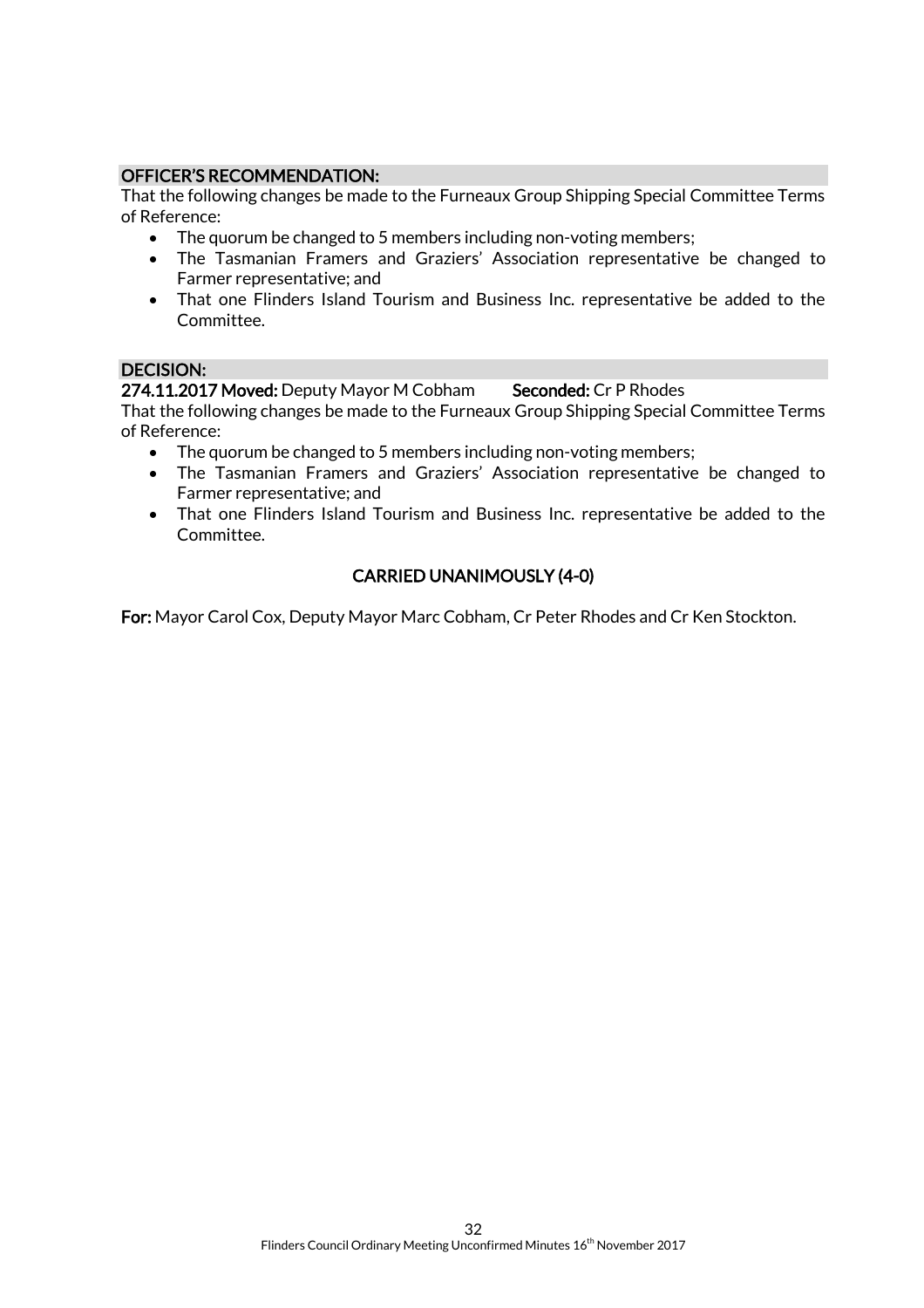## E1. GOVERNANCE

#### Item E1: Furneaux Islands Community Shed Update

| <b>ACTION</b>            | <b>Decision</b>                              |
|--------------------------|----------------------------------------------|
| <b>PROPONENT</b>         | <b>Council Officer</b>                       |
| <b>OFFICER</b>           | <b>Bill Boehm, General Manager</b>           |
| <b>FILE REFERENCE</b>    | CDV/1706                                     |
| <b>ASSOCIATED PAPERS</b> | Annexure 11: Furneaux Islands Community Shed |
|                          | Presentation 25 October 2017                 |

#### INTRODUCTION:

At the October Council Workshop, representatives of the Furneaux Islands Community Shed outlined the current operation of the organisation, their strategic aims and desires to expand into the future, and sought Council's feedback and support.

This report provides a formal update.

#### PREVIOUS COUNCIL CONSIDERATION:

#### OFFICER'S REPORT:

The objectives of the Furneaux Islands Community Shed (Community Shed) are to advance the health and well-being of members by providing a safe and happy environment where skilled and unskilled people can, in the company of other people:

- Pursue hobbies, pastimes and interests;
- Learn new skills, practice and pass on old skills;
- Learn about their own and other people's health and well-being;
- By their efforts, contribute to their families, their friends, the Shed and their community; and
- Mentor younger people.

The Community Shed is a not-for-profit association, unique in that it offers membership to both men and women. This has been a good initiative with many women going to the shed to attend wood working workshops and to build/make things like serving boards, kitchen island benches and tables.

The Community Shed has come a long way from small beginnings with a partnership with the school for use of the workshop at the rear of the school two days a week (Wednesdays and Saturdays) and occasionally on Sundays for workshops. However, the lack of a hygienic kitchen facility, some equipment becoming outdated, lack of a quiet space, the limiting size of the facility, divergent needs of the school and growth in membership and activities, have all led to the need for a long-term strategy to secure alternative, permanent accommodation.

For the overall benefit of the Community Shed, the Committee determined that a location in Whitemark would be preferable. As a result, a number of Whitemark locations, including the Showgrounds, were considered but rejected as not long-term solutions. Investigations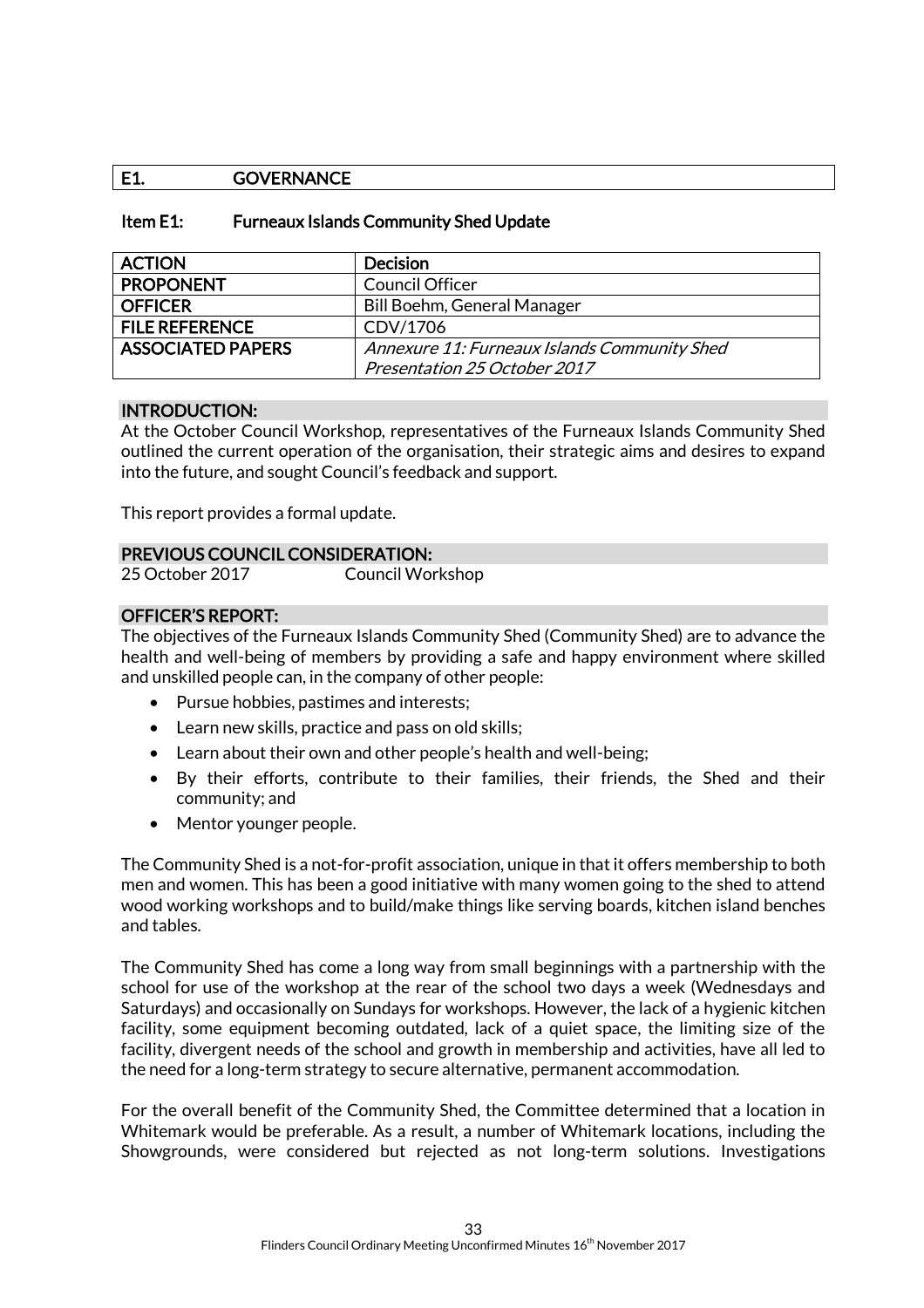determined that suitable locations in Whitemark were limited and through discussions with Council staff, two options were identified.

#### Option 1 Council Works Depot

The area identified is located just inside the main gate to the right, behind existing trees adjacent to Patrick Street. The area is large enough with good access and screening. Some synergies with Council's Works Depot would be required as a new building would curtail growth and a minor relocation of access for the Council Works Depot and concrete mixing area would be required. A good site but not ideal. The Community Shed has worked out a budget figure for the cost of a new building along with amenities required and fit-out.

#### Option 2 Hydro Tasmania Building

The Hydro Tasmania site that has two separate entrances from two streets (Lagoon Rd and Robert St) contains a number of buildings. The buildings that front Robert Street are considered ideal for use by the Community Shed and only a portion of the site would be required. The large shed with an entrance off Lagoon Street would/could be used by others. This is the preferred option and some preliminary discussions with Hydro have been undertaken as they have indicated that they will relocate their operation to their main facility on Thule Road in around 18 months or so.

The buildings in question offer the Community Shed a place to call home which would consist of a:

- Quiet room for meeting;
- Quiet room for working on non-machine-driven tools;
- Kitchen and eating area; and
- Workshop to work and to house equipment.

The preferred Hydro Option offers the best available alternative that will allow for a relatively easy transition and best long-term option available. The location has a number of advantages including the following:

- Excellent location close to the township centre with adequate parking available affording good access to the community;
- Provides for the potential for more than one community use;
- Appropriate zoning and compatibility land use wise as activity would be modest;
- Balance of the land available for commercial type uses; and
- Would likely receive broad community support.

The Community Shed members have also considered partnering with other community groups. The Island News is interested in utilising some of the quiet space and therefore they too would have a permanent home. The Lapidary Club may also be involved leading to the facility becoming a community hub/centre.

At this stage, there is no financial request before Council however the Community Shed has requested Council's support for the relocation of their facility to the Hydro Tasmania building at Robert Street Whitemark.

#### STATUTORY REQUIREMENT:

Nil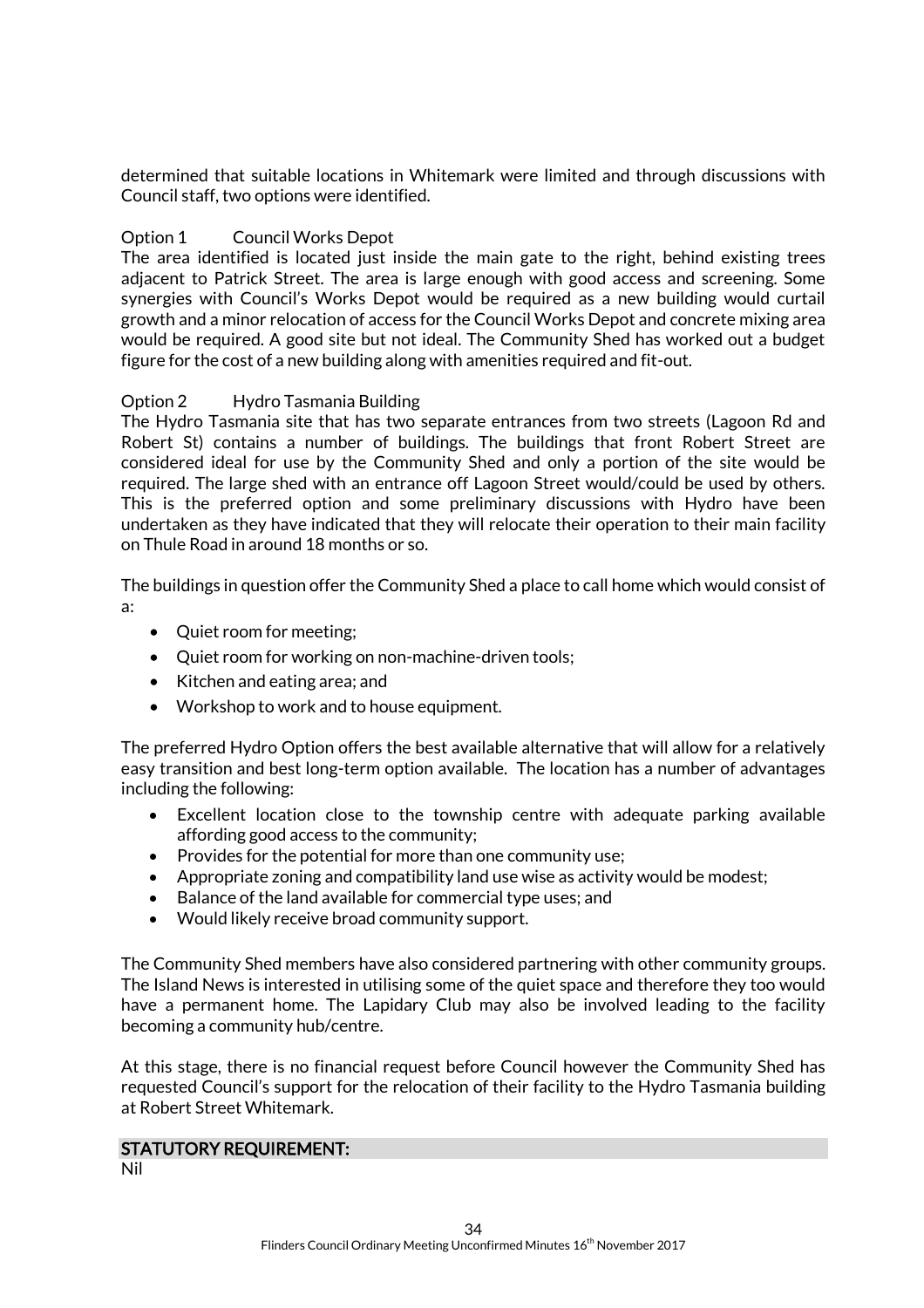#### POLICY/STRATEGIC IMPLICATIONS:

- 5. Liveability Protect, improve and promote the safety, creativity, health and wellbeing of the Islands' communities.
	- 5.2 Support cultural activities that foster social engagement and emotional wellbeing and provide opportunities for creative expression.

#### BUDGET AND FINANCIAL IMPLICATIONS:

Nil. At this stage, there is no request from the Community Shed for any financial assistance.

#### RISK/LIABILITY:

There is significant reputational risk to Council if the Community Shed is not supported or encouraged.

#### VOTING REQUIREMENTS:

Simple Majority

#### OFFICER'S RECOMMENDATION:

That the Council:

- 1. Receives and notes the Furneaux Islands Community Shed Presentation to Council on 25 October 2017 (Annexure 9) and the Officer's Report;
- 2. Supports in principle the Furneaux Islands Community Shed's desires to relocate their operation into Whitemark; and
- 3. Assists and supports the Furneaux Islands Community Shed in their preferred option to relocate into the Hydro Tasmania building at Robert Street Whitemark.

#### DECISION:

275.11.2017 Moved: Deputy Mayor M Cobham Seconded: Cr K Stockton That the Council:

- 1. Receives and notes the Furneaux Islands Community Shed Presentation to Council on 25 October 2017 (Annexure 9) and the Officer's Report;
- 2. Supports in principle the Furneaux Islands Community Shed's desires to relocate their operation into Whitemark; and
- 3. Provides non-financial assistance and supports the Furneaux Islands Community Shed in their preferred option to relocate into the Hydro Tasmania building at Robert Street Whitemark.

#### CARRIED UNANIMOUSLY (4-0)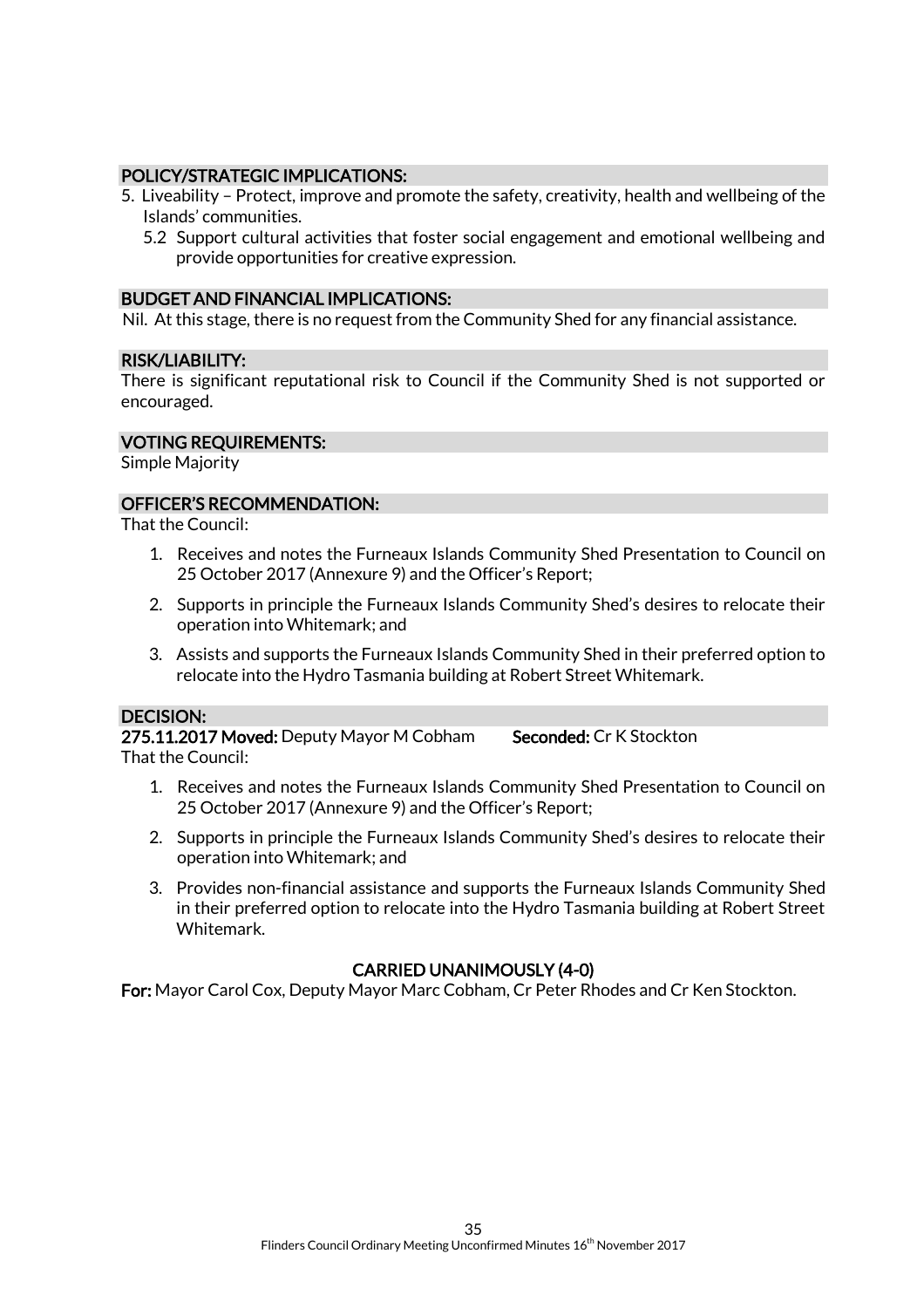#### Item E4: Changes to the Local Government Act

| <b>ACTION</b>            | <b>Decision</b>                             |
|--------------------------|---------------------------------------------|
| <b>PROPONENT</b>         | Council Officer                             |
| <b>OFFICER</b>           | Bill Boehm, General manager                 |
| <b>FILE REFERENCE</b>    | LEG/0600                                    |
| <b>ASSOCIATED PAPERS</b> | Annexure 13: Stakeholder Consultation Paper |

#### INTRODUCTION:

The Local Government Division is seeking comment from Councils on the proposed changes to the Local Government Act as detailed in the Local Government Amendment (Targeted Review) Bill 2017.

The Local Government Association of Tasmania (LGAT) is coordinating a sectoral response to these changes and has requested comments from Councils before 11<sup>th</sup> December 2017.

This report outlines these changes and provides a mechanism for Council's formal consideration of the proposed changes.

#### PREVIOUS COUNCIL CONSIDERATION:

Nil

#### OFFICER'S REPORT:

On the 19<sup>th</sup> of October the Legislative Council approved the third reading of the Local Government Amendment (Targeted Review) Bill 2017 and it is expected to receive Royal Asset shortly. This Bill amends the *Local Government Act* across a range of areas as highlighted in the targeted review.

The changes include the introduction of a gifts and donations register, an increase to the electoral advertising limit and amending the Declaration of Office. The Local Government Division is seeking comment from the sector on each of these three areas.

Annexure 13 is a stakeholder consultation paper, prepared by the Local Government Division, which summarises the key issues and possible changes to the Regulations. The key changes are as follows:

- 1. Gifts and benefits please refer directly to the table in the Annexure;
- 2. Electoral advertising limit an increase from \$5,000 to \$6,500 for a councillor candidate and \$8,000 to \$10,500 for councillor and mayor or deputy mayor candidate. Future increases would be at CPI; and
- 3. Amendment of the Declaration of Office to include the following after (b):

(c) engage in ongoing professional development,; and (d) abide by the principles of good governance.

LGAT has requested Councils provide their response to these changes before 11<sup>th</sup> December 2017.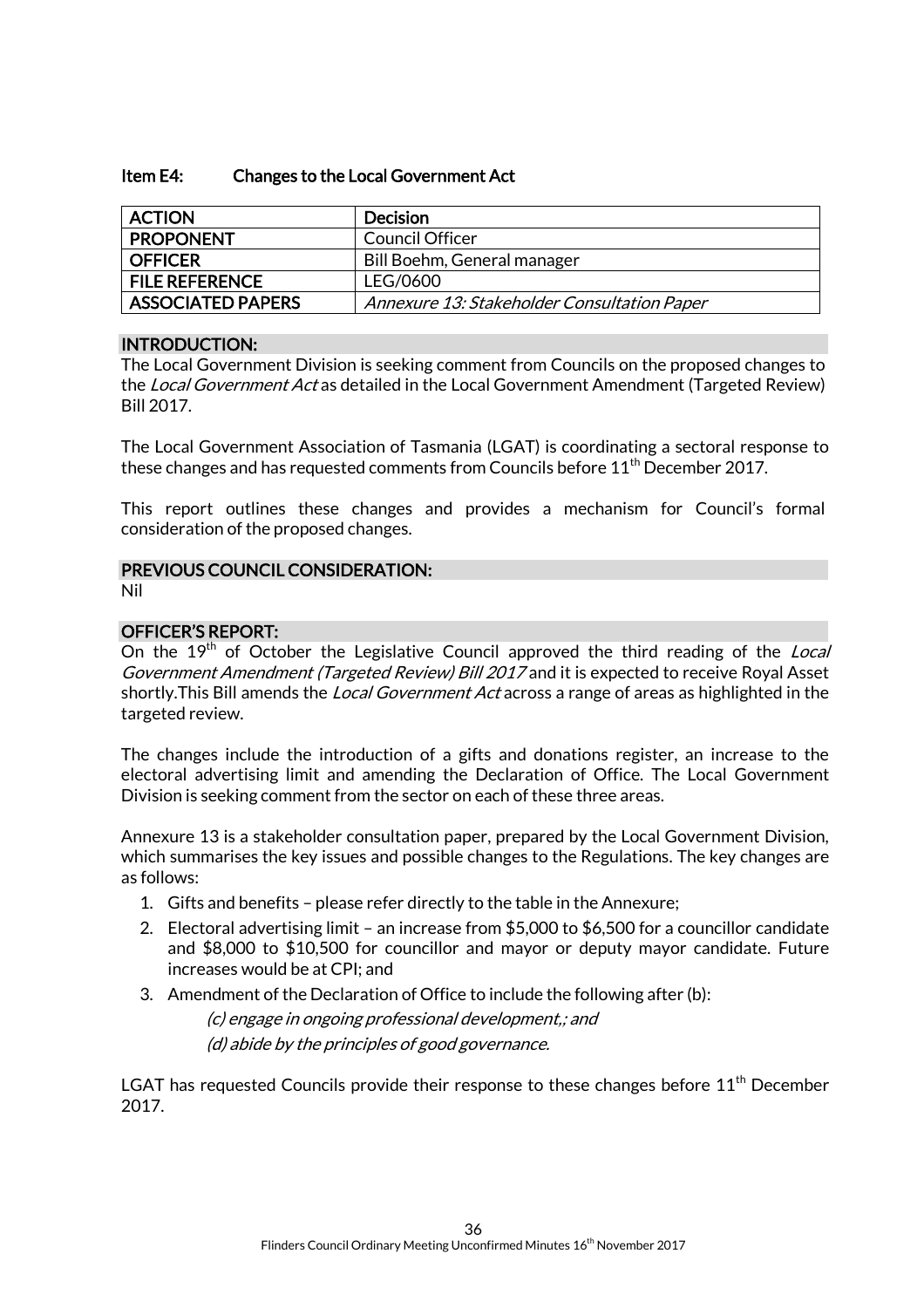## STATUTORY REQUIREMENT:

Local Government Act1993 Local Government Amendment (Targeted Review) Bill 2017 Local Government (General) Regulations 2015

#### POLICY/STRATEGIC IMPLICATIONS:

4. Strategic, Efficient and Effective Organisation 4.3 Ensure Council meets its statutory obligations and manages corporate and community risk.

#### BUDGET AND FINANCIAL IMPLICATIONS:

Nil

#### RISK/LIABILITY:

Low

#### VOTING REQUIREMENTS:

Simple Majority

#### OFFICER'S RECOMMENDATION:

That Council suspends the provisions of Regulation 22 in accordance with Regulation 22 (9) of the Local Government (Meeting Procedures) Regulations 2015 to discuss this item.

#### DECISION:

#### 276.11.2017 Moved: Cr P Rhodes Seconded: Cr K Stockton

That Council suspends the provisions of Regulation 22 in accordance with Regulation 22 (9) of the Local Government (Meeting Procedures) Regulations 2015 to discuss this item.

## CARRIED UNANIMOUSLY (4-0)

For: Mayor Carol Cox, Deputy Mayor Marc Cobham, Cr Peter Rhodes and Cr Ken Stockton.

Mayor Carol Cox called for a 5minute break at 1.57pm Mayor Carol Cox resumed the meeting at 2.02pm

277.11.2017 Moved: Deputy Mayor M Cobham Seconded: Cr P Rhodes That Council will respond to LGAT noting the changes and supports the recording of gifts over \$50.

## CARRIED UNANIMOUSLY (4-0)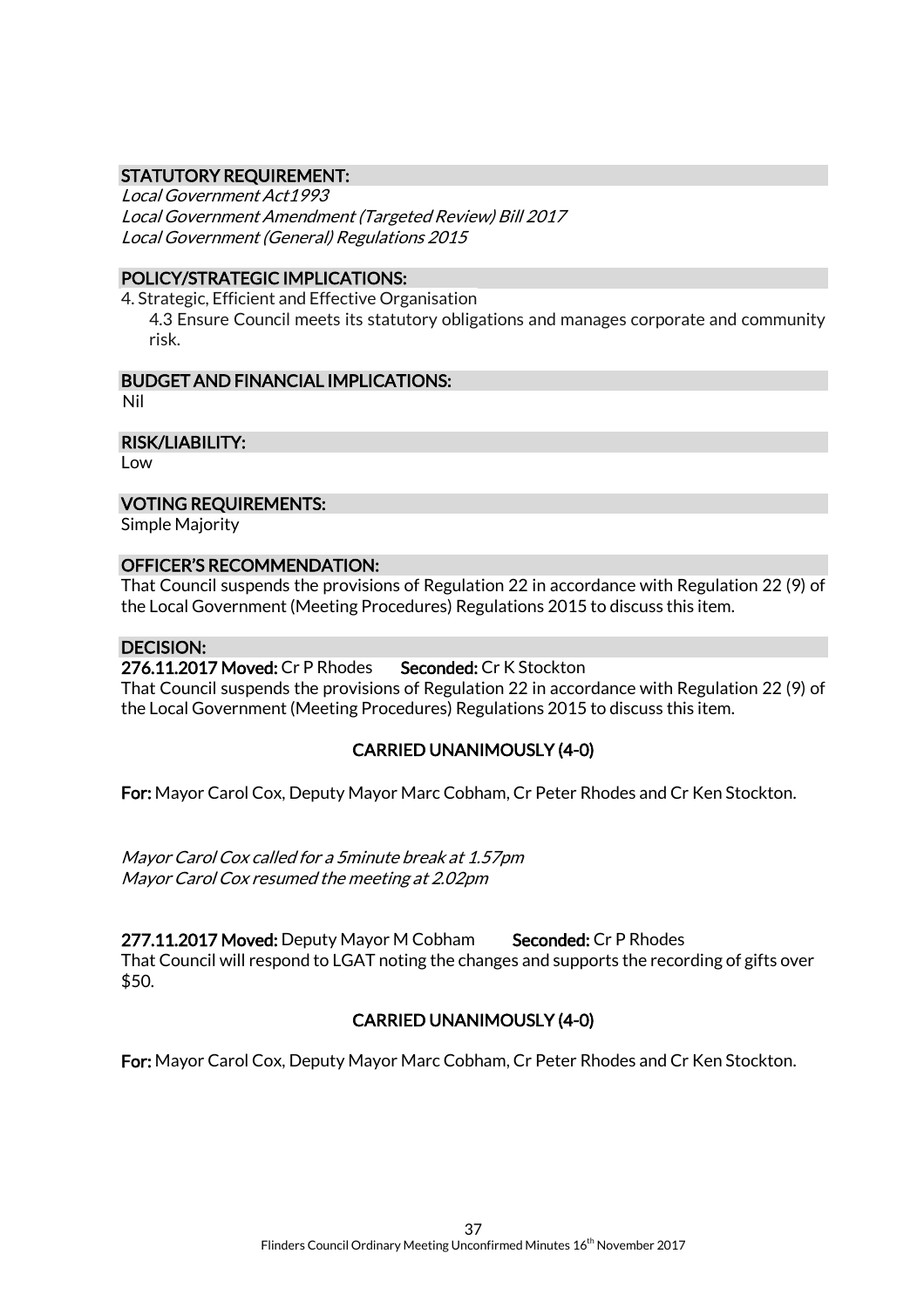#### Item E5: Quarterly Financial Report for July to September 2017

| <b>ACTION</b>            | <b>Information</b>                               |
|--------------------------|--------------------------------------------------|
| <b>PROPONENT</b>         | Council Officer                                  |
| <b>OFFICER</b>           | Bill Boehm, General Manager                      |
| <b>FILE REFERENCE</b>    | <b>FIN/0100</b>                                  |
| <b>ASSOCIATED PAPERS</b> | Annexure 14: Financials - July to September 2017 |

#### INTRODUCTION:

Presented to Council is the first Quarterly Financial Report for the period commencing 1<sup>st</sup> July 2017 and ending 30<sup>th</sup> September 2017.

#### PREVIOUS COUNCIL CONSIDERATION:

Council considers the Quarterly Financial Report on a quarterly basis.

#### OFFICER'S REPORT:

The report structure provides a summary of income and expenditure for the third quarter across all departmental divisions as individual finance reports. The Statement of Comprehensive Income includes actuals from the previous financial year, for comparison against current actuals, as well as the 2017/18 Annual Budget.

The Capital Works Report highlights each project and the expenditure incurred to date as well as projects carried forward as Works in Progress arising from the previous financial year.

#### STATUTORY REQUIREMENT:

Local Government Act 1993

#### POLICY/STRATEGIC IMPLICATIONS:

4.0 Strategic, Efficient and Effective Organisation - Responding to risks and opportunities. 4.3 Ensure Council meets its statutory obligations and manages corporate and community risk.

#### BUDGET AND FINANCIAL IMPLICATIONS:

Annual Plan – all areas

#### RISK/LIABILITY:

No foreseen risks or legal obligations identified as a result of the financial report.

#### VOTING REQUIREMENTS:

Simple Majority

#### OFFICER'S RECOMMENDATION:

That the Quarterly Financial Report for the period commencing  $1^{\rm st}$  July 2017 and ending 30 $^{\rm th}$ September 2017 be received and accepted.

#### DECISION:

#### 278.11.2017 Moved: Cr P Rhodes Seconded: Cr K Stockton

That the Quarterly Financial Report for the period commencing  $1<sup>st</sup>$  July 2017 and ending 30<sup>th</sup> September 2017 be received and accepted.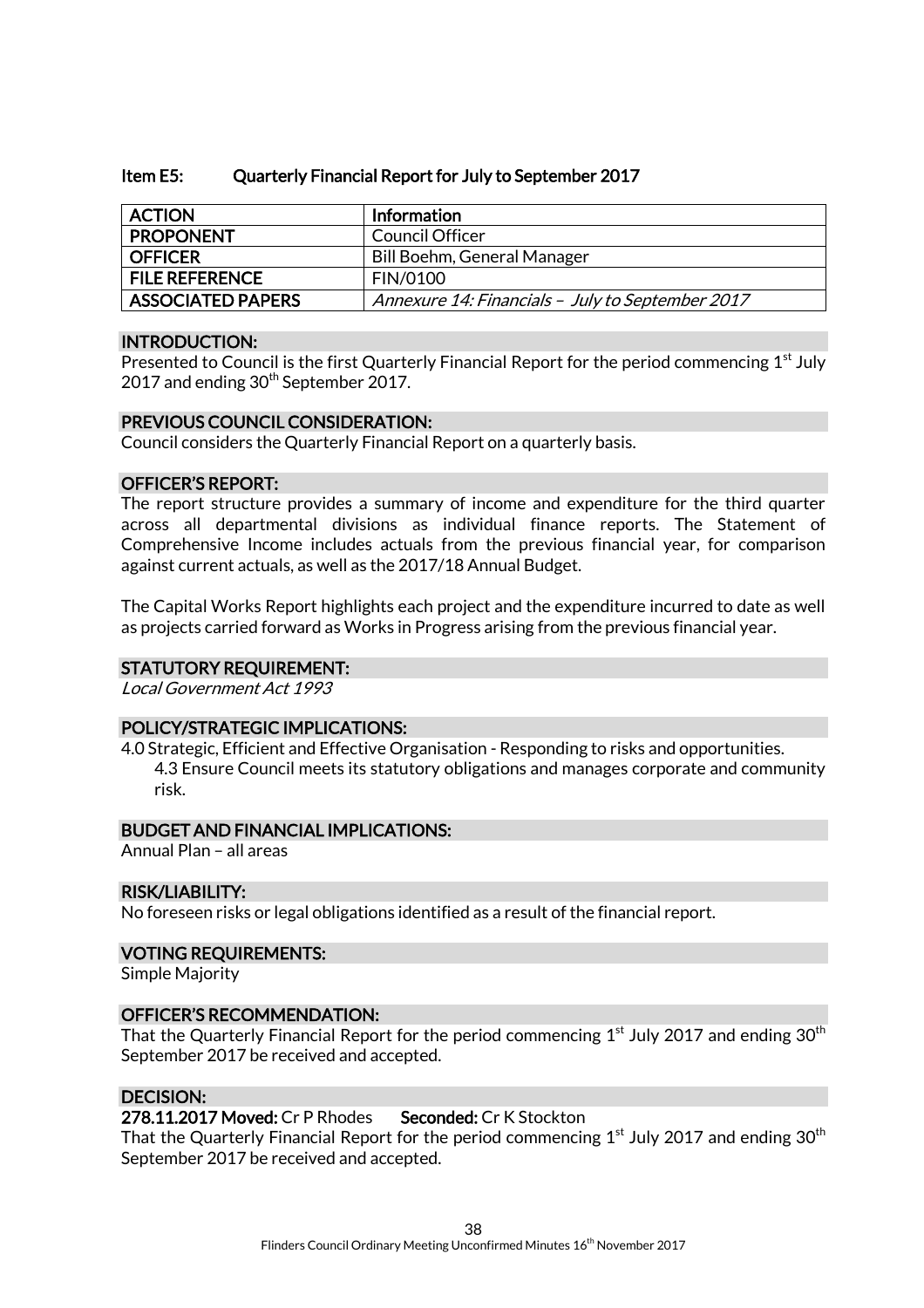## CARRIED UNANIMOUSLY (4-0)

For: Mayor Carol Cox, Deputy Mayor Marc Cobham, Cr Peter Rhodes and Cr Ken Stockton.

Questions were tabled for clarification after the meeting.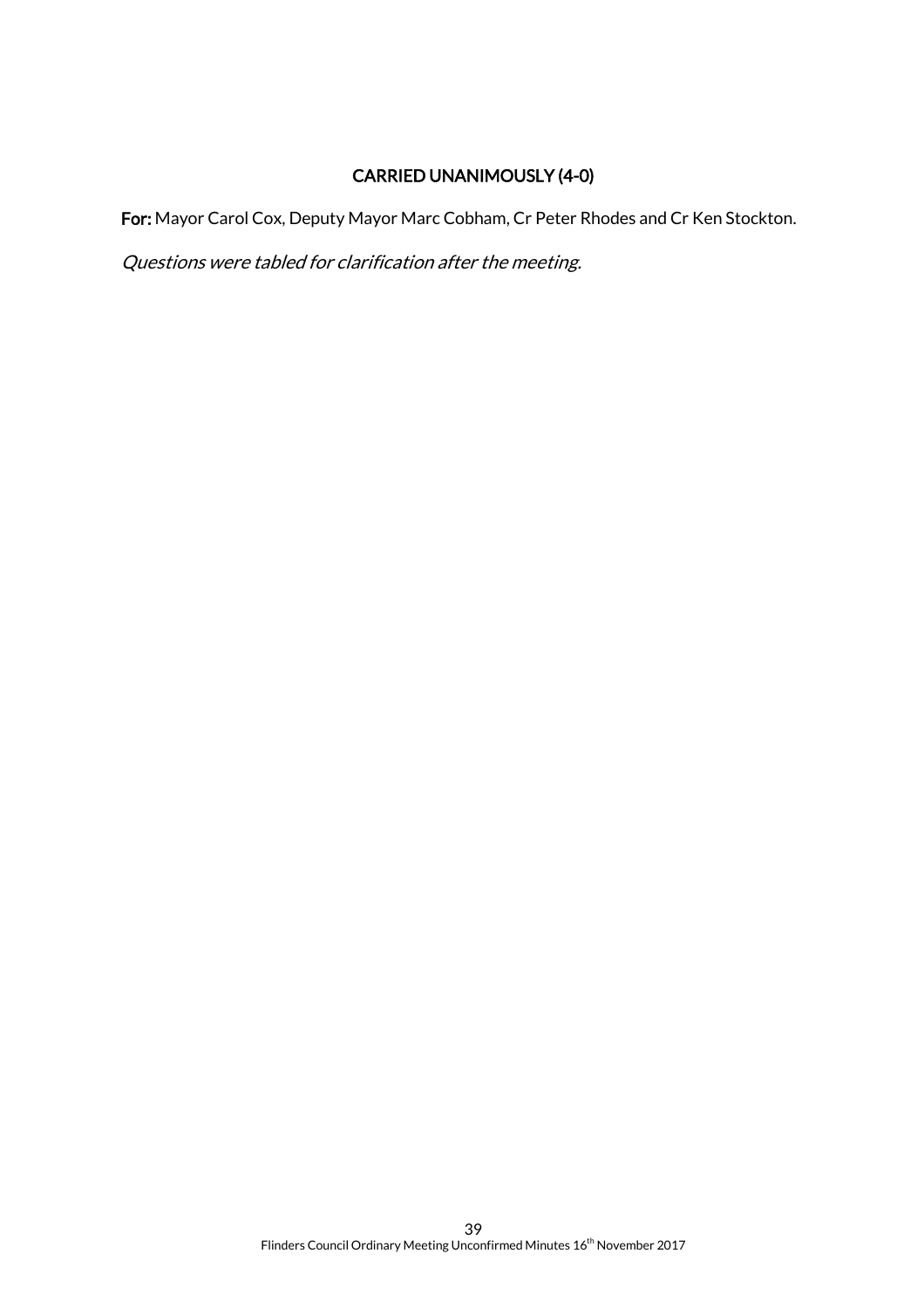#### Item E6: Ordinary Council Meetings - Times and Dates 2018

| <b>ACTION</b>            | Decision                    |
|--------------------------|-----------------------------|
| <b>PROPONENT</b>         | Council Officer             |
| <b>OFFICER</b>           | Bill Boehm, General Manager |
| <b>FILE REFERENCE</b>    | COU/0203                    |
| <b>ASSOCIATED PAPERS</b> | Nil                         |

#### INTRODUCTION:

In previous years, Council has, at its November or December meeting, set the dates and times for the next year's meetings. For some time now the meetings have been held on the third Thursday of each month commencing at 1.00 pm, although adjustments have been made at times to accommodate local functions and/or commitments of the Mayor and General Manager.

#### PREVIOUS COUNCIL CONSIDERATION:

Annually

#### OFFICER'S REPORT:

A review of the forthcoming dates and potential conflicts with other events/meetings/commitments has been undertaken by management.

Functions associated with the Local Government Association of Tasmania have been factored in and dates changed to accommodate the Mayor and General Manager's attendance. As the Local Government elections occur in November 2018, no meeting dates are proposed for November or December 2018.

In past years the May Council Meeting has been held in Lady Barron however at the  $18<sup>th</sup>$  May 2017 Council Meeting the following Councillor's Question Without Notice was asked and Mayor's response received:

## "Question 2: Deputy Mayor Marc Cobham

Council has been holding one of its monthly meetings in Lady Barron for a number of years, with the aim of making the meeting more accessible for the local Lady Barron Community. Given that over that time the Community attendance has been negligible, is it time to review this annual undertaking, given the considerable logistical issues and staff resources required?

## Mayor's Response:

Yes this decision can be reviewed."

It is now time for Council to review this practice.

Given that there has in the past been negligible public attendance at the Lady Barron Meeting, that Council regularly consults with a range of stakeholders through Council's extensive Workshop Program, and the costs and logistics involved, it is questionable whether the Lady Barron meeting location should be continued.

Should this eventuate there is nothing to stop Council from conducting workshops in Lady Barron, or for that matter any other location if it so chooses.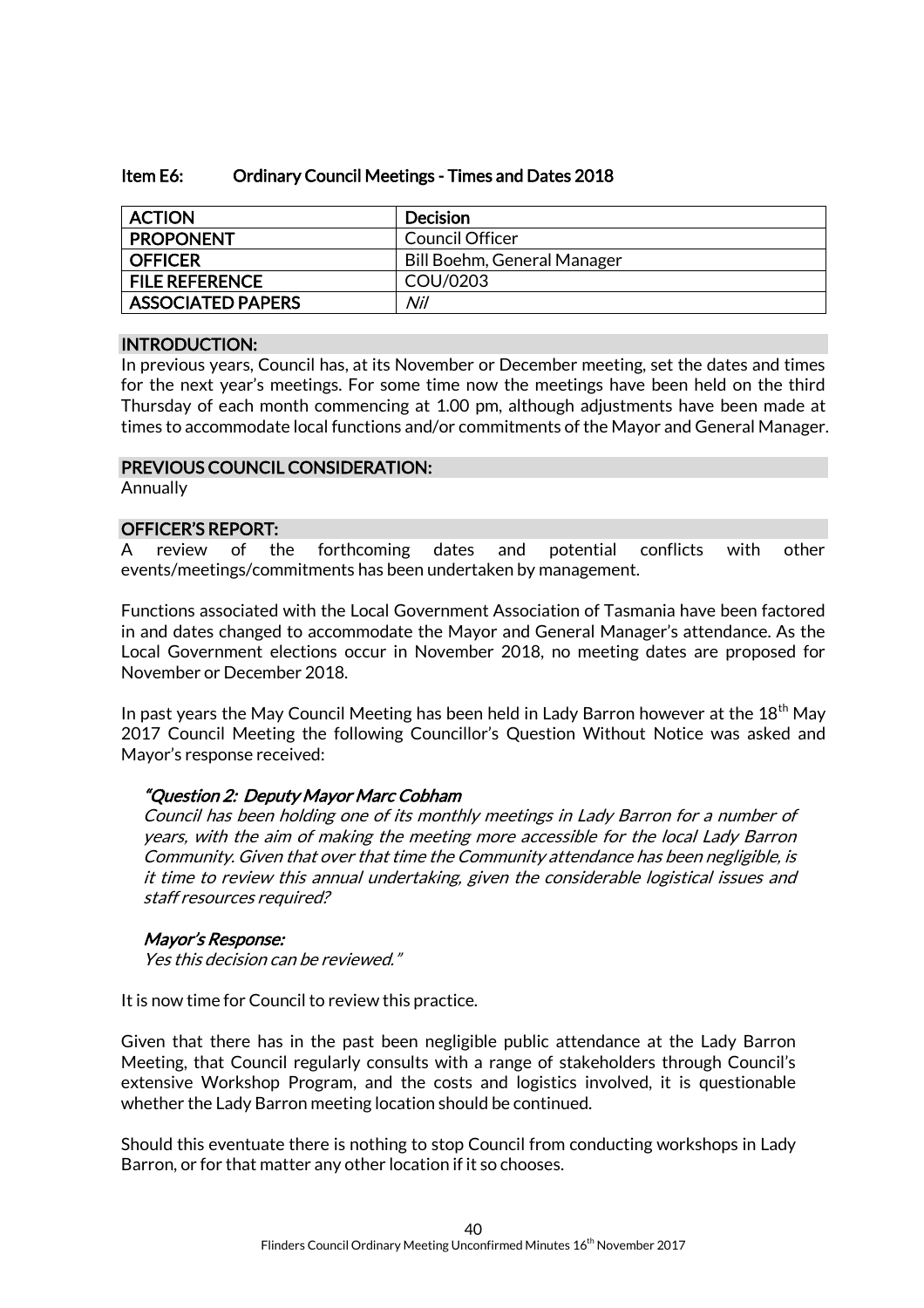## STATUTORY REQUIREMENT:

Local Government Act 1993 Local Government (Meeting Procedures) Regulations 2015

#### POLICY/STRATEGIC IMPLICATIONS:

4. Strategic, Efficient and Effective Organisation - Responding to risks and opportunities. 4.3 Ensure Council meets its statutory obligations and manages corporate and community risk.

#### BUDGET AND FINANCIAL IMPLICATIONS

Minimal

#### VOTING REQUIREMENTS

Simple Majority

#### OFFICER'S RECOMMENDATION:

- 1. That Council resolves to endorse the following Council Meeting schedule, with all meetings commencing at 1.00pm:
	- Thursday 25 January 2018
	- Thursday 15 February 2018
	- Thursday 15 March 2018
	- Thursday 19 April 2018
	- Thursday 17 May 2018
	- Thursday 21 June 2018
	- Thursday 19 July 2018
	- Thursday 16 August 2018
	- Thursday 13 September 2018
	- Thursday 11 October 2018
- 2. That Council reviews the practice of holding a Council Meeting in Lady Barron each year.

## DECISION:

279.11.2017 Moved: Deputy Mayor M Cobham Seconded: Cr K Stockton

- 1. That Council resolves to endorse the following Council Meeting schedule, with all meetings commencing at 1.00pm:
	- Thursday 25 January 2018
	- Thursday 15 February 2018
	- Thursday 15 March 2018
	- Thursday 19 April 2018
	- Thursday 17 May 2018
	- Thursday 21 June 2018
	- Thursday 19 July 2018
	- Thursday 16 August 2018
	- Thursday 13 September 2018
	- Thursday 11 October 2018
- 2. That Council reviews the practice of holding a Council Meeting in Lady Barron each year.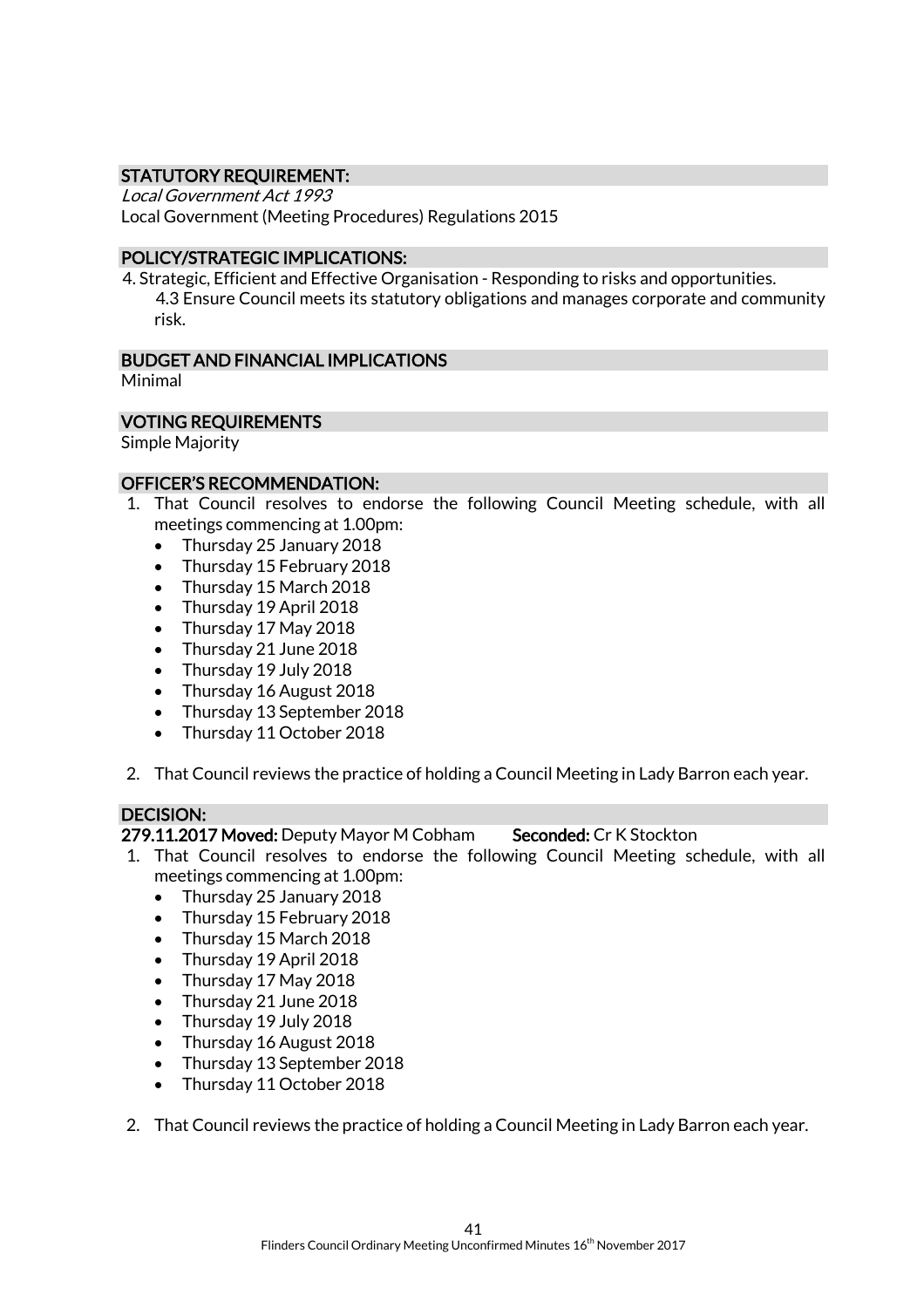## CARRIED UNANIMOUSLY (4-0)

For: Mayor Carol Cox, Deputy Mayor Marc Cobham, Cr Peter Rhodes and Cr Ken Stockton.

#### 280.11.2017 Moved: Cr K Stockton Seconded: CR P Rhodes

That all the approved Council Meetings for 2018 be held in Whitemark.

## CARRIED UNANIMOUSLY (4-0)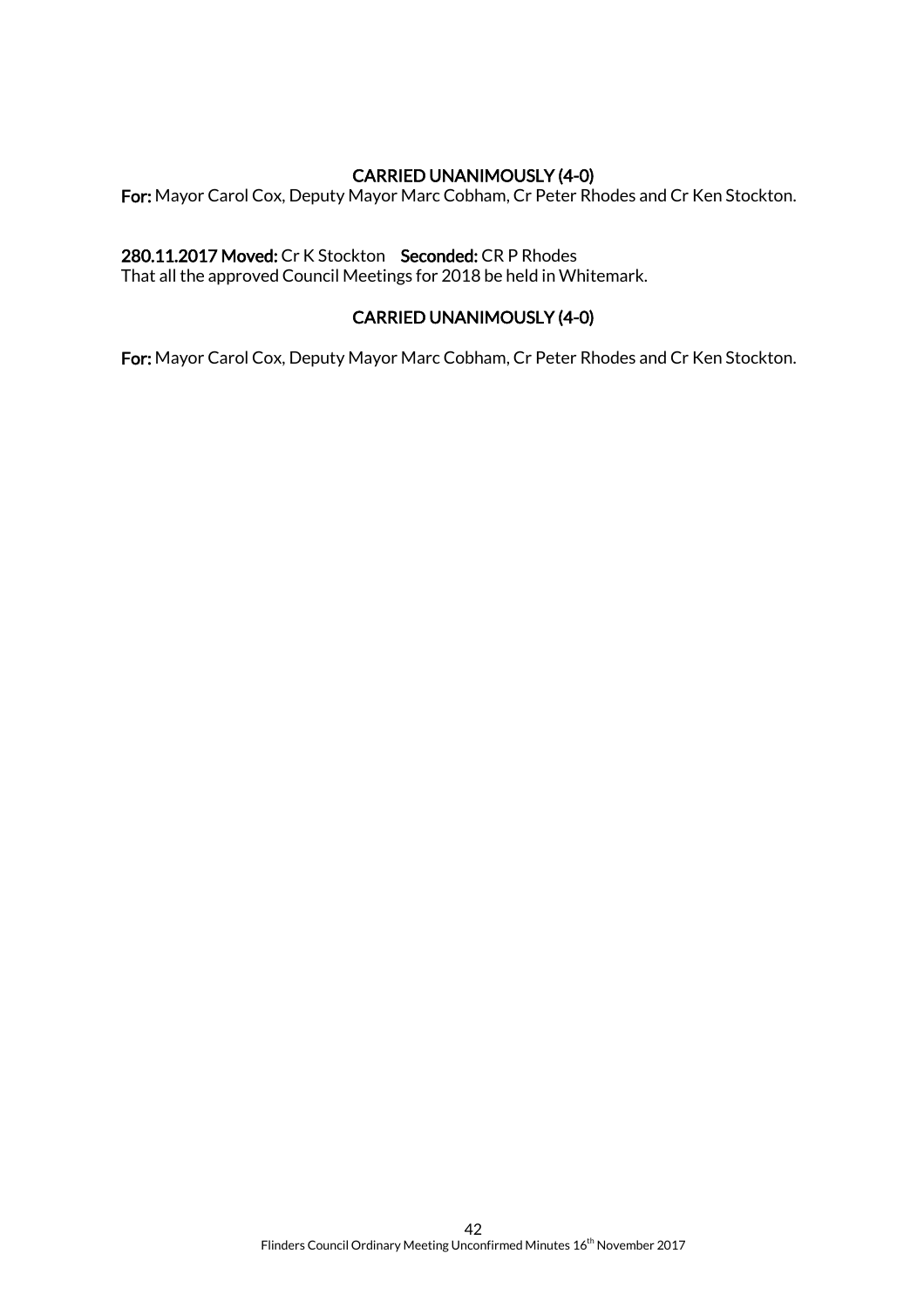#### Item E7: Citizen of the Year Award Policy

| <b>ACTION</b>            | <b>Decision</b>                                     |
|--------------------------|-----------------------------------------------------|
| <b>PROPONENT</b>         | Council Officer                                     |
| <b>OFFICER</b>           | Bill Boehm, General Manager                         |
| <b>FILE REFERENCE</b>    | PUB/0800                                            |
| <b>ASSOCIATED PAPERS</b> | Annexure 15: DRAFT Citizen of the Year Award Policy |

#### INTRODUCTION:

Council's Policy Manual is an important document of Council as it provides direction to Staff, Management and Councillors. Many of the policies are required by, or relate to, legislation and in most instances, help manage Council's exposure to risk.

Council has a policy that states that policies should be reviewed at least every four (4) years by the then elected members.

This report continues the process of Council reviewing its policies and procedures as part of a continuous review process.

#### PREVIOUS COUNCIL CONSIDERATION:

| $21st$ May 2015               | 144.05.2015             |
|-------------------------------|-------------------------|
| 25 <sup>th</sup> October 2018 | <b>Council Workshop</b> |

#### OFFICER'S REPORT:

The Citizen of the Year Award Policy has been reviewed and updated.

#### STATUTORY REQUIREMENT:

Local Government Act 1993

#### POLICY/STRATEGIC IMPLICATIONS:

4. Strategic, Efficient and Effective Organisation - Responding to risks and opportunities.

4.3 Ensure Council meets its statutory obligations and manages corporate and community risk.

4.3.9 Maintain Council's Policy Manual and Instrument of Delegation.

#### RISK/LIABILITY:

Adoption of this policy and ensuring that Management, Staff and Councillors are aware of and follow this policy will help to reduce Council's exposure to risk in this area.

#### VOTING REQUIREMENTS:

Simple Majority

#### OFFICER'S RECOMMENDATION:

That Council adopts the Citizen of the Year Award Policy and allows it to lay on the table for 28 days for public comment.

#### DECISION:

281.11.2017 Moved: Deputy Mayor M Cobham Seconded: Cr P Rhodes

That Council adopts the Citizen of the Year Award Policy and allows it to lay on the table for 28 days for public comment.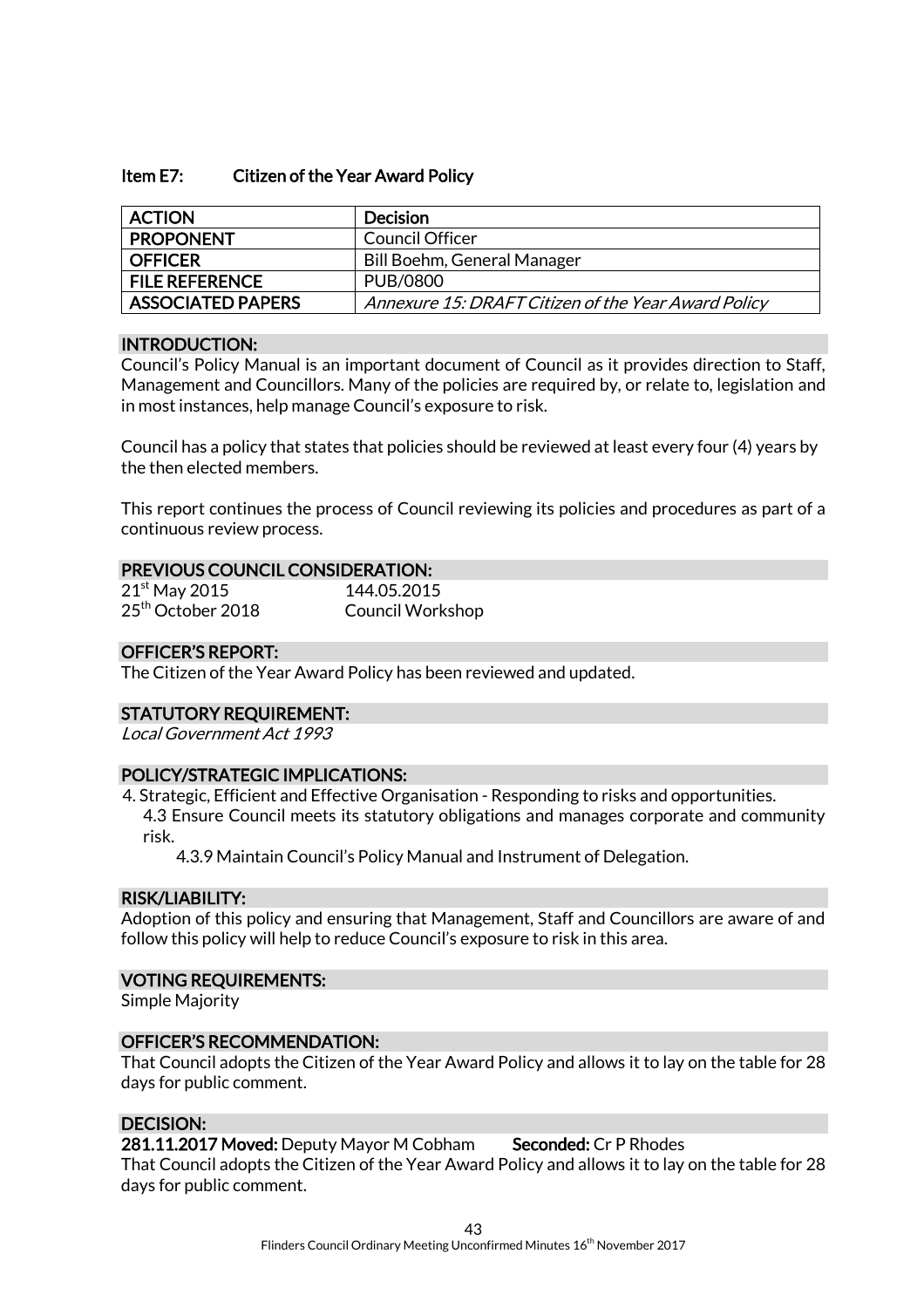## CARRIED UNANIMOUSLY (4-0)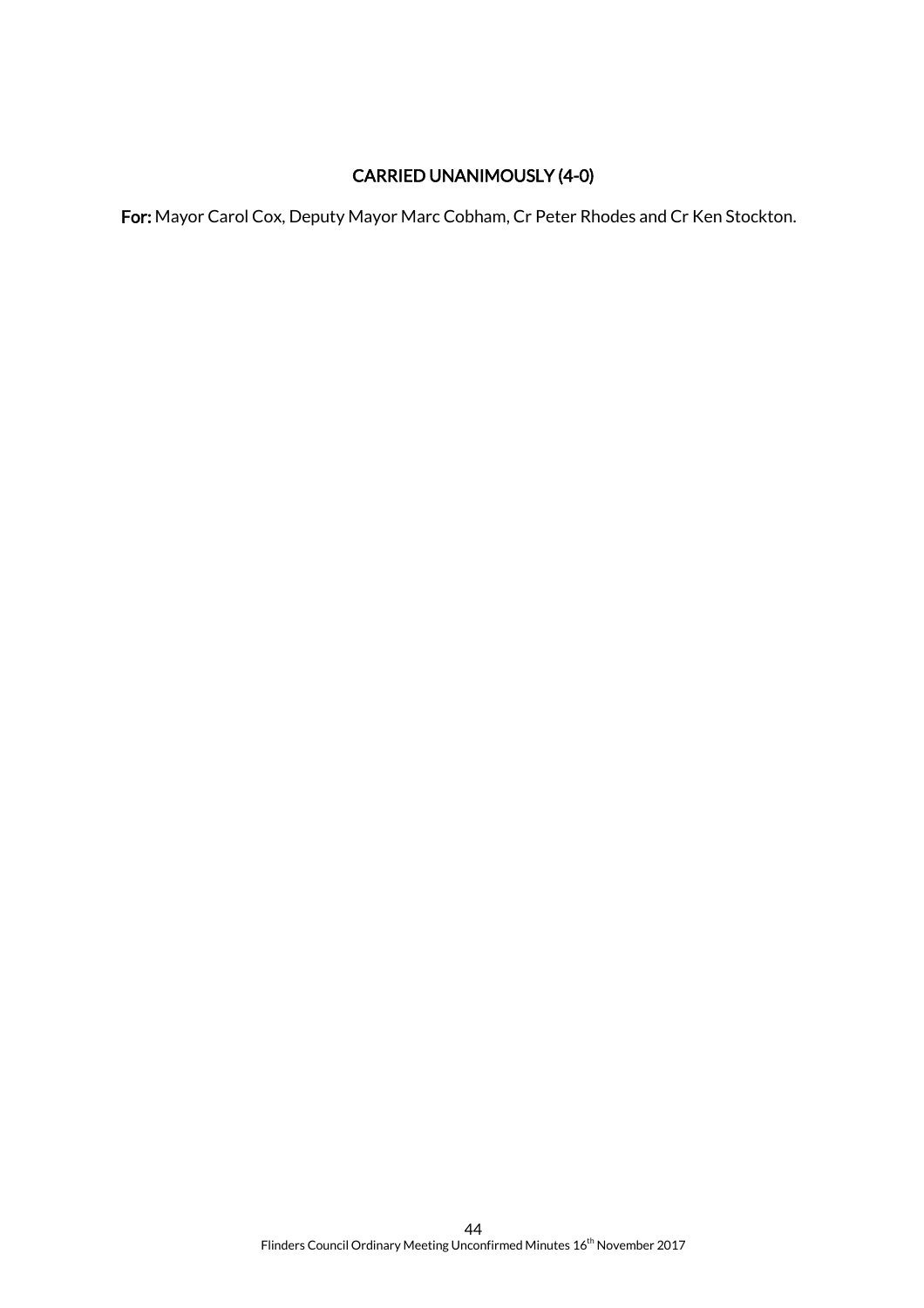#### Item E8: Waiver of Fees Policy

| <b>ACTION</b>            | <b>Decision</b>                          |
|--------------------------|------------------------------------------|
| <b>PROPONENT</b>         | Council Officer                          |
| <b>OFFICER</b>           | Bill Boehm, General Manager              |
| <b>FILE REFERENCE</b>    | <b>FIN/0701</b>                          |
| <b>ASSOCIATED PAPERS</b> | Annexure 16: DRAFT Waiver of Fees Policy |

#### INTRODUCTION:

Council's Policy Manual is an important document of Council as it provides direction to Staff, Management and Councillors. Many of the policies are required by, or relate to, legislation and in most instances, help manage Council's exposure to risk.

Council has a policy that states that policies should be reviewed at least every four (4) years by the then elected members.

This report continues the process of Council reviewing its policies and procedures as part of a continuous review process.

#### PREVIOUS COUNCIL CONSIDERATION:

| $21st$ May 2015               | 144.05.2015             |
|-------------------------------|-------------------------|
| 25 <sup>th</sup> October 2018 | <b>Council Workshop</b> |

#### OFFICER'S REPORT:

The Waiver of Fees Policy has been reviewed and updated to more clearly define the scope of the policy.

#### STATUTORY REQUIREMENT:

Local Government Act 1993

#### POLICY/STRATEGIC IMPLICATIONS:

4. Strategic, Efficient and Effective Organisation - Responding to risks and opportunities.

4.3 Ensure Council meets its statutory obligations and manages corporate and community risk.

4.3.9 Maintain Council's Policy Manual and Instrument of Delegation.

#### RISK/LIABILITY:

Adoption of this policy and ensuring that Management, Staff and Councillors are aware of and follow this policy will help to reduce Council's exposure to risk in this area.

#### VOTING REQUIREMENTS:

Simple Majority

#### OFFICER'S RECOMMENDATION:

That Council adopts the Waiver of Fees Policy and allows it to lay on the table for 28 days for public comment.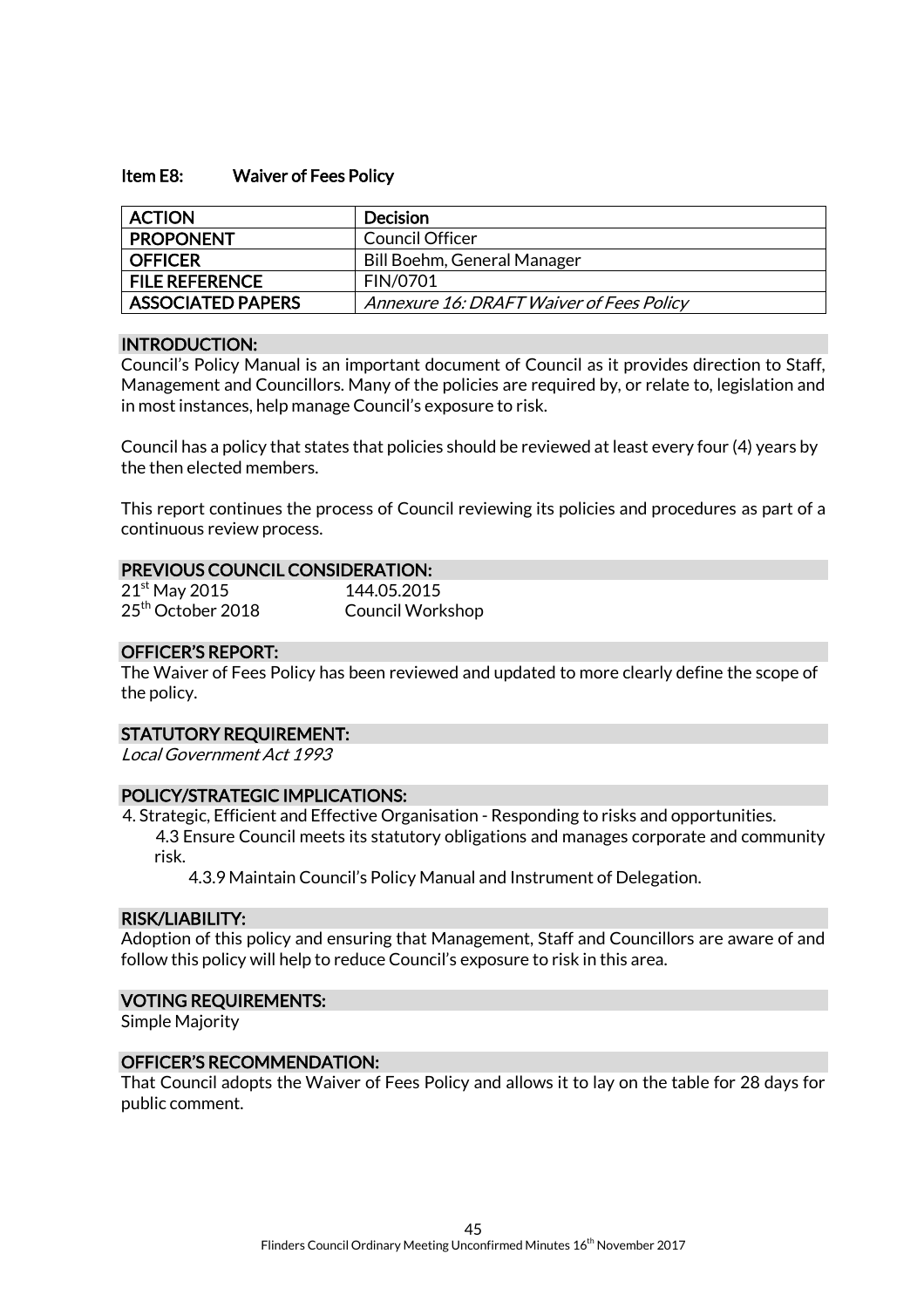#### DECISION:

282.11.2017 Moved: Deputy Mayor M Cobham Seconded: Cr K Stockton That Council adopts the Waiver of Fees Policy and allows it to lay on the table for 28 days for public comment.

## CARRIED UNANIMOUSLY (4-0)